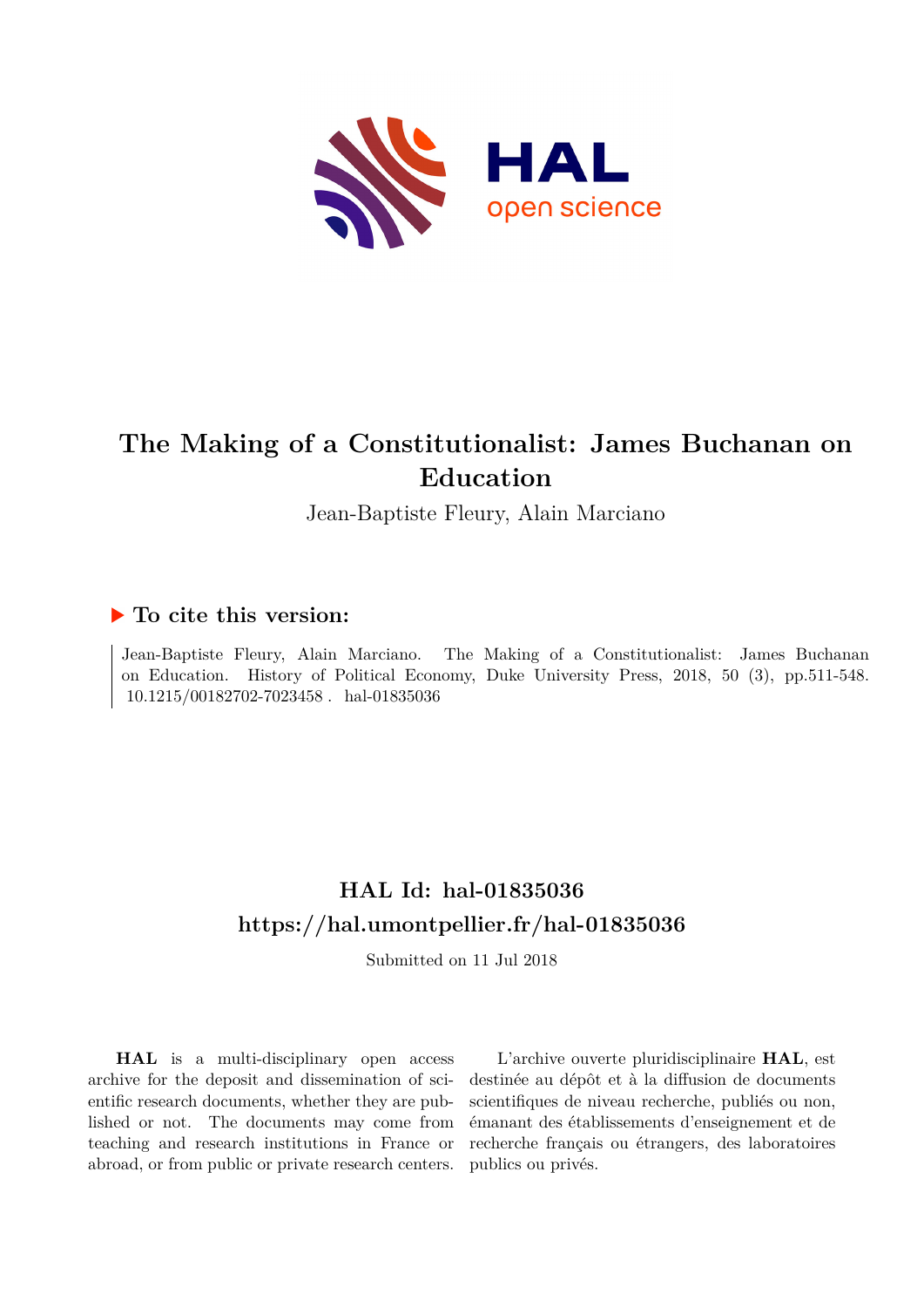### **The Making of a Constitutionalist: James Buchanan on Education[1](#page-1-0)**

Jean-Baptiste Fleury THEMA, Université de Cergy-Pontoise

and

Alain Marciano

#### MRE, Université de Montpellier, Montpellier

#### **Abstract**

This article studies the few works James Buchanan wrote on education from the end of the 1950s to the early 1970s. These neglected works tell us important things about how Buchanan's ideas on constitutions evolved through time, because they provided Buchanan with the opportunity to apply his ideas about constitutions and, in return, nurture his theoretical thinking. Two historical developments were of importance in the evolution of Buchanan's thinking: the Southern reactions to the Supreme Court's injunction to desegregate public schools in the late 1950s, and, in the late 1960s, university unrest. We argue that Buchanan moved from a rather optimistic conception that constitutions complement market mechanisms, and constitutional manipulation can be tolerated if market mechanisms were sufficiently important to nonetheless let individuals do what they want, to a really pessimistic view – a constitution is absolutely necessary to control and even coerce behaviors. Behind these claims stands Buchanan's conception of what is a "good society" and of the role of the economist in its defense.

#### **Key-words**

James Buchanan, Constitutional economics, Education, University, Liberalism, Warren Court, Brown vs. Board of education

#### **JEL codes: A11, B25, B31, I21, I22, I23**

- HES annual conference (Montreal) and at the workshop "Economies and Societies in
- Uncertain Times" (University of Cergy, October  $16<sup>th</sup> 2015$ ). We have benefited from the
- comments of Philippe Fontaine, Kevin Hoover, Daniel Geary, Francesco Forte, Steven G.

Medema, Roger E. Backhouse, Joel Isaac, Mark Solovey, Jeff Pooley, Jamie Cohen-Cole,

Tiago Mata, Keith Tribe, Loic Charles, and Yann Giraud.

<span id="page-1-0"></span><sup>&</sup>lt;sup>1</sup>Preliminary versions of the paper were presented at the 8th ANR Workshop on Cross-

disciplinary Research Ventures in Post-war American Social Science (June 2014), at the 2014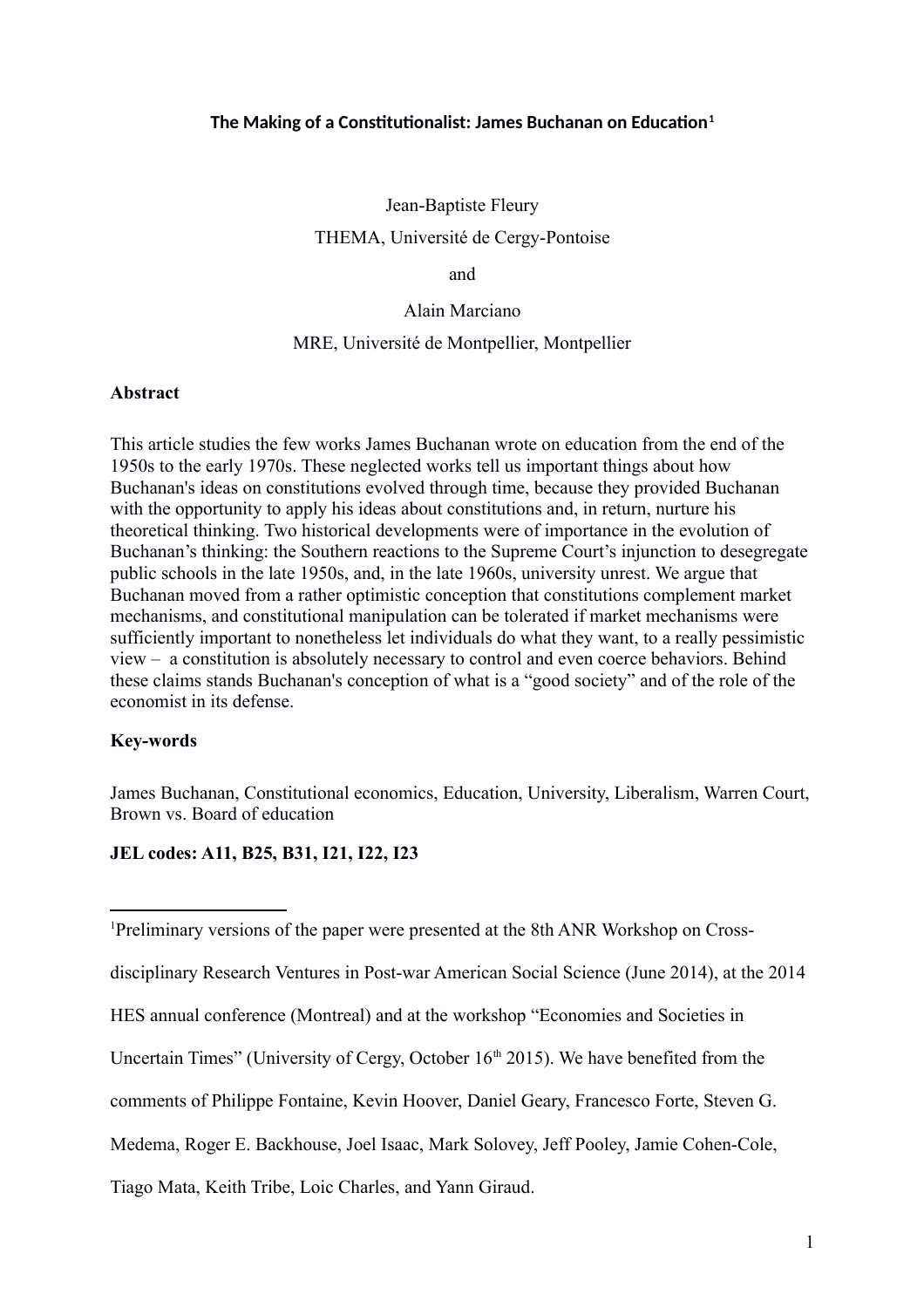The 1986 Nobel Prize laureate, James Buchanan, did not write much on education and the little he wrote is hardly visible. The bulk of his articles on that topic were not printed in academic outlets. His only book on this subject, *Academia in Anarchy* (1970) was not issued by academic publishers, nor reprinted – on Buchanan's demand – in his collected works and was dismissed by Buchanan (2007, 115) himself in his biography. No surprise, then, that these works were mostly ignored by historians of economics and by specialists of Buchanan as well. However, do we claim, these works are central in understanding historically how Buchanan's views on constitutions evolved from the late 1950s, when his initial ideas emerged a few years before the seminal *Calculus of Consent*, to the mid-1970s, when his second major opus on constitutions, *The Limits of Liberty*, was published. Indeed, his papers on education provide insights on both his theoretical work and his views on society at a certain point in time. Both aspects were interrelated: these works show us clearly that Buchanan's approach to constitutional problems was always considered as a tool for social and political change. Early-on, Buchanan was interested in promoting and defending his vision of the good society, one in which institutions warranted individual freedom and necessarily emerged out of consensus among people. Buchanan, thus, conceived the political economist as a key player in society, whose role is to inform citizens and attempt to identify those polices that could secure unanimous consent so as to avoid coercion. From the late 1950s to the mid-1970s, education provided Buchanan with a fertile ground to apply his views adopting the stance of the "political economist". Consequently, his theoretical developments nurtured and were nurtured by these practical applications.

 The present essay offers, therefore, a contextualization of Buchanan's thought centered on his works on education, which should complement existing narratives that, so far, have mostly focused on the broad context (the Cold War, essentially, as in Amadae 2003) or on the internal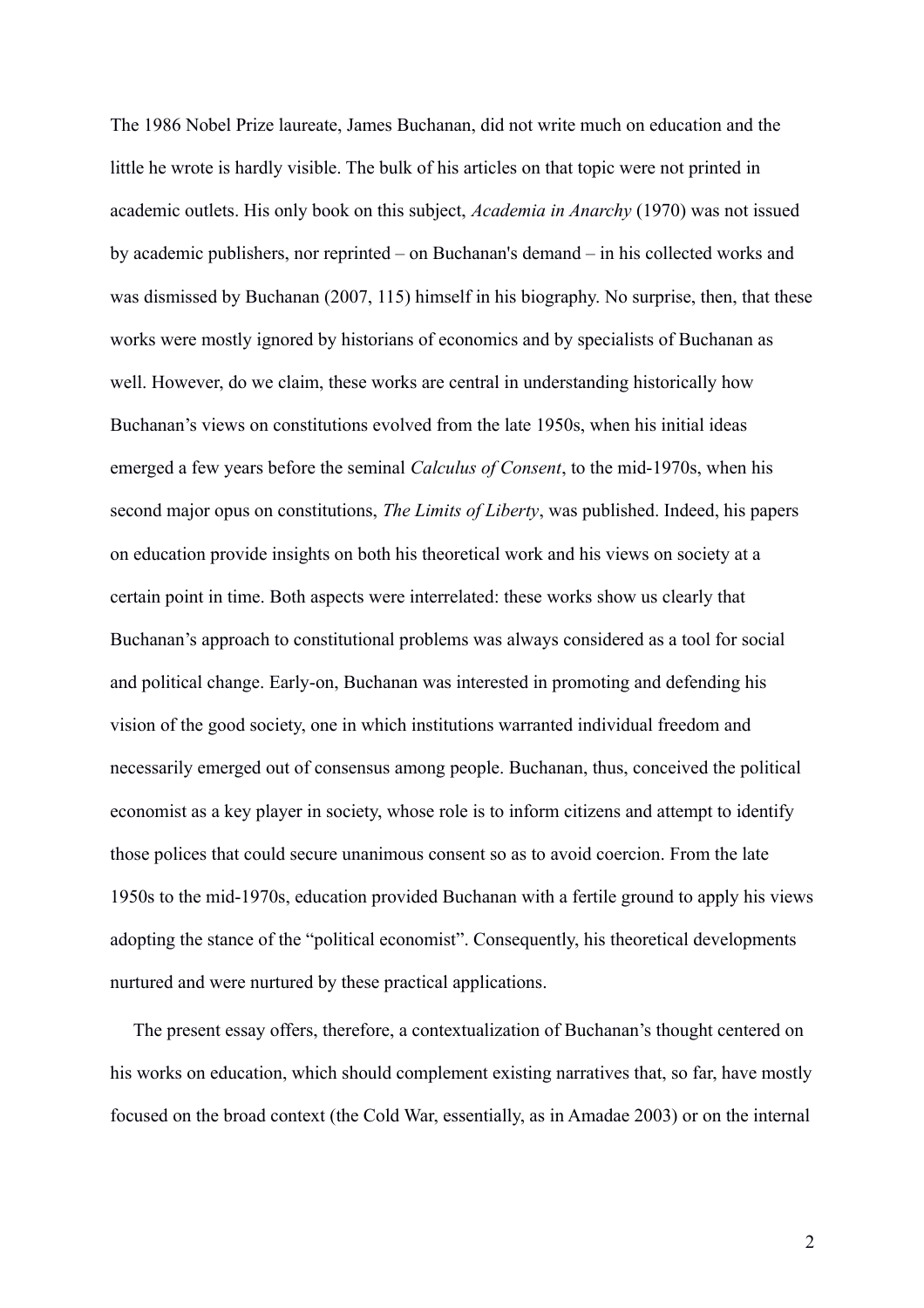dynamics of the field (see Boettke and Marciano [2](#page-3-0)015; Johnson 2005, 2015; Medema 2000).<sup>2</sup> We argue that Buchanan's constitutional economics emerged and evolved in reaction to situations for which he felt that important changes in constitutional rules had been decided without the consent of the people. This was problematic for Buchanan, even dangerous: nonconsensual changes in the rules of the game posed a serious threat to freedom. Our narrative focuses on two historical developments that were central in this respect. The first event was related to the Southern reactions to the 1954 and 1955 decisions of the Supreme Court to desegregate public schools. The second one was related to the student unrest of the late 1960s and early 1970s. We claim that Buchanan's works on education, written in reaction to these events, document the progressive shift in Buchanan's constitutional economics from a rather optimistic view to a rather pessimistic view about social organization.

 During the late 1950s, Buchanan's optimistic views about constitutions and society developed at a time when he contributed to the support of school vouchers in the South. Vouchers were promoted as a tool to provide superior levels of education and, at the same time, offered to circumvent the Supreme Court's injunctions to desegregate schools. In doing so, Buchanan applied his initial ideas that the political economist had an important role to play in the discussion about the rules of the game, which involved a specific vision of the relationship between the market process and collective decisions. The relative success of Buchanan's ideas at the time supported Buchanan's beliefs that the political economist had a role in preserving the "good society". Later though, Buchanan progressively doubted of his framework's ability to cope with the major changes within American society and American

<span id="page-3-0"></span><sup>&</sup>lt;sup>2</sup> One exception is David Reisman's book (2015, 152), which addresses Buchanan's analysis the Supreme Court's decision to desegregate public schools, the war in Vietnam, and student protests. Yet, Reisman's account is by no means a contextual history of Buchanan's ideas. He mostly focuses on Buchanan's *a posteriori* comments and reconstructions of past events.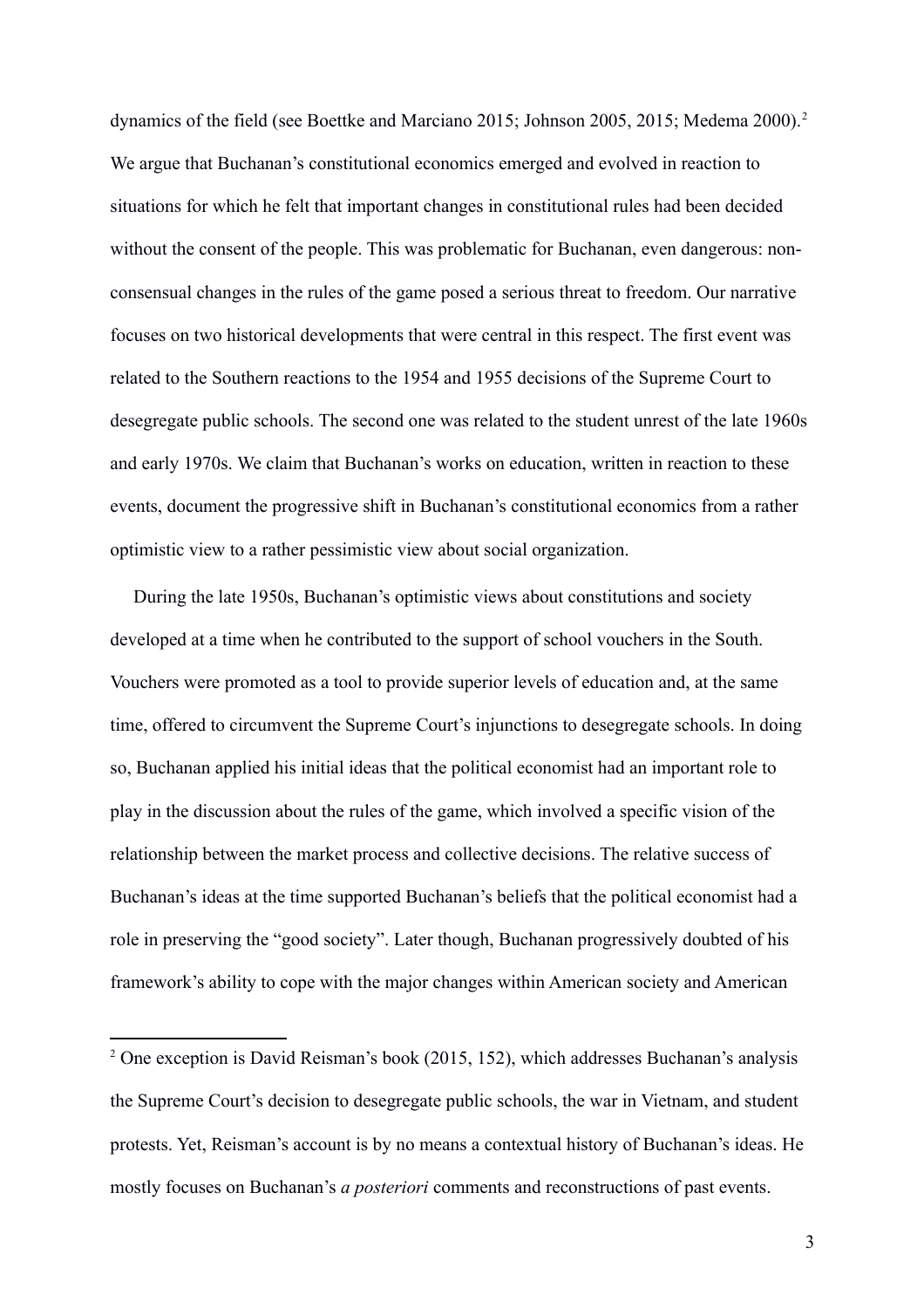universities, and to provide a consensual solutions to the problems of the day. As he drastically opposed the way administrators and faculties responded to the students protesters at the time, he became persuaded that current rules within academia—and society at large were inadequate, especially given the rise of what he perceived to be "anti-social" behavior. This induced Buchanan to focus on situations where constitutional change could not be secured unanimously and, consequently, led him progressively to introduce coercion to his constitutional framework.

 Section 1 studies the links between Buchanan's early constitutional thoughts and the defense of school vouchers as the main tool for desegregation in the 1950s Virginia. Section 2 contextualizes Buchanan's increasing doubts regarding the relevance of his approach. Buchanan's short stay at UCLA, addressed in section 3, analyzes how he reacted to student violence and began to think about coercion. Section 4 studies the emergence of the "Samaritan Dilemma" in the context of student unrest in the early 1970s. Finally, section 5 offers concluding remarks.

# **1. Freedom and coercion: the development of Buchanan's views on market and constitutions in the 1950s**

Buchanan was fascinated by the social contract theory of the state very early in his career. The idea was already present in 1947 (in his master thesis), again in 1948 (in his doctoral dissertation) and in 1949 (in the submitted version of his first published article). Although he would not develop his constitutional economics until the late 1950s, his concerns for the relationship between markets and politics were emerging in the mid-1950s. At this early stage already, those considerations were strongly linked to the role that freedom played in Buchanan's thought, a notion that would also prove central in his work on education in 1959.

 In 1954, Buchanan wrote that in a democracy, "[m]en *must* be free to choose" (1954a, 120; emphasis added) – a statement doubly normative that, first, links democracy and free choice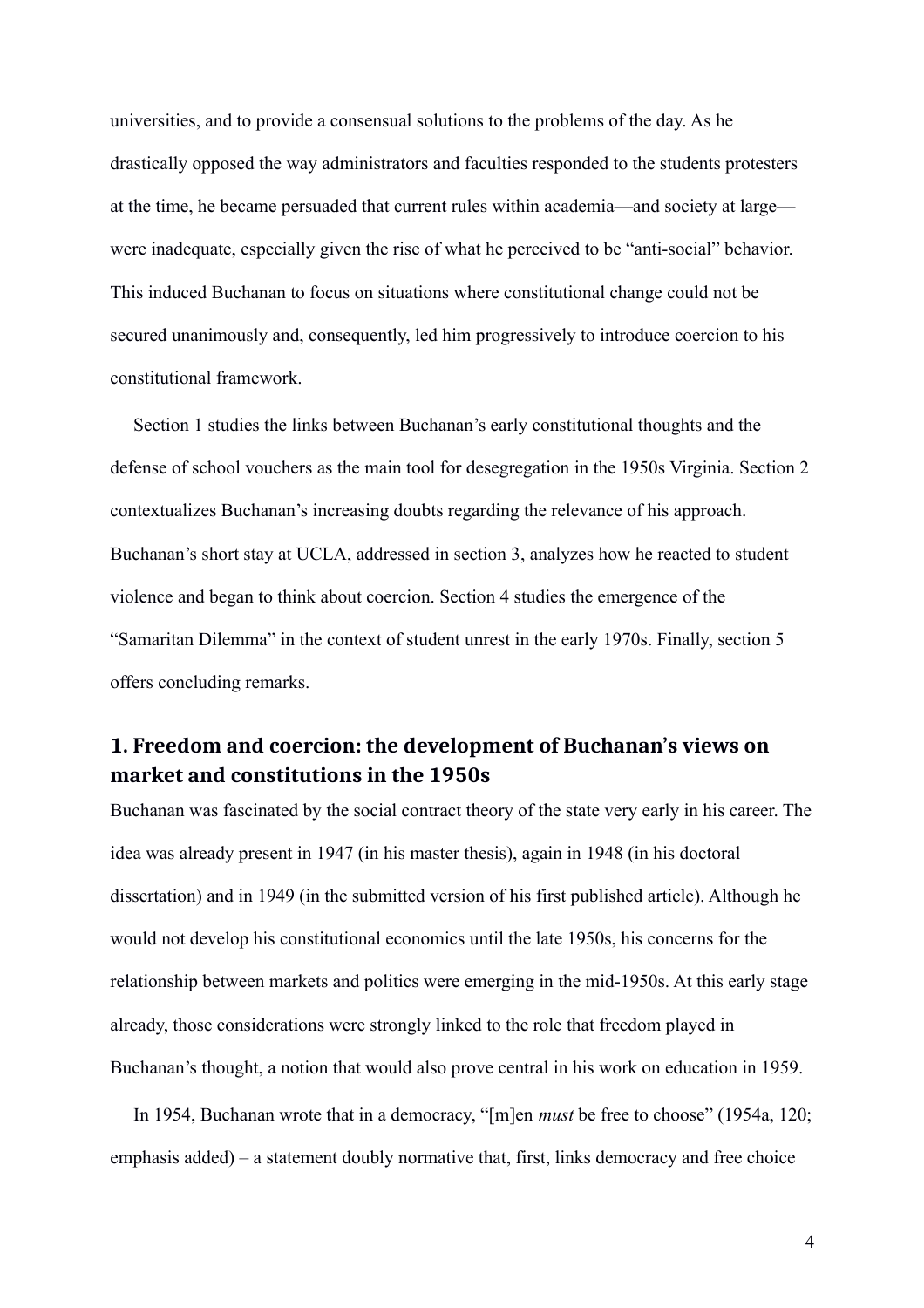and, second, implies that, for him, freedom is independent from the nature or content of the choice. Buchanan (1954b, 340) indeed defined freedom as: "the absence of coercion and unfreedom as the state of being prevented from utilizing the normally available capacities for action". In this respect, it was clear to Buchanan (1954b, 341) that, when choosing between what he thought were the two alternative institutions to make choices in a society--the market and voting-- "[t]he market should … be preferred as a choice process when individual freedom is considered in isolation" because there is "a greater degree of freedom in market choice". The reasons, he explained, were that not only did the market let individuals make the choices they wanted but it also imposed no result – "there is no way of telling what a marketdetermined result will be (even if we know the individual orderings) except to wait and see what the market produces" (Buchanan 1954a, 122). By contrast, Buchanan thought that political processes were coercive. Voting imposed specific results. Hence, under the majority rule, each individual faced the risk "of being a member of a dissenting minority" (Buchanan 1954b, 339). To him, only unanimity avoided coercion: Buchanan considered that such a rule transferred into the political realm the characteristics of the market process.

 Those considerations about freedom and social organization were not merely theoretical side notes. They were already important to him, as evidenced by the role they started to play when, he and his friend and Chicago economist G. Warren Nutter, established the Thomas Jefferson Center for studies in Political Economy and Social Philosophy at the University of Virginia (UVa) in 1957. Both economists shared a similar dissatisfaction with the current evolution of economics. Because "technique was replacing substance" (Buchanan 2007, 95) and because of the "increasing specialization of knowledge and scholarship" (Buchanan 1958, 5), they were convinced that their discipline was shifting "away from its classical foundations as a component element in a comprehensive moral philosophy" (Buchanan 2007, 95). But those methodological considerations were intertwined with a willingness to defend a certain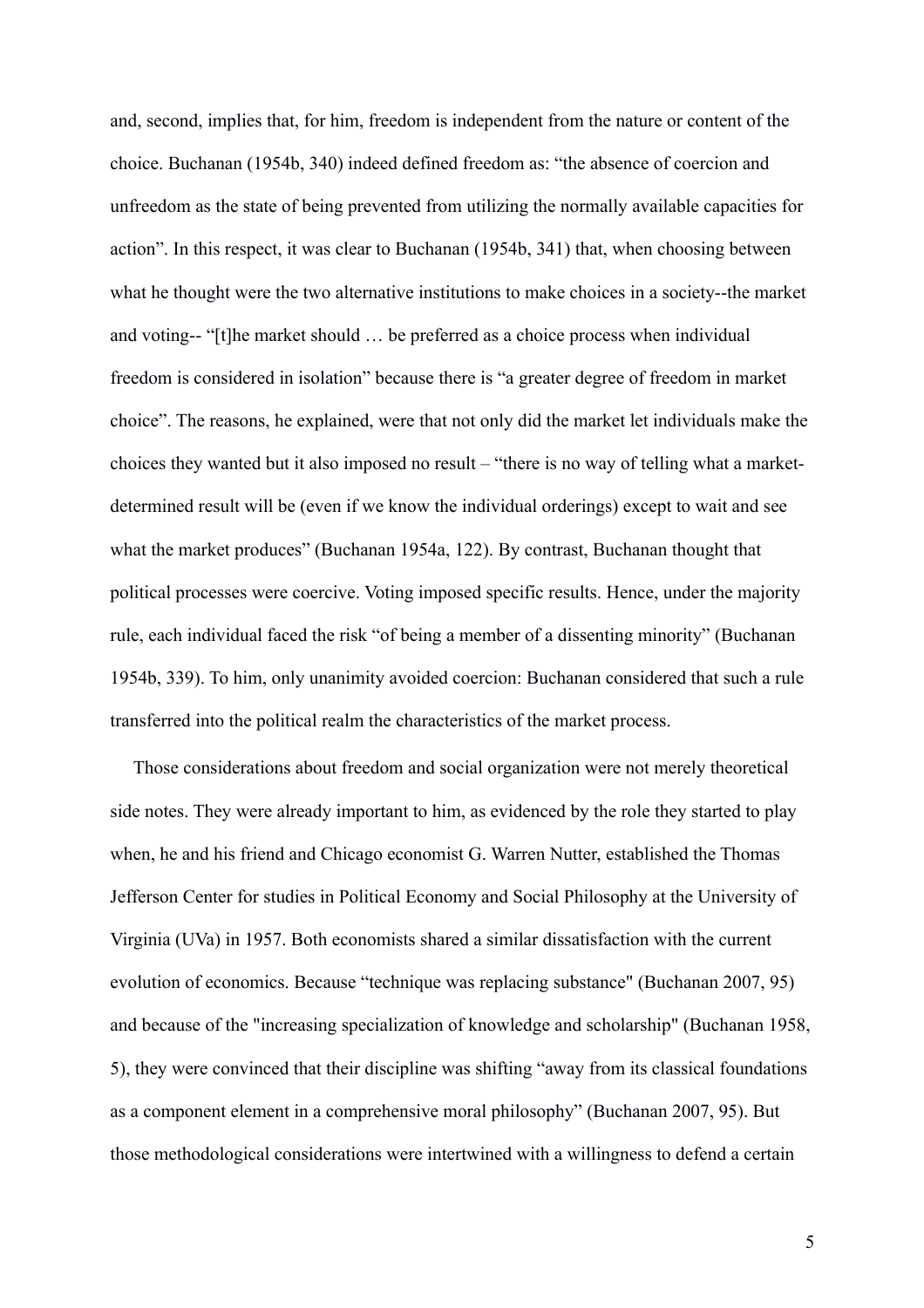view of society in which freedom would play a central role. As Buchanan (1958, 5) explained in the presentation of the Center, published in the University's *News Letter* in October 1958, he and Nutter wished to go back to and "carry on the honorable tradition of '*political*  economy' - the study of what makes for a 'good society'". By that, Buchanan (1958, 5) essentially meant "free society". It was, he argued, the expansion of individual freedom, not its contraction, that had caused the "accelerating improvement in material standards of wellbeing previously undreamed of". In this respect, the Jefferson Center was created to gather "a community of scholars who *wish* to preserve a social order based on individual liberty" (1958, 5, emphasis added). In other words, Buchanan considered individual freedom as an imperative for research in political economy.

 Interestingly, the *raison d'être* of the Jefferson Center, as put forward by Buchanan (1958), was precisely related to the threats to individual freedom that were posed by what he considered to be constitutional changes. The very institutions "vital to the preservation of individual liberty", he explained, were being undermined by decisions that allowed these "to be divorced bit by bit from their original intent and purpose in the social structure" because policy makers, accused of paying "an overly-close attention to current minor irritations in the social fabric" allowed the "institutions to be modified out of all recognition" (6). This left a very specific role for the political economist to play, as Buchanan explained in this presentation and in a subsequent paper, "Positive Economics, Welfare Economics, and Political Economy" (1959), also completed by October 1958 (Buchanan to Clarence Philbrook, 21 October 1958, BA). Not only did the role of the political economist consist in stimulating "open and lively discussion of how a *free* society *should* be organized and preserved" (1958, 5; emphasis added). The scope of his analysis consisted primarily in policy changes which had an impact on the law: "Political economy", Buchanan (19595, 133n) wrote, "is concerned exclusively with modifications of the rules of the game".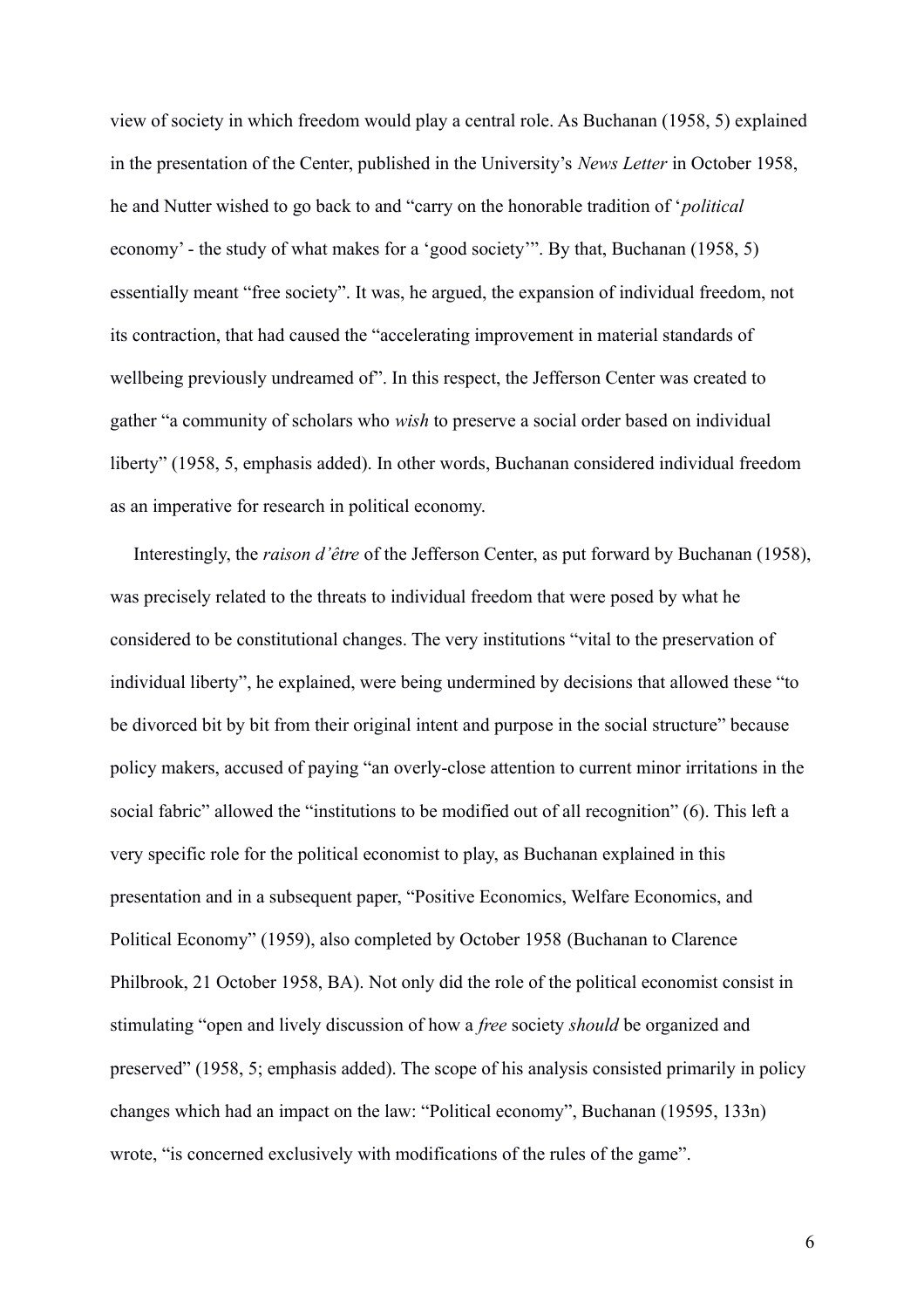In this respect, Buchanan (1959, 137) insisted that the political economist had to stick to a scientific, non-normative or "positive" role, which, in Buchanan's mind, meant that the political economist "is, or should be, ethically neutral". The positive political economist's role, was, therefore, "that of diagnosing social situations and presenting to the choosing individuals a set of possible changes"– what he called "formulating and testing hypotheses" (127). Therefore, the political economist's work was "positive" because it was impossible for him to know in advance what policy would lead to a Pareto improvement. Buchanan refused to impose any *a-priori* criterion of optimality, which he considered as a value judgment. Only the unanimous consent of citizens on a particular policy would reveal their true preferences and establish if the proposed changes would be Pareto optimal. This process, moreover, ensured that freedom prevailed, because unanimity implied no coercion.<sup>[3](#page-7-0)</sup>

 In Buchanan's (1957, 454) thought, this did not mean that the political economist should be "detached from the passing game", as he had underlined in a 1957 review of Dennis Robertson's *Economic Commentaries.* Quite the contrary: the political economist was more than a mere scientist and "it is an extremely narrow view which holds that the economist should play no other role". As testified by the way unanimity and freedom shaped the role of the political economist, as well as by the creation of the Jefferson Center as the "institutional embodiment" of this approach, the economist had a say in "what makes for a good society" (Buchanan 1958, 5). In addition, Buchanan (1959, 138) also considered that in complex cases for which unanimous consent would be practically impossible to test, "the economist may, if he desires, discard his 'scientific cloak' and "introduce his own ethical evaluations and state openly and frankly" what he thinks "would be 'good' for the whole group."

This peculiar approach, which started from the normative goal of preserving freedom

<span id="page-7-0"></span><sup>&</sup>lt;sup>3</sup>Political economy, to Buchanan (1959, 132), "applies to only one form of social change, namely, that which is deliberately chosen by the members of the social group".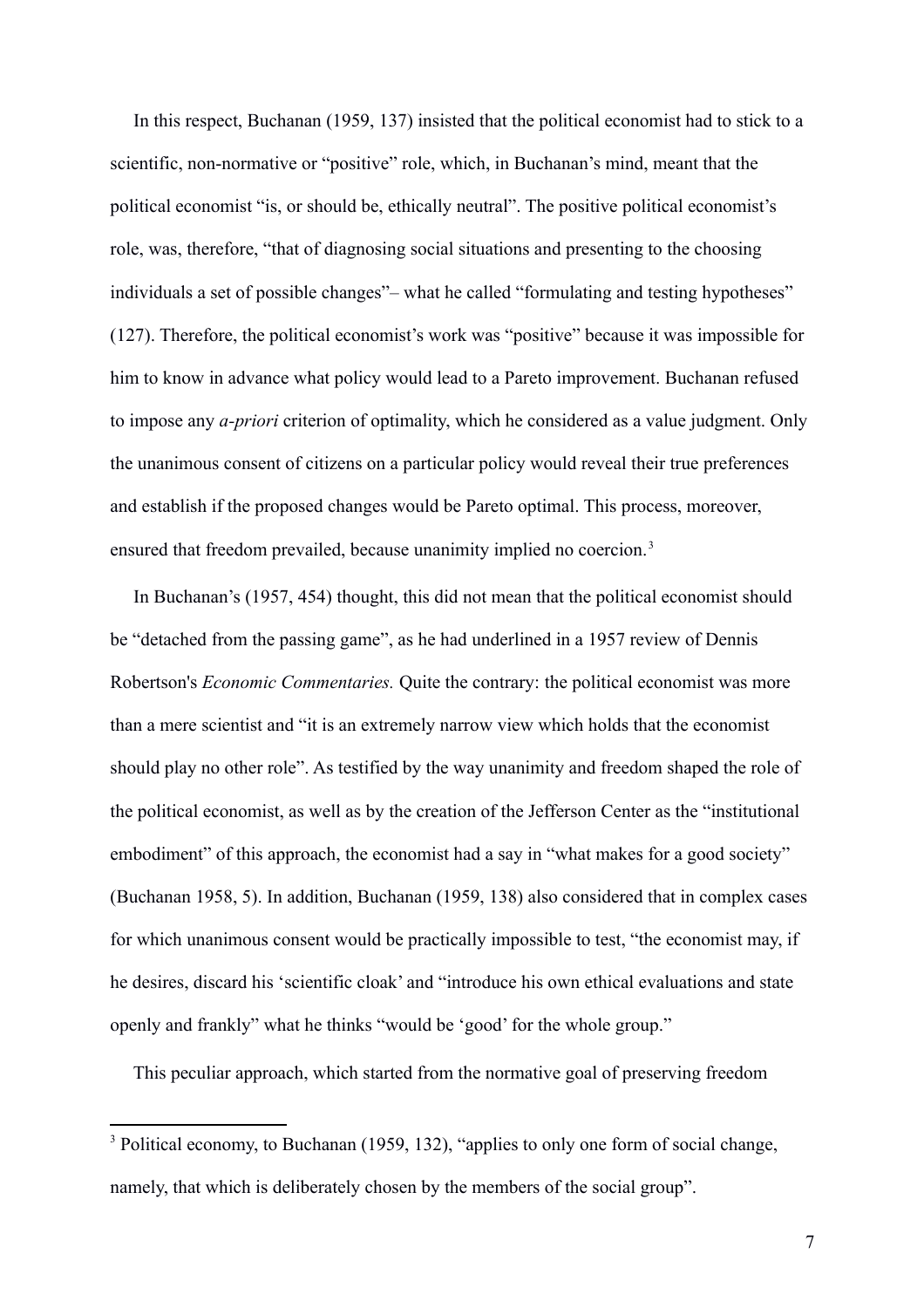against coercion in order to build an analysis where the economists should not attempt to introduce his value judgments, did find a practical application at about the same period.<sup>[4](#page-8-0)</sup> In February 1959, Buchanan and Nutter published a paper about education hoping to bring elements to an important problem at the time: school desegregation.

 This episode provided an interesting application of Buchanan's ideas and early constitutional thinking. Indeed, the debate to which Buchanan and Nutter's piece contributed originated in major constitutional decisions that profoundly changed Southern social coordination. Under the leadership of Chief Justice Earl Warren, the US Supreme Court had ruled segregation in the public school system unconstitutional in 1954 (*Brown I*) and, in 1955, delegated the task of carrying out desegregation to district courts with orders that it occurred "with all deliberate speed" (*Brown II*).

 This major social change through a legal decision was not unanimously welcomed throughout America.<sup>[5](#page-8-1)</sup> In the South, the reaction was also mixed, ranging from unconditional support of the decision, notably by the National Association for the Advancement of Colored People, to a movement of "massive resistance" organized until 1958 by the staunchest supporters of segregation. In Virginia, "massive resistance" took the form of Student Placement Boards, controlled by the state, to prevent black pupils to attend white schools school for allegedly pedagogical reasons. In some cases, when Federal courts had to enforce desegregation rulings, the state removed financial aid to local school districts, or simply

<span id="page-8-0"></span><sup>&</sup>lt;sup>4</sup> For a thorough analysis of Buchanan's peculiar views of "positive" and "normative" analysis, see Udehn (1996, 174-188).

<span id="page-8-1"></span><sup>&</sup>lt;sup>5</sup>The first Gallup Poll organized immediately after *Brown v. Board* showed that 55% Americans supported the decision while 40% disapproved of it. Between 1956 and 1961, the percentages were only slightly higher in favor of the decision: six Americans out of ten declared to support the decision (Friedman 2002, 186n).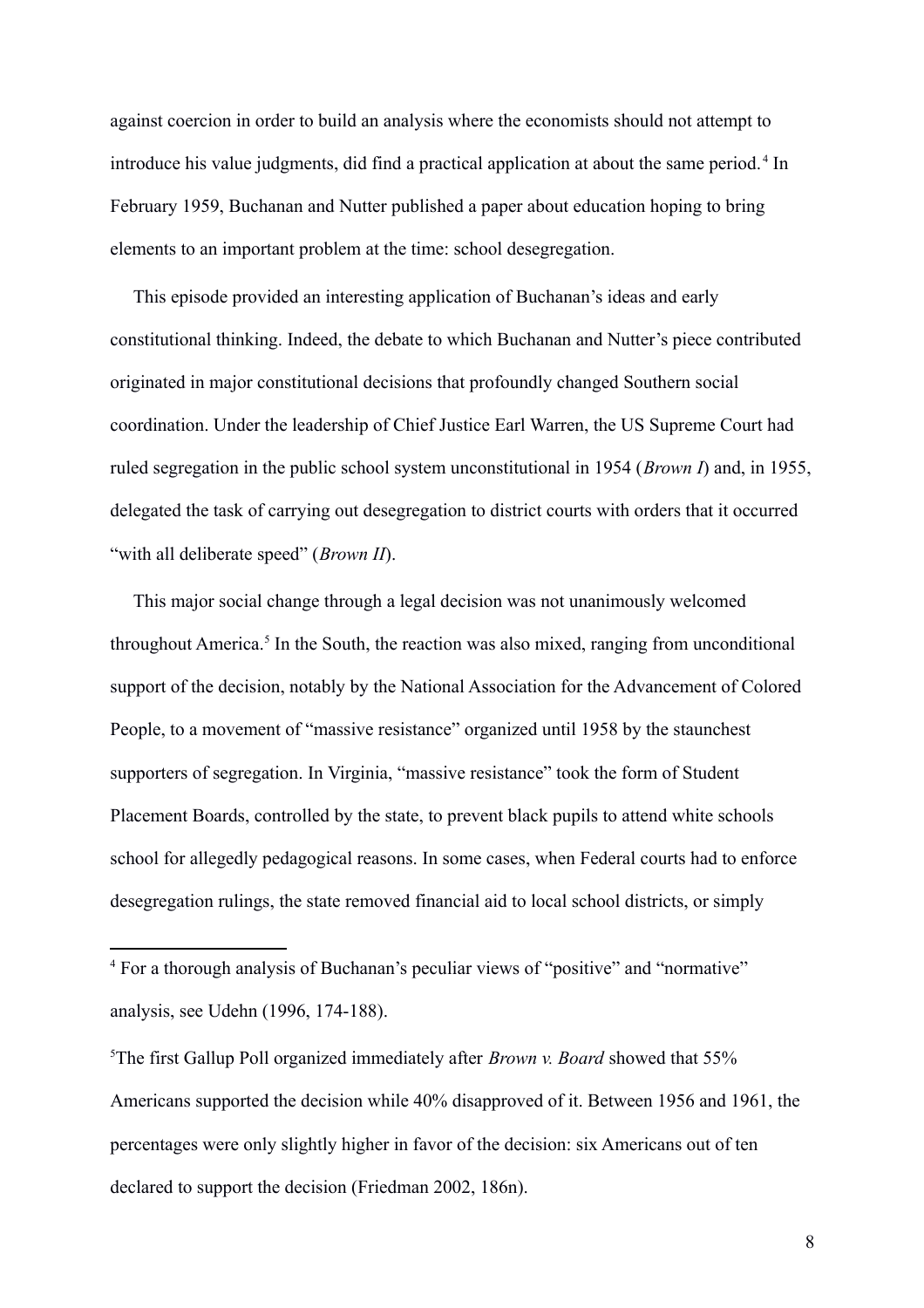decided to shut the schools down. It was the case in September 1958, when the recently elected governor James Almond decided to close nine public schools, starting a school crisis leaving 13,000 students out of school.<sup>[6](#page-9-0)</sup> It lasted until January 1959 when the Virginia Supreme Court and an Eastern district court of Virginia (Norfolk Division) overturned Almond's decision (Lassiter and Lewis 1998, 46; Ryan 2010, 41-44).<sup>[7](#page-9-1)</sup> Massive resistance then lost most of its support from white middle-class families. According to Lassiter and Lewis (1998, 3), even those who opposed forced integration felt that massive resistance was, ultimately, threatening the public school system they wished to preserve.

 By February 1959, as Buchanan and Nutter (1959, 1) noted, the "school crisis" was "legally resolved". But tensions remained strong regarding school desegregation. An idea to ease those tensions was gaining currency at the time: it consisted in giving racially-neutral tuition grants to parents who wanted to choose private schools instead of public ones (Lewis 1998, 78; Hershman 1998, 127-133). It was, in particular, defended by a former managing editor of the *Richmond Times Dispatch*, Leon Dure, who had been promoting those views at least since 195[8](#page-9-2).<sup>8</sup> An ardent defender of individual freedom, Dure argued that freedom of

<span id="page-9-0"></span><sup>6</sup>In Warren County (Sept. 11), Charlottesville (Sept. 16) and Norfolk (Sept. 27).

<span id="page-9-1"></span><sup>7</sup>Respectively, because the school closing law violated Section 129 of the Virginia constitution, which required the state to "maintain an efficient system of public free schools throughout the State", and because the school closing statute violated the 14th Amendment to the U.S. Constitution.

<span id="page-9-2"></span><sup>8</sup>Dure's proposals included student placement strategies and school vouchers. School vouchers had already been proposed in Virginia in 1956 under the report of the "Gray Commission", promoted by massive resisters. Yet the plan was narrower than what Dure's late 1950s pamphlets advocated, in that they were only given to white families willing to send their children in segregated private schools.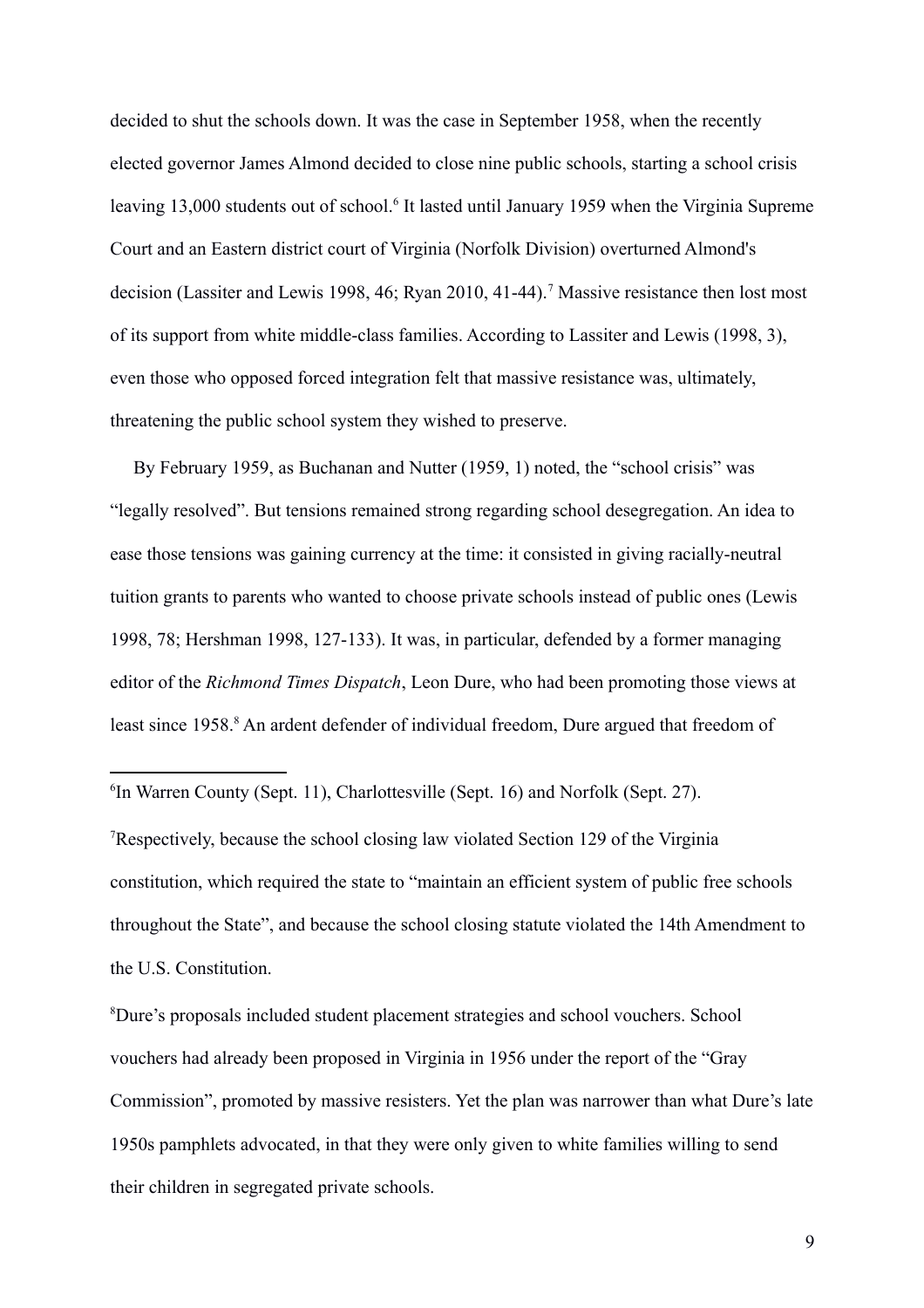choice came with the "freedom of association" and, conversely, the freedom not to associate with some individuals (see Hershman 1998, 130; see also Dure 1962). Allowing families to choose freely the schools they wanted their children to go to was a means to maintain segregation "in spite of the Supreme Court decision" because "most white people do not want Negro association" (Carl 2011, 91 and 216n). This explains that scholars working on the history of desegregation have associated Dure with massive resisters, such as James Kilpatrick (e.g. Hershman 1998, Webb 2005, Carl 2011). Yet, the "freedom of choice" motto, which squared with the deepest American values of freedom while offering to preserve segregation on a voluntary basis, appealed not only to Kilpatrick and some massive resisters, but, more importantly, to white middle-class families, as well as political moderates such as Colgate Darden, then President of UVa (Huswit 2013, Hershman 1998, 128).

 Buchanan and Nutter's pamphlet, "The Economics of Universal Education", published in the newspaper *Richmond News Leader* in February 1959, proposed to bring additional support to the school vouchers program. A non-technical and popularization piece, the paper stood as a concrete application of Buchanan's stance as political economist, because the authors hoped to provide a value-neutral economic analysis of different competing ways to reach a goal that the authors felt was unanimously agreed-upon: providing and financing schooling for every child. They did not explore in depth concrete systems – for instance, Dure's school vouchers program for Virginia was only mentioned – or made empirical claims. Rather, they studied two ideal-types: a system characterized by state-run schools and zero tuition, and one where the schools would be privately operated, but where the costs of tuition would be subsidized by a State grant. In this latter situation, the authors argued that vouchers would allow students to choose freely the school they would like to attend, allowing for an increase in competition between institutions and eventually an increase in the quality of education at minimum cost. Thus, education provided by private institutions and sponsored by vouchers would meet the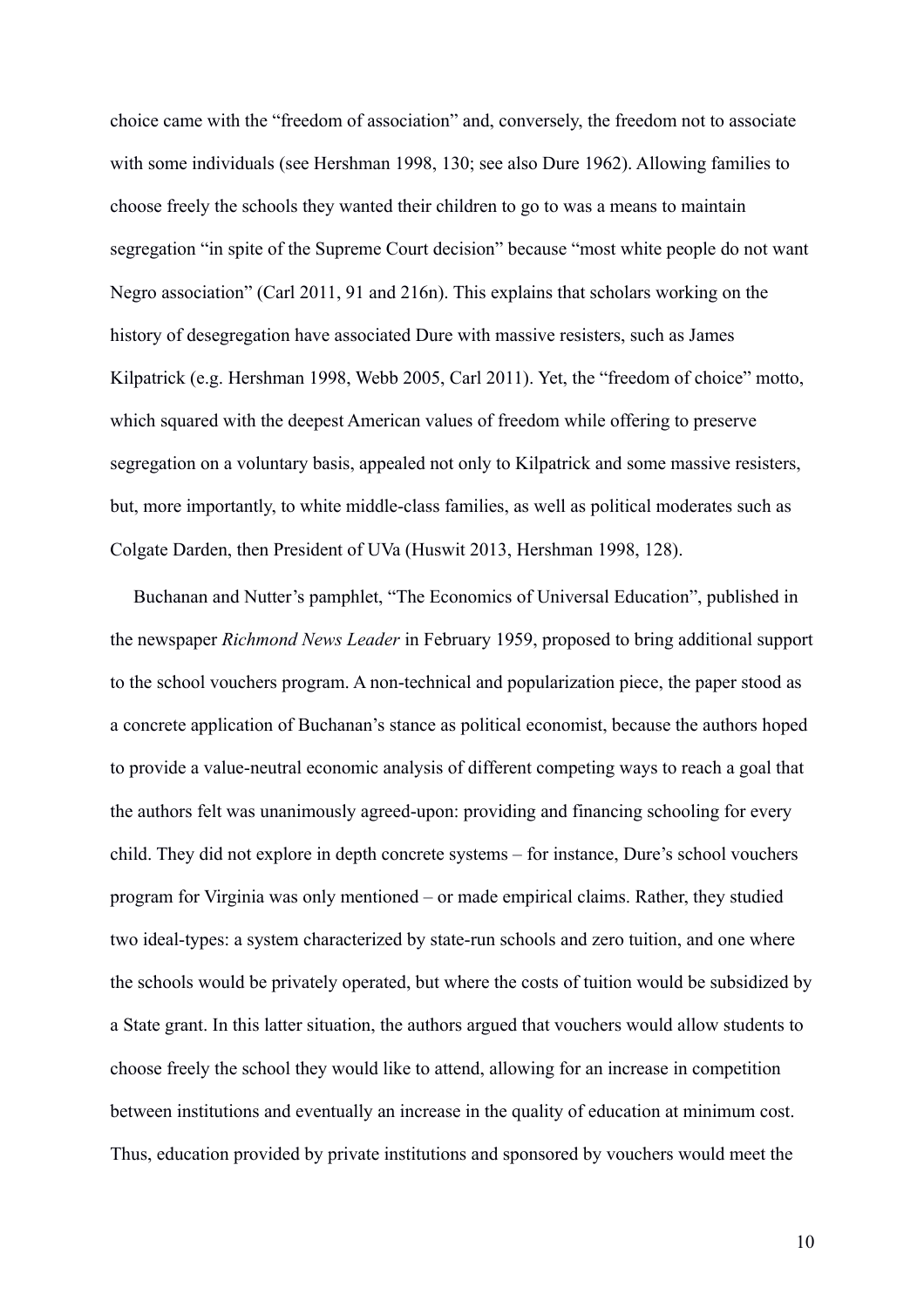perceived requirements of public education, for instance compulsory attendance or responsibility of private institutions to the citizen and, they insisted, would certainly cost less than the traditional state-run system.

 In other words, what they viewed as good for the society was a system of vouchers (a private system) in which individuals could be free to choose the school they wanted. But Buchanan and Nutter were careful to distinguish those arguments from ethical ones regarding racial segregation. Indeed, they chose not to analyze the racial aspects of the problem. Moreover, they were careful to state explicitly their own "ethical" views of the situation. Almost paraphrasing Dure, Buchanan and Nutter (1959, 1) wrote: "every individual should be free to associate with persons of his own choosing. We therefore disapprove of both involuntary (or coercive) segregation and involuntary integration". Then, they warned their readers that they would leave aside the "fundamental ethical questions involved in the school crisis" (1), because their "ethical views have nothing to do with the economic issues we propose to discuss" (1) and that their "academic or professional status" did not bestow "special authority or competence to speak on these issues"  $(1)$ .

 This was consistent with Buchanan's views of the role played by the political economist in society, as described above. He could "discard his scientific cloak" and state what he felt was better for the whole group. But once this normative opinion was exposed, Buchanan believed that it was possible to conduct an economic analysis devoid of value judgments in order to

<span id="page-11-0"></span><sup>9</sup> On February 27, they sent their paper to Morris M. Caplin (then professor at the UVa School of Law) and Raplh W. Cherry (dean of the School of Education of UVa). In the enclosed letter, they insisted that their approach was that of "professional economists" and not of "citizens". Their goal was not to "take a public position on the fundamental issues in the school crisis" but to make "a simple and straightforward analysis of the economic issues in the case".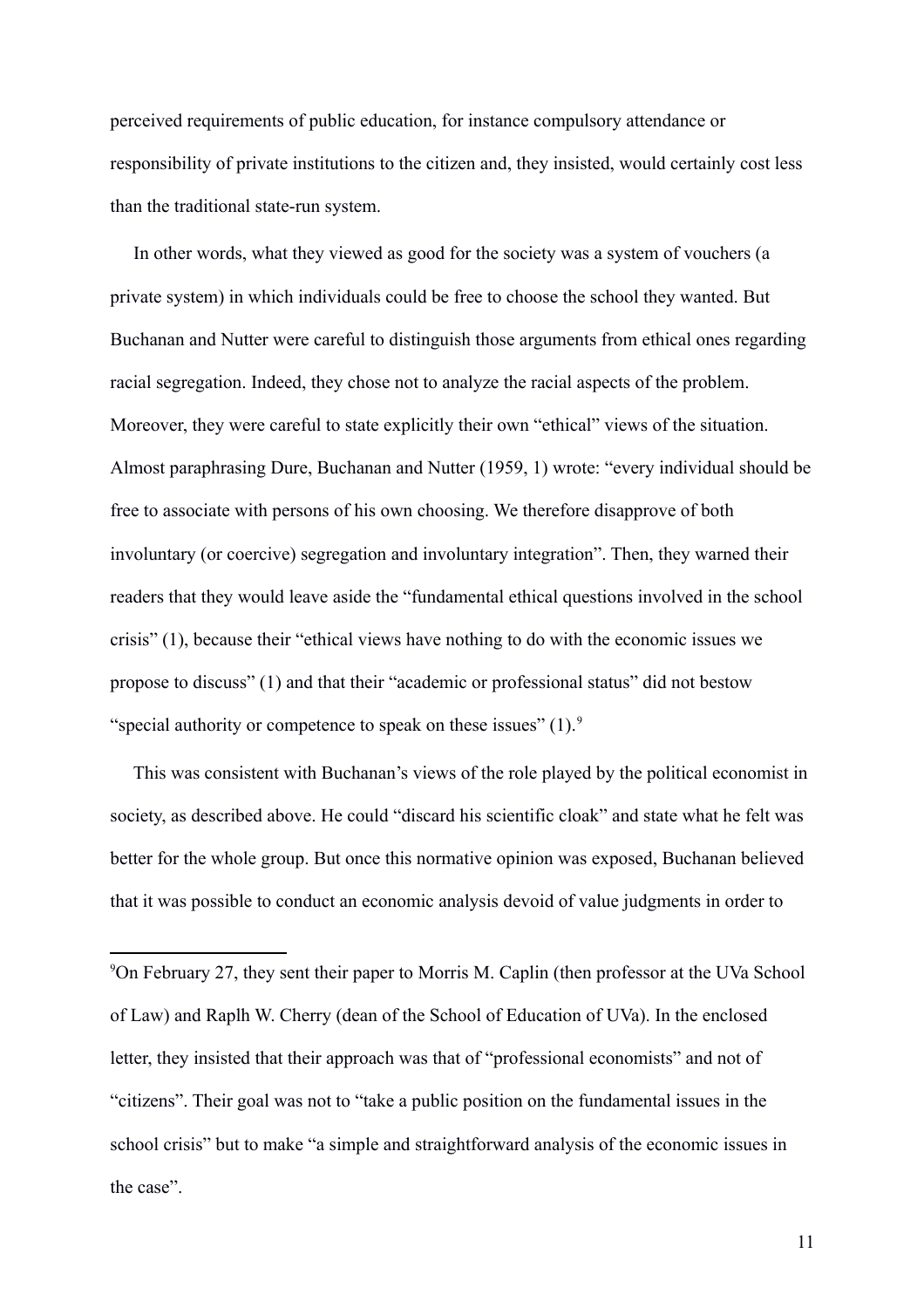expose to citizens the economic implications of such and such decisions. In this case, Buchanan's beliefs in individual freedom of association were complemented by technical arguments about efficiency and costs of private schooling. Buchanan and Nutter were convinced that developing private education through vouchers was the right thing to do because, ultimately, such a solution would lead to a final outcome that would approximate unanimous consent and minimize coercion. Although the reasons for their concerns "over the serious constitutional questions raised by recent politics of the federal and judicial branches" were rather imprecise in this paper, it is clear that, from the "freedom of choice" perspective they supported, the Supreme Court's decision was not unanimously welcomed (1959, 1-2; see also Dure  $1962$ ).<sup>[10](#page-12-0)</sup>

 Buchanan and Nutter's defense of vouchers was not simply another contribution on the superiority of vouchers and market competition, following the ones of Milton Friedman (1955) and Procter Thomson (1955).<sup>[11](#page-12-1)</sup> It was tied to Buchanan's early constitutional thinking for which political economy only dealt with social change unanimously decided upon by individual. It was also directly related to his and Nutter's vision of the "good society" and of the role that individual freedom played in it. Here, the market was the preferred process to reach collective outcomes as it forced no-one to suffer from the choice of others. In a world in which the rules of the game may be changed, markets were not only means by which resources were properly allocated. Markets were thought of as institutional means allowing

<span id="page-12-0"></span><sup>&</sup>lt;sup>10</sup>Later, Buchanan (1974, 492) explained that non extra-legal criterion for judicial decision was not "acceptable", extra-legal meaning "derived… independently of the effective constitutional rules in being". This is where "[t]he tragedy of Earl Warren's court" lay: "in its avowal of a role for the judiciary that is wholly inconsistent with the structure of constitutional democracy" (Buchanan 1975a, 904).

<span id="page-12-1"></span><sup>&</sup>lt;sup>11</sup>Thomson was among the first visiting scholars of the Jefferson Center in 1957.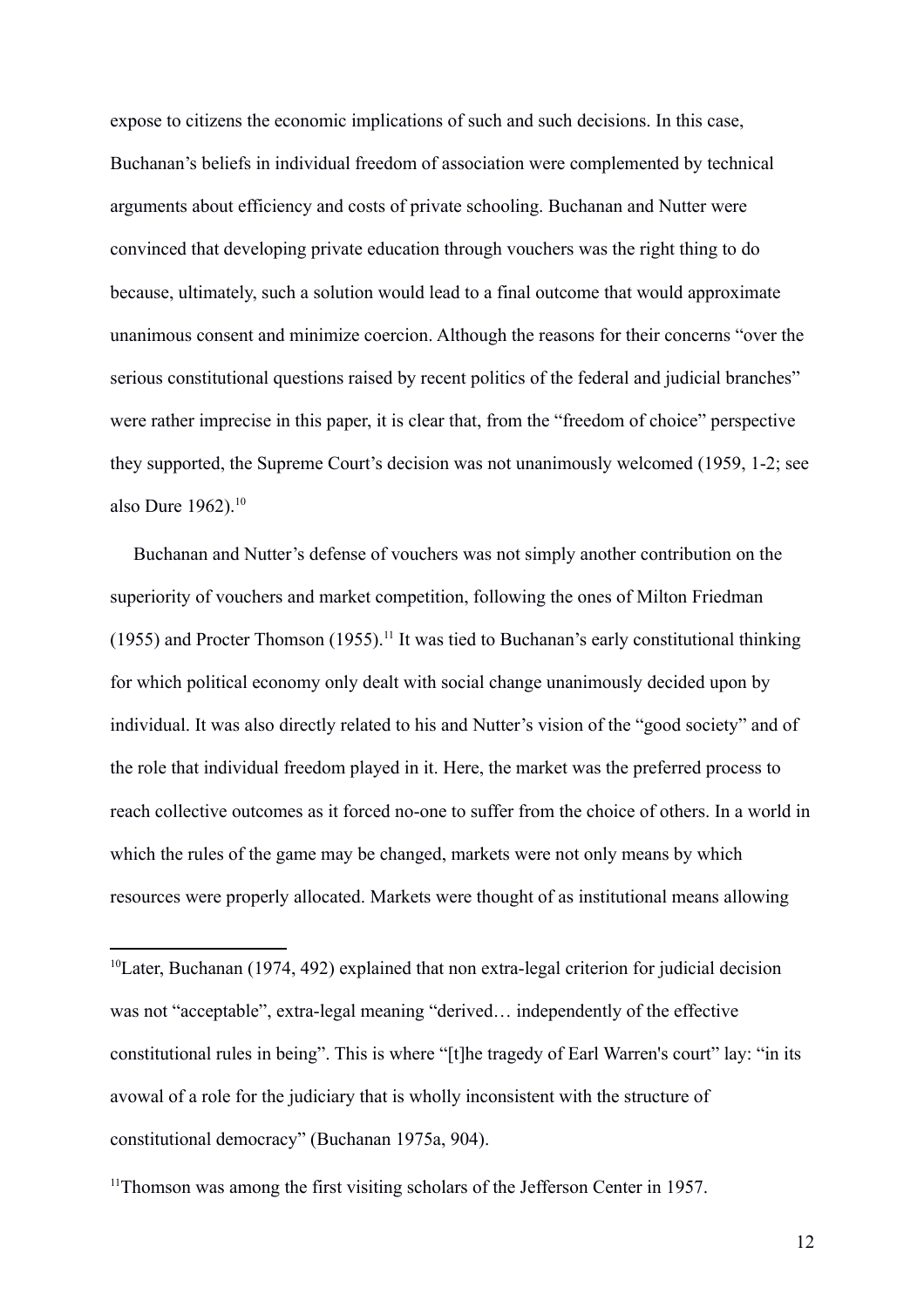individuals to pursue freely their objectives and, conversely, protecting them against the coercive, non-unanimous, decisions of the Courts.[12](#page-13-0)

 Moreover, and in spite of Buchanan and Nutter's careful distinction between their opinions *qua* scientists and *qua* citizens, those arguments contributed to build the case for the "freedom of association" stance. First, their article was published in 1959 in the *Richmond News Leader*, and later (1964) reprinted and complemented with additional material brought by Dure himself (see below, section 2). At the time, the *News Leader* was a newspaper with a segregationist stance and was edited by Kilpatrick. Although there is no evidence that Buchanan and Nutter shared these views, they shared ties with Kilpatrick.<sup>[13](#page-13-1)</sup> In 1959, "freedom of choice" was enacted by the General Assembly as the main instrument for desegregation in Virginia, putting an end to "massive resistance". Tuition grants – three million dollars were allocated for the 1959-1960 school years – would be offered to families who wanted their children to attend private non-sectarian schools. The decision followed the legislative

<span id="page-13-1"></span><sup>13</sup>In December 1958, Nutter wrote to Kilpatrick asking him to scrutinize Justice Earl Warren's personal record on racial discrimination, especially "his role on the internment of Japanese Americans during World War II (Nutter to Kilpatrick, December 16, 1958. Kilpatrick's papers). The relationship was carried on in the 1960s. For instance, Buchanan sent Kilpatrick a copy of Tullock's manuscript "The Politics of Bureaucracy", hoping that Kilpatrick would "see fit to give some considerable space to the book in the News Leader", suggesting further that the outlet was considered as a potential device for disseminating the message of the Jefferson Center (Buchanan to Kilpatrick, 8 January 1965, Kilpatrick papers).

<span id="page-13-0"></span> $12\text{°}$ This was precisely what was restated by the U.S. District Court for the Eastern District of Virginia in *Cochyese Griffin v. State Board of Education* in 1964: the absence of private schools for African Americans is not "a fault of the law; it's an economic, not a constitutional, obstruction" (in Buchanan and Nutter 1964, 72-73).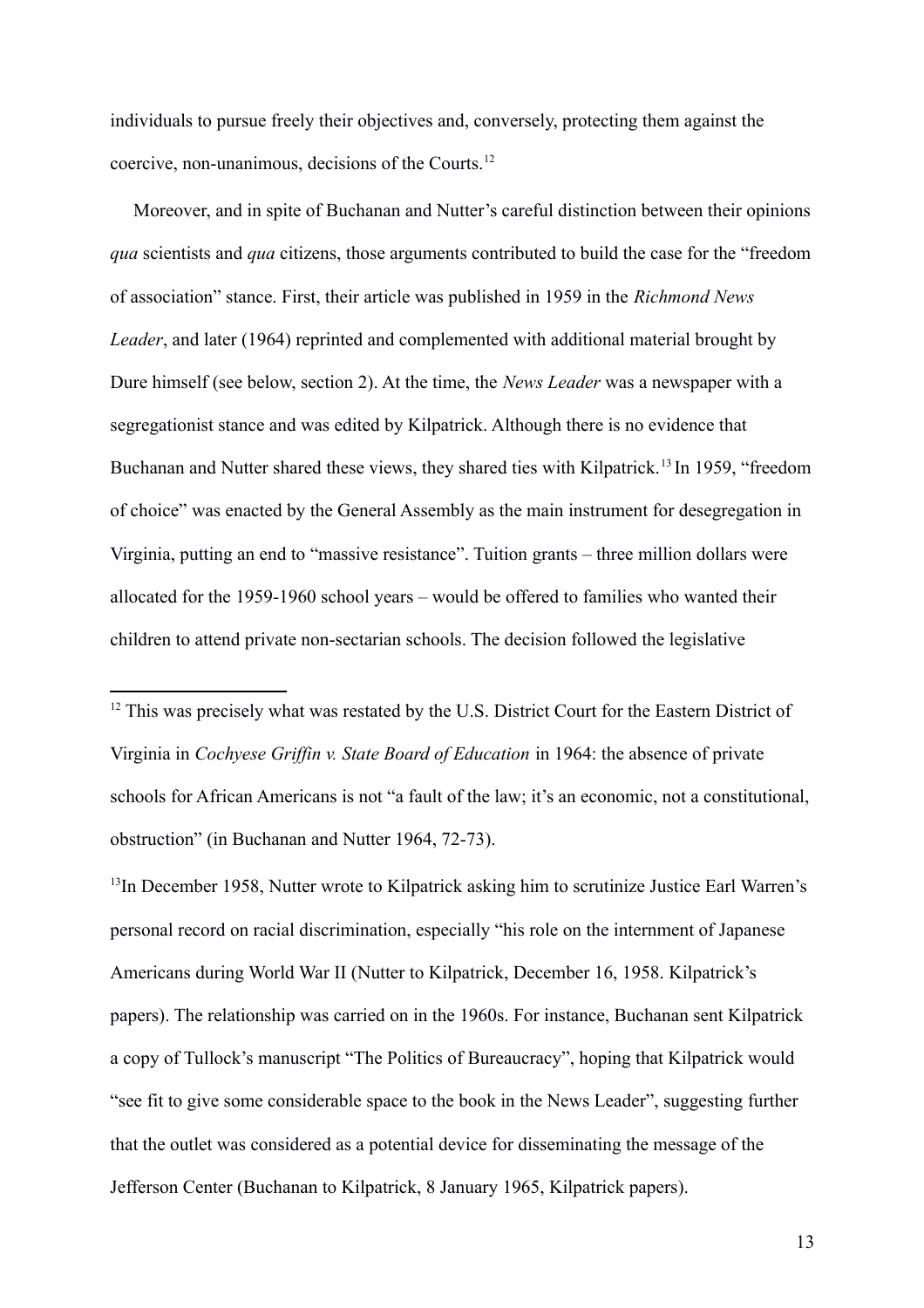recommendations of the Perrow Commission, appointed by Governor Lindsay Almond. Buchanan and Nutter's article was distributed to most members of the Commission while Dure was one of the main speakers in some of its hearings.<sup>[14](#page-14-0)</sup>

 A few months before he or Tullock began to work on early drafts of *The Calculus of Consent*, therefore, Buchanan had already developed important intuitions regarding the role of freedom, constitutions and unanimous consent. Buchanan and Tullock's approach to constitutional economics, notably, rests on the idea that markets and collective (or political) choices are two alternative ways to lead a society to certain collective outcomes. The crux of constitutional design is, therefore, to decide on the proper division of labor between the two processes. But the starting point of the analysis rested on Buchanan's normative views that the ideal constitution should preserve individual freedom, thus, be negotiated and decided upon unanimously. By 1962, vouchers were enacted in many other states than Virginia: Buchanan was somewhat assured that his political economy found practical applications and suggest consensual changes. Vouchers appeared as a powerful way to organize an important social change through the market, instead of through collective (and, to them, coercive) choice, in such a way as to approach unanimous consent. Indeed, vouchers proved for some years to be relatively consensual in Virginia and other Southern states, in the sense that it gathered the support of white middle-class families and political moderates (Hershman 1998).

## **2. Conflicting views about what rules Academia**

After *The Calculus of Consent*, the next work directly tackling the notion of constitutions appeared in a 1968 paper for *Social Research*. Written in a context of crisis, like the 1959

<span id="page-14-0"></span><sup>14</sup>The Commission's proposals were politically moderate, in that they opposed massive resisters' will to defy the federal government and the Supreme Court. But the report of the Commission is proposing legislative reforms explicitly designed to avoid forced integration after having exhausted every legal means possible against the Supreme Court's decisions.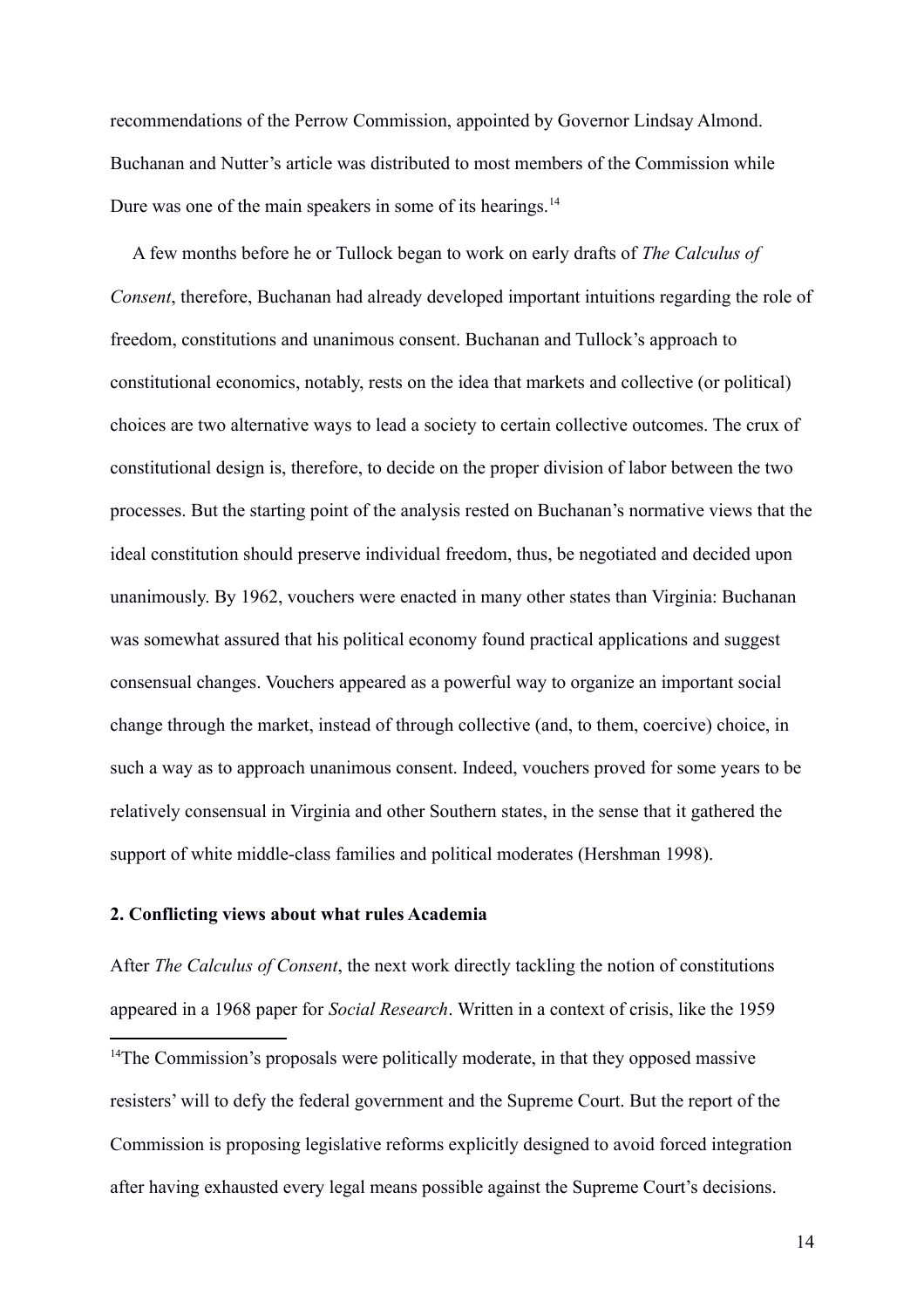paper with Nutter, the piece dealt with student unrest, and provided yet another occasion to apply his ideas as act as a "political economist". This time, though, the context had significantly changed. Not only were the students disrupting the on-going process of many important American universities throughout the 1960s, but Buchanan would personally experience the rapid erosion to his autonomy at UVa. Understood in the light of those developments, the 1968 paper shows Buchanan's rising doubts about the ability of his constitutional approach to propose workable solutions.

 Back in the late 1950s, as Buchanan (2007, 94) will later recall, he and Nutter had benefited from the "enthusiastic support" of William Duren, then dean of the faculty of economics, when they had created the Jefferson Center. This had resulted in institutional independence and freedom of research: Buchanan and Nutter had invited the scholars they wished to invite and had hired, in the economics department at UVa, those they wanted to hire.<sup>[15](#page-15-0)</sup> Their independence was reinforced by the large five-year grant they obtained from nonacademic sources – in that case, the William Volker Fund (Buchanan 2007, 95, Medema 2000). The autonomy that Buchanan (1969a, 25) enjoyed at the time led him to rationalize, a few years later, that academia was basically structured along the lines of his ideal constitutional standards: "The whole university-college-tradition, the community-of-scholar notion embodies an institutional arrangement in which individuals are expected to adhere to behavioral standards… characterized by mutual self-respect and tolerance… that are voluntarily maintained and changed only by mutually acceptable adjustment processes". Buchanan's view changed during the 1960s, though. Firstly, because of the behavior of

<span id="page-15-0"></span><sup>&</sup>lt;sup>15</sup> Frank H. Knight was the "inaugural visiting scholar at the Center" (Buchanan, 1958, 7) in 1957. Then, Peter T. Bauer, Roland McKean (in 1957), Ronald Coase (in 1958), Overton H. Taylor and Maurice Allais (in 1959) were also invited. Leland Yeager was hired in 1957 and Coase in 1959.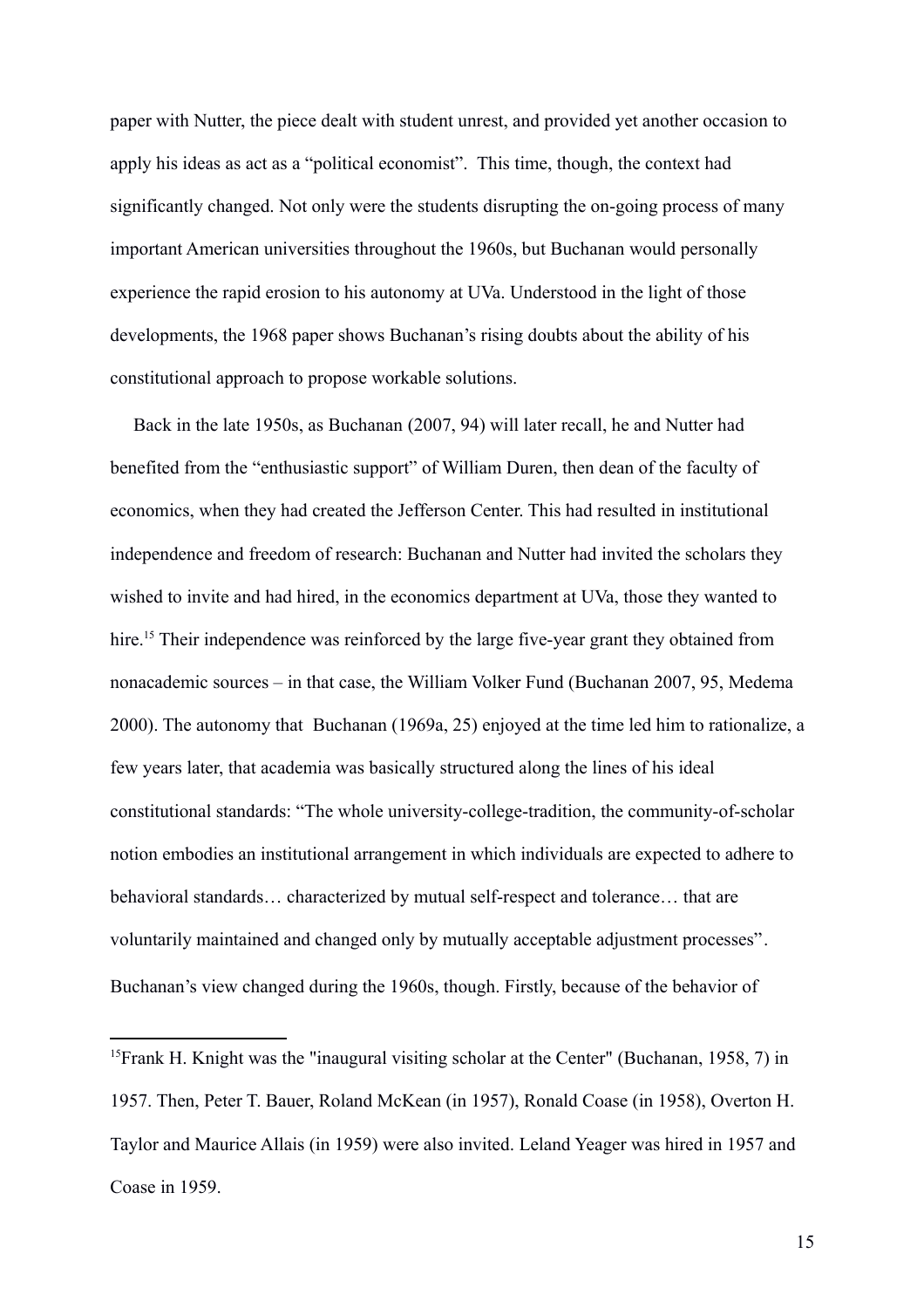students, who increasingly challenged the on-going organization of the university. The situation in California, to which Buchanan refers in the 1968 paper, provides a telling illustration of those developments. Berkeley, notably, had become leading place for students' protests in the western half of the United States. There, the student movement had initially emerged during the "Free Speech Movement" of 1964. The debates then bore on the right to use the university's facilities to organize the students' off-campus political activities. Denying them this right meant "being denied the very possibility of 'being a student'", as Mario Savio (1965), the spokesman of the movement, put it. To him, students were reduced to "pseudo students" whose role was to "further the interests of those who own the University, those vast corporations in whose interest the University is managed" (Savio 1965).

 The movement attacked, notably, the visions developed by the President of the University of California, Clark Kerr. Kerr's widely influential *Uses of the University* had offered a liberal blueprint for the administration of a university. Being influenced by pluralistic political theory, Kerr envisioned a mediating role for the President of the university, who should arbitrate between the many diverse interests of students, administrators, faculty, and external stakeholders (see Loss 2012). To the protesters, Kerr's vision of a university engaged in the contemporary society prevented the conduct of free and autonomous research, especially when research had to be politically engaged. In particular, threats to academic freedom and free speech came from those stakeholders outside the university: they came from the militaryindustrial complex, for instance the research contracts passed with the U.S. army and other private companies that supplied them (Mata 2010).

 This desire for political engagement led also the protesters to call for teaching and research dealing with more "relevant" topics. The university, they believed, should to engage directly with the social problems of the day – "war, imperialism, gender discrimination, and racism" (Mata 2010, 91). At UCLA and other universities from 1967-on, minority leaders increasingly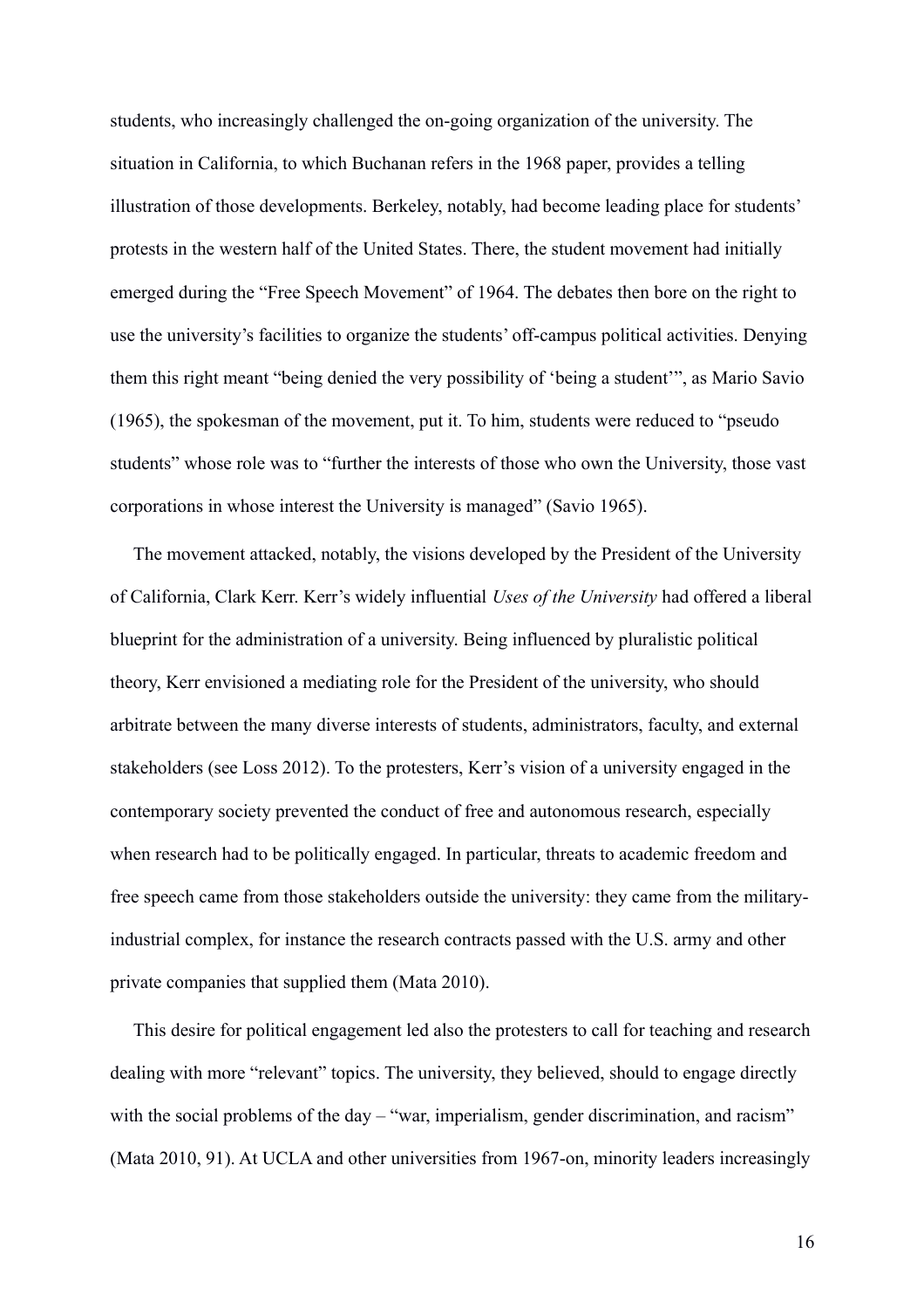pressured administrators and faculty members to develop courses related to black history, black literature, inner-city life, to hire additional black faculty to teach them specifically, and required that more blacks and other minority students be recruited (Collisson 2008).<sup>[16](#page-17-0)</sup>

 Those developments posed a serious challenge to the peaceful order and the mutually acceptable adjustments that described academia in Buchanan's recollections. Student unrest in America was peaking in the late 1960s and a number of administrators seemed to be overwhelmed. In many universities, profound organizational changes were happening to meet the protesters' demands, but these, ultimately, thoroughly divided the community of scholars.<sup>[17](#page-17-1)</sup> Although some of them supported the student movement, most academics, conservatives and liberals alike, condemned the violence and warned about the dangers that the university becomes the echo chamber of radicals (e.g. Jewett 2012, 561-2). Moreover, the trend seemed international: Buchanan's friend, economist Francesco Forte, described to Buchanan the "rather peculiar" situation at the University of Turin in frightening terms: "bombs have become usual now", he explained, while confessing that "the authorities of the University... now have lost the control" (Forte to Buchanan, 31 March 1968, BA).

 Buchanan also personally experienced the erosion of his scholarly freedom and, more generally, his views about the peaceful and orderly process of academia. This time, though,

<span id="page-17-0"></span><sup>16T</sup>This was not specific to UCLA. At Berkeley, for instance, students had formed a Center for Participant Education and had proposed courses on these topics (Taylor 1998). And the Academic Senate division of Berkeley had created a Board of Education Development to discuss students' proposal.

<span id="page-17-1"></span><sup>17</sup>In his contribution to the *Deadalus* volume on "The Embattled University", Richard Hoffman (1970, 179) wrote: "The university is the place where some of the most important contradictions and tensions of modern society are at their most concentrated and explosive… Being the arena of greatest strain, the university becomes the stake of the deepest divisions."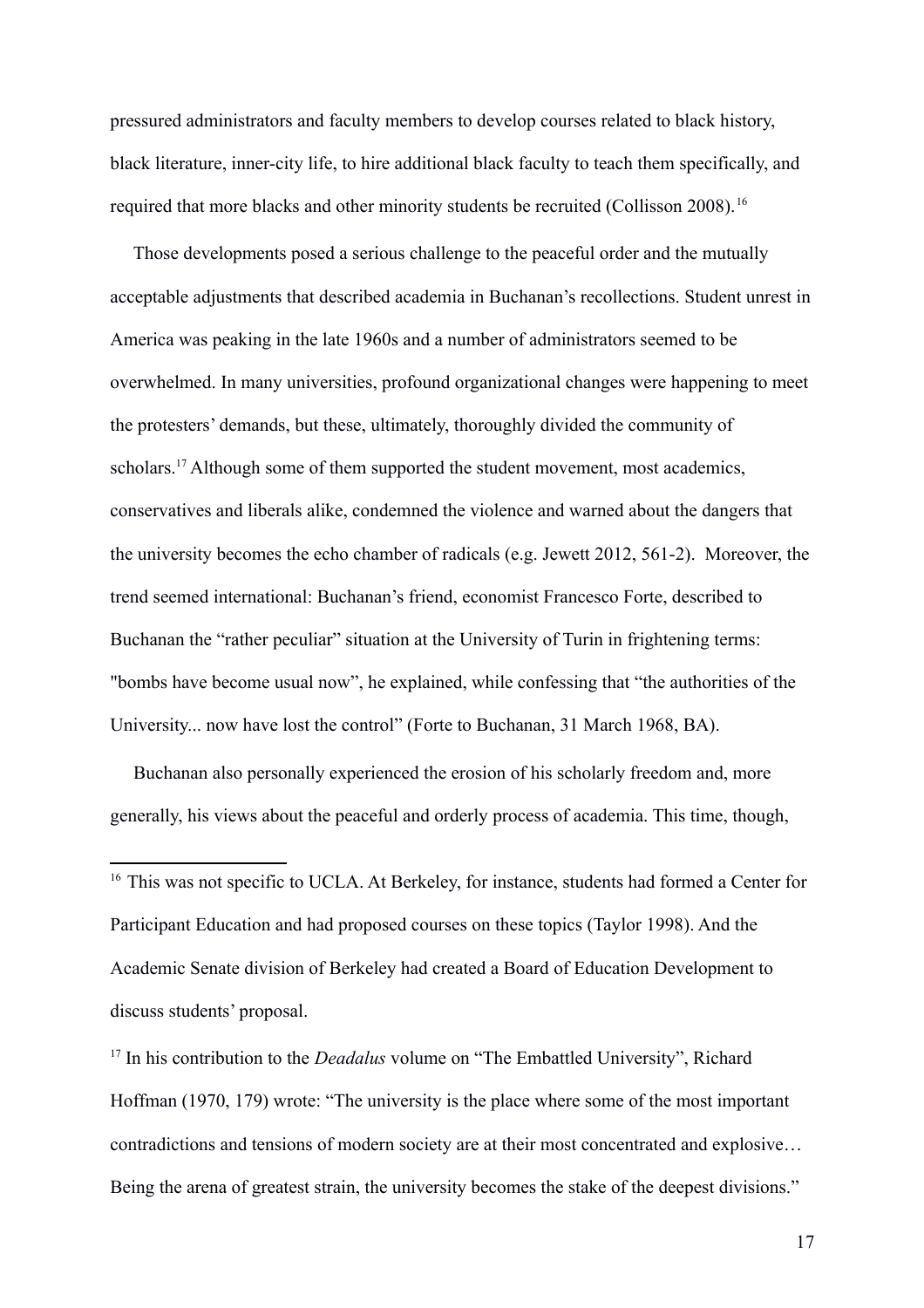the threats came from colleagues rather than students. The rejection by the Ford Foundation, in 1961, of an application from the Jefferson Center asking for more than a million dollars to launch a long range educational program, set the stage. The reasons given by the Ford officials were an identified lack of methodological and political balance that did not fit into the Foundation's program to support unbiased endeavors (Medema 2009, Levy and Peart 2013). In particular, Buchanan's commitment to liberty was found "particularly objectionable" (Levy and Peart, 2013, 15). Buchanan interpreted the rejection of the application as being politically driven, as a value judgment that neglected the evaluation provided by the marketplace of ideas. Buchanan (1962, 2) could hardly understand the decisions since, as he stated in a memorandum for the Long Range Planning Committee of UVa, the department of economics and the Jefferson Center were "successful" when "measured in terms of graduate students", academic publications, and by the reputation within the profession. For other economists, "a 'Virginia' economics department is becoming a reality", he wrote (2). And this had been possible only thanks to the autonomy of the Center and the department of economics.

 In 1963, similar arguments were leveled against the Center, but, this time, they came from within UVa. Its new president, Edgar Shannon, and dean of the faculty of the College of Arts and Sciences Robert Harris, were increasingly concerned about the reputation of the Center, up to the point that Harris commissioned a committee to think about "ways of changing… the 'political orientation' of the Department of Economics" (Medema 2009, 145). Again, the conclusion underlined that the department was too supportive of a "particular viewpoint… described by its friends as 'Neo-Liberalism' and its critics as 'Nineteenth-Century Ultra-Conservatism'" (Peart and Levy 2013, 63). Progressively, thus, Buchanan's strategy of specialization in "political economy", was being called into question. The administration, subsequently, pressured for more diversity in the political and methodological views among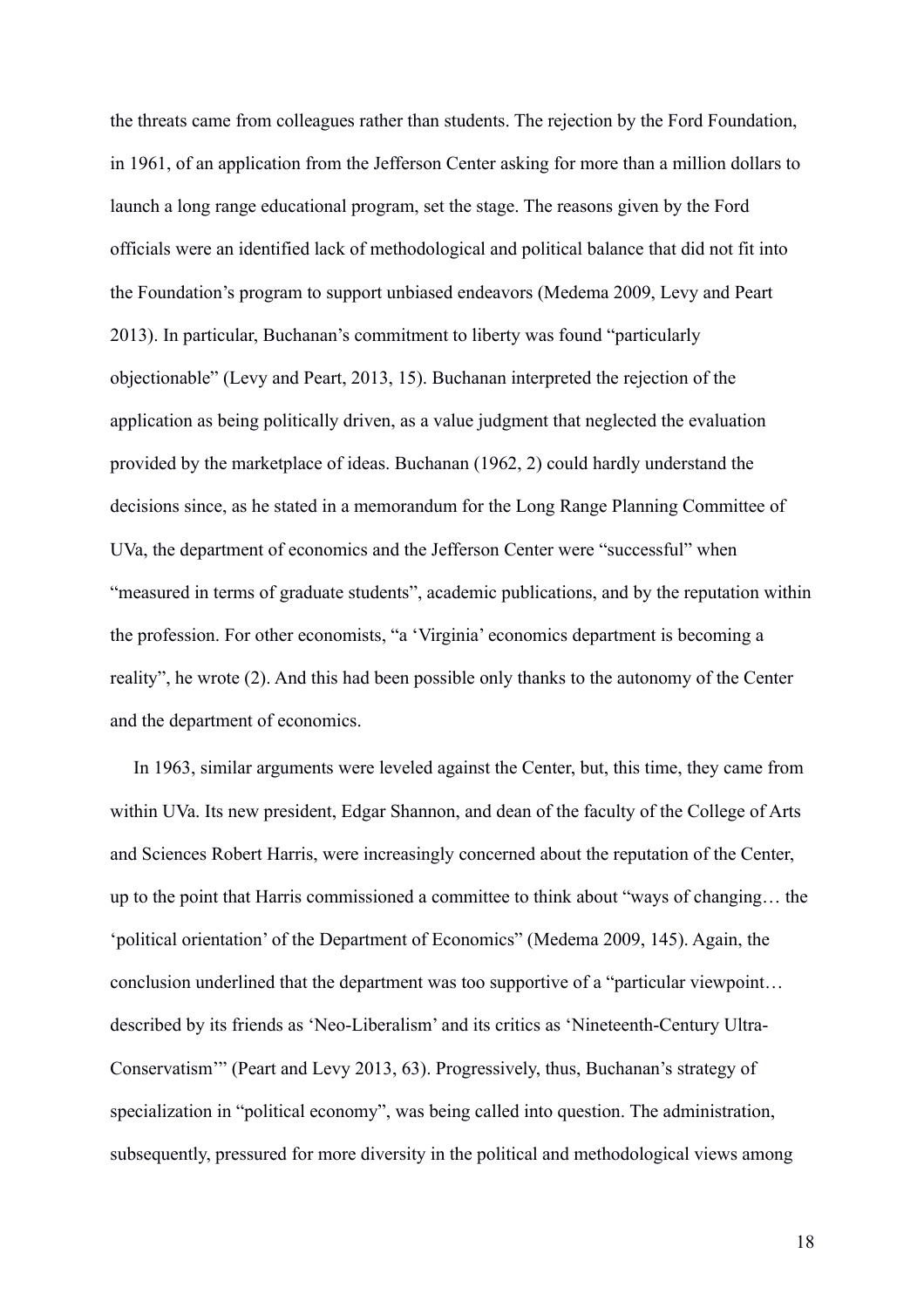the members of the Center, by refusing to hire economists associated with the University of Chicago, to promote Tullock, or to counter offers made by other universities to Ronald Coase or Andrew Whinston<sup>[18](#page-19-0)</sup>

 But in a context where "freedom of choice" also meant the defense of *de facto* segregation in schools, it is understandable that members of the Center were also regularly associated with extreme conservatism by more progressive-minded scholars such as Shannon or Harris.<sup>[19](#page-19-1)</sup> As the 1960s unfolded, the Center's position to support school vouchers ran increasingly against the tide. In 1964, the Center published a "Report on the Virginia Plan for Universal Education", which reprinted Buchanan and Nutter's 1959 paper complemented with a statistical analysis of the vouchers plans using data gathered by the "freedom of choice" architect himself, Dure. Albeit careful in its conclusion that vouchers promoted cost-effective

<span id="page-19-1"></span><sup>19</sup>Ronald Coase recalled that his "wife was at a cocktail party and heard [him] described as someone to the right of the John Birch Society."

[\(http://reason.com/blog/2013/09/04/economist-ronald-coase-was-chased-out-of\)](http://reason.com/blog/2013/09/04/economist-ronald-coase-was-chased-out-of) while

William Breit (1987, 8) recalled being asked, after his recruitment in 1965, if he was a fascist. In "We Must Dare to Be Different" (1962), Buchanan had argued that the UVa should not attempt to mimic what was done in other universities, but, instead, should specialize by embracing wholeheartedly the Southern values, seen as a source of strength instead of embarrassment. The specialization would promote programs that would "not be appropriate in the more 'progressive' states", but which would, nonetheless attract cohorts of local students (3). Buchanan did not say what exactly would not be appropriate for more progressive states, but it may have comforted his opponents in their association of the Center with a conservative line. Tullock's public support of Barry Goldwater's campaign may have contributed to this feeling as well.

<span id="page-19-0"></span><sup>18&</sup>lt;sup>T</sup>Coase, Tullock, and Whinston would eventually leave UVa.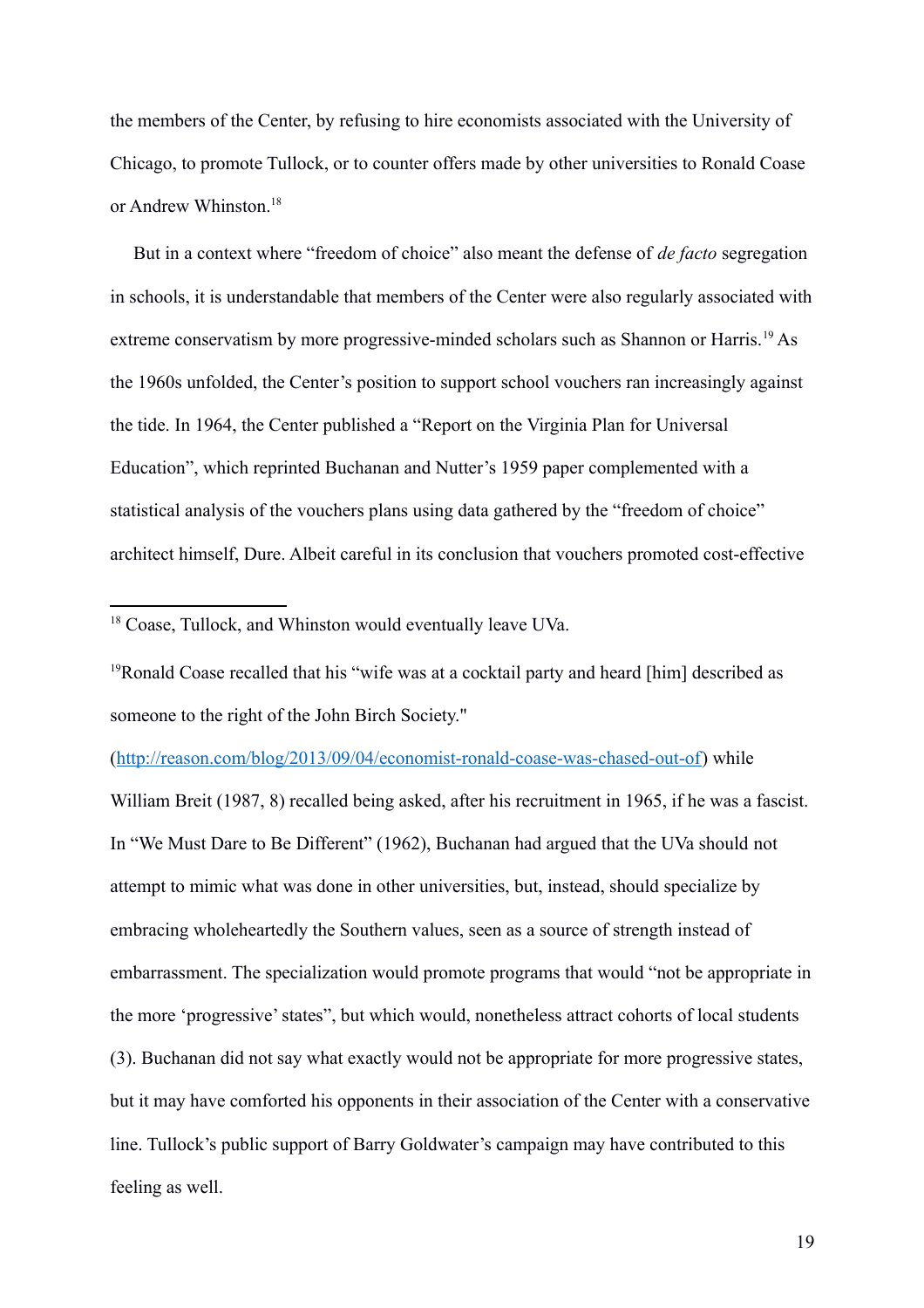education, the defense of vouchers contrasted with the growing attacks found for instance, in the 1965 report of the US Commission on Civil Rights, and, eventually, in the many decisions by district courts that, starting in 1967 in Louisiana and Alabama, ruled the freedom of choice plans illegal.[20](#page-20-0)

 By 1968, the daily routine of American scholarly life was being forcefully shaken by student protests. Meanwhile, Buchanan's autonomy within UVa as well as his positions as a political economist on the concrete case of school vouchers were called into question. These three aspects permeated Buchanan's "Student Revolts, Academic Liberalism, and Constitutional Attitudes", which he wrote at the request of Peter Berger, then editor of *Social Research*, who wanted to publish a special issue about "Conservatism in Social Science". Written during the first months of 1968, when Buchanan already knew he would leave UVa to UCLA, the paper provided Buchanan with an opportunity to apply, once again, his political economy framework although he showed less confidence than in the 1950s.<sup>[21](#page-20-1)</sup>

 "Should the students have a share in controlling university policy", Buchanan (1968a, 666) asked in the first sentence? The whole problem of student unrest boiled down to this question, which, he argued, raised essentially a constitutional problem. Students' protests were interpreted as pressures to change the constitution ruling the university. Although Buchanan (1968a, 666) condemned the student's violent behavior, he considered that he "can, and does, with conviction, claim a 'right' to an increased participatory role". Frictions and violence

<span id="page-20-1"></span><span id="page-20-0"></span><sup>&</sup>lt;sup>201</sup>The courts argued that that those plans violated the equal protection clause. Echoing the criticisms already leveled by the Commission on Civil Rights, the courts often commented that vouchers had only been used to foster the creation of mostly segregated schools and, therefore, circumvented *Brown I* and *II* (Salsbury and Lartigue Jr 2004, 20-22). <sup>21</sup> Buchanan learned that he was hired at UCLA on January 22, 1968, effective July 1st 1968 (Hitch to Buchanan, 22 January 1968, BA).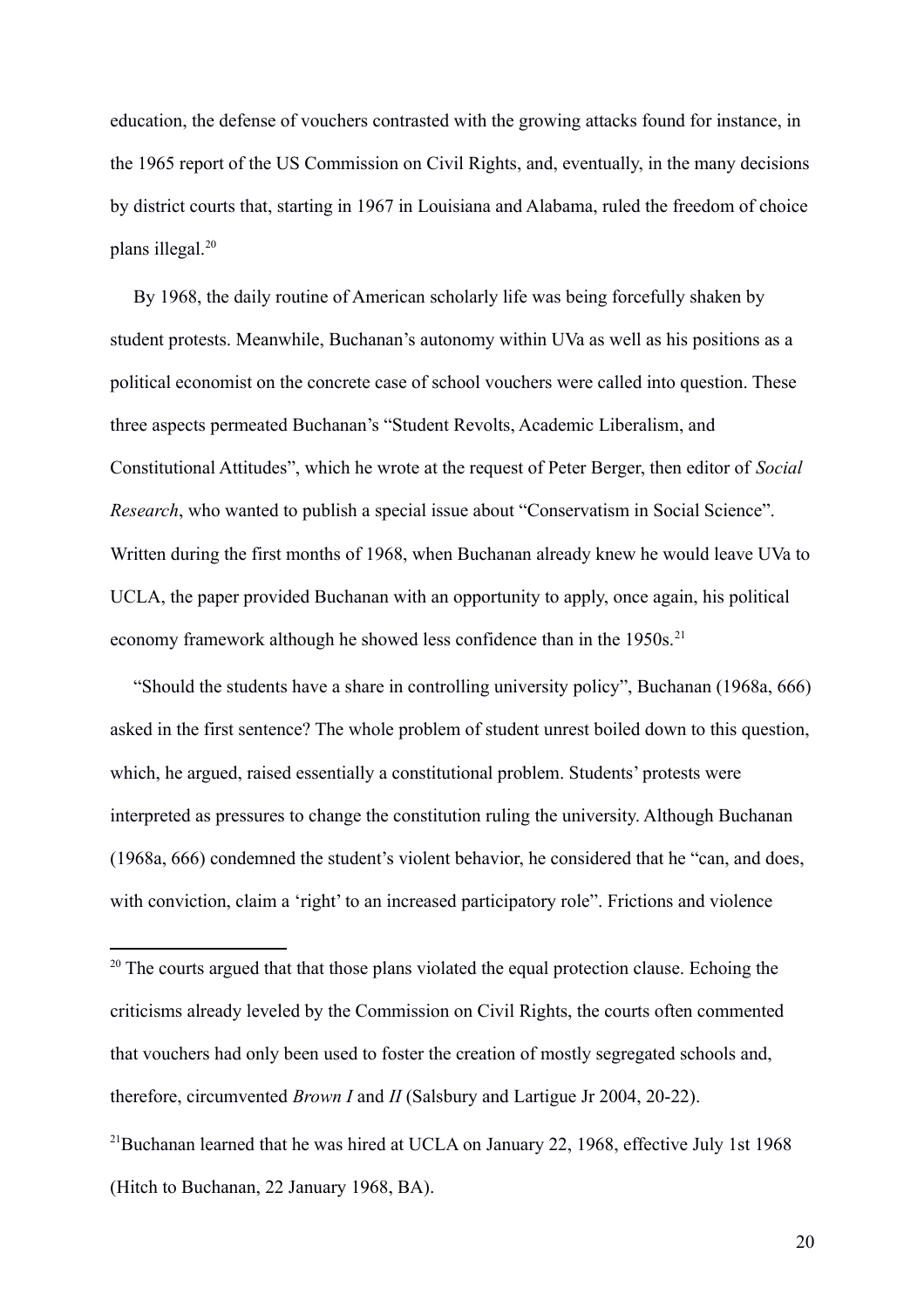emerged because scholars were mostly opposed to welcome the student "as a participant in a truly democratic society" (667). "The senior academician" only considered that students needed be tutored and, in the face of their protests for change, "argued persuasively for the preservation of simple constitutional order and attitude", that is, for the preservation of the "set of traditions and practices" that characterized the "long lived institution" (667).

 Soon, the paper found its real focus as it turned into an attack on most of these academics who, according to Buchanan, were behaving inconsistently. In Buchanan's depiction, the "senior academician" was "proudly liberal in his value standards", but rather conservative when it came to defend the traditional institutional setting of the university (667). Moreover, these "left liberal" (671) academicians had played a crucial role in influencing today's student protests, Buchanan argued, when they had supported the notion of civil disobedience (supporting restaurants sit-ins for instance) with regards to Southern laws. In standing up for the Warren Court's decision that, to Buchanan, had overthrown "traditions of legal order" (669), they had promoted the Court's "disregard for constitutional order" (668) and were now inconsistently complaining that students were doing the same within the narrower confines of the University. Yet, "How is Martin Luther King's moral decision to be distinguished from Mario Savio's or Mark Rudd's", Buchanan asked (668)? The answer was simple, he explained: Liberal academicians were simply imposing on others their own value-judgment on what was right and wrong. This was exactly what the Warren Court had done, Buchanan further noted, when the Court had declared "to be 'constitutional' that which it conceives to be the 'good' and 'true'" (673). Likewise, liberals were imposing *their* vision of a good society. Thus, Buchanan concluded that "arrogance and intolerance concerning the equal freedom of others displayed so aggressively by the student revolutionary are simply miniaturization… of characteristics that the postwar academic liberal has exhibited" (670).

Despite the lack of evidence suggesting that Buchanan's comments directly related to his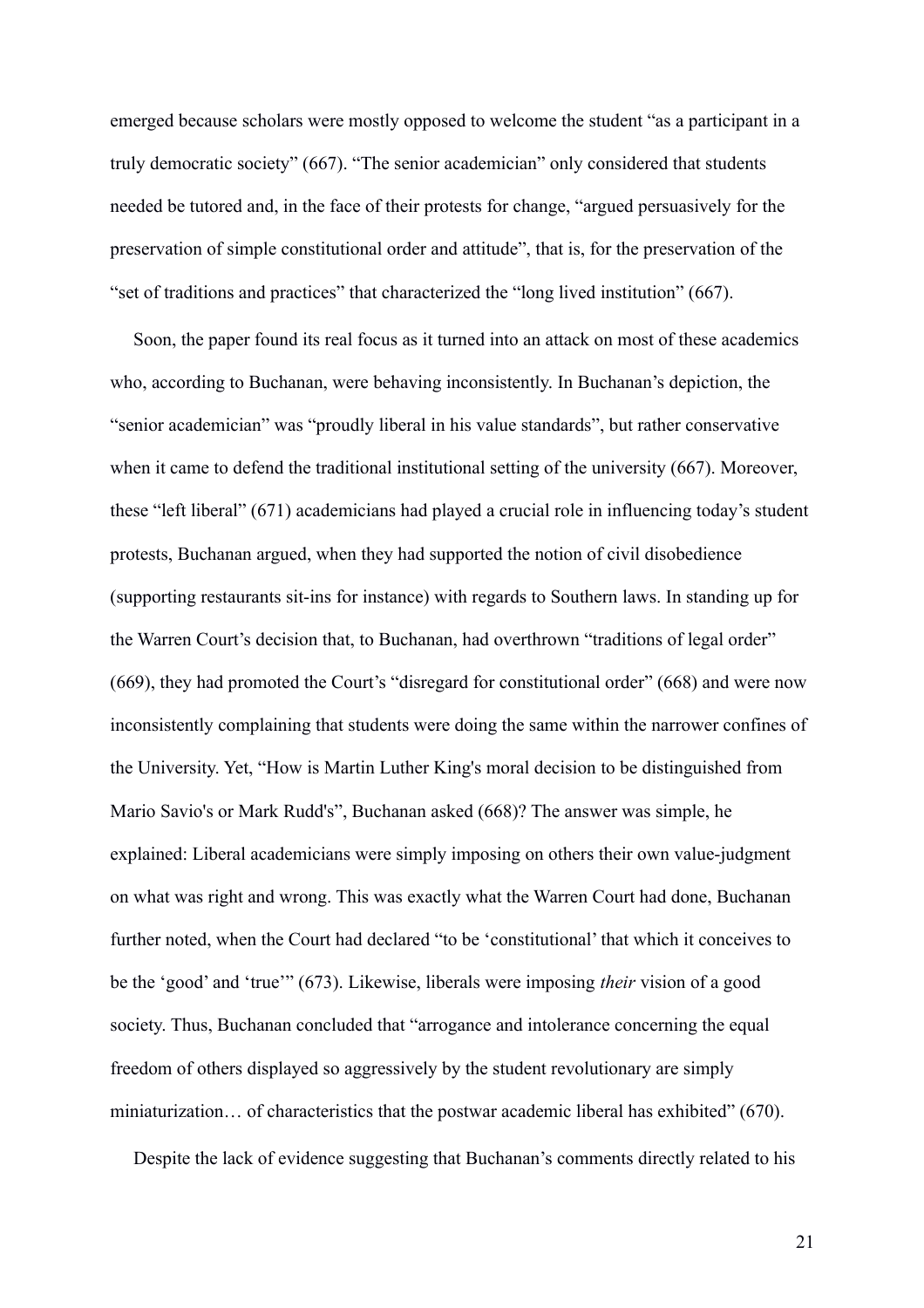own experience, it is nonetheless interesting to draw a parallel between the left-liberals of his article, who occupied "seats of power in many universities" (678), and the administrators of UVa. Buchanan felt that they had considered his and the Jefferson Center's values to be "wrong" and had imposed their own values as if they were the "right" ones. In Buchanan's ideal constitutional setting, the members of Center should have had the right to exercise their specific values, all the more that the related research strategy had been previously endorsed by the Darden administration in 1957 and positively sanctioned by the marketplace of ideas. But it was felt that Shannon and Harris had single-handedly rewritten, on political and ideological grounds, the institutional arrangement tying the University and the Jefferson Center. It was not without irony, thus, that Buchanan presented this paper as a farewell address to a group of students on May 23, 1968. It is clear that by then, Buchanan felt that the institutional setting of the university had dramatically changed. From a place where collective decisions were made only consensually, and where individual autonomy was respected, it had shifted without consensus towards a politicized environment where scholars were being censored and students attempted to force the adoption of their preferred rules.

 Interestingly, Buchanan's (1968a) solution to the problem posed by students' protests actually solved his own problem of lack of freedom within academia. He suggested, first, to adopt the position of the political economist, which, six years after the *Calculus of Consent*, was renamed the "constitutionalist". This approach, he claimed yet again, did not impose any particular views on others but made room for every view, value and preference. This was only possible because the constitutionalist, also equated to the "libertarian", "desires to minimize coercion" (679). Echoing the views he had developed as early as 1959, the constitutionalist's objective lies "in developing and in maintaining an institutional structure within which, all of us, and others, can exercise the freedom to differ in basic values and to behave differently in accord with those values" (1968a, 674). This would imply a "drastic reduction in the number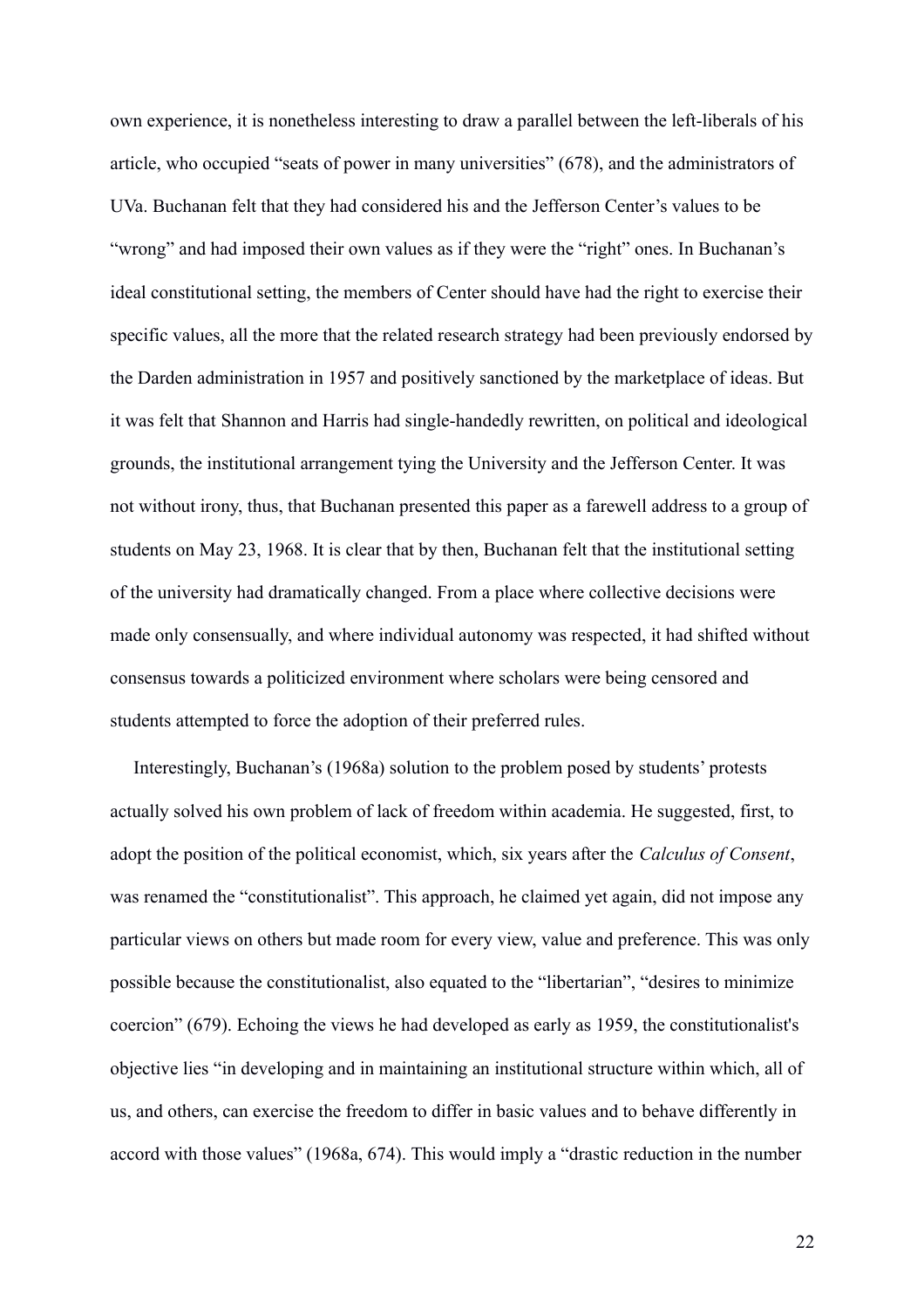and scope of centralized decisions that are made" (678). Buchanan explicitly agreed with the student revolutionary, in that "the constitutionalist may willingly acquiesce in major dismantling of the existing power structure of the modern university" (678). Given the extent of the disagreement between opposing factions, the ideal negotiated constitution would allow for only a limited centralized collective decision-making. Therefore, the constitutional solution echoed Buchanan's previous support of vouchers, in that it promoted the ability of markets to reach collective outcomes that avoided unwanted collective decisions.

 To be optimal constitutional rules, in Buchanan's mind, they had to secure consensus. If not, Buchanan noted that the only alternative would be authoritarianism: "the will of the strongest must be imposed on all" (678). This is where Buchanan started to show some doubts about the applicability of his framework. On the one hand, the threat of authoritarianism, the possibility that liberals may face up their own paradoxical behavior, and the natural appeal of students for freedom, may open the possibility of a constitutional negotiation. But Buchanan's belief that a new social contract might be enacted mostly by educating the left-liberal and the protesters stood in flimsy grounds. He notably believed that "both the student revolutionary are too intolerant to enter into such an invitation to discussion" (675).

 Indeed, contrary to the late 1950s, the context of the late 1960s would prove less accommodating to a change in rules along Buchanan's lines. Buchanan may not have realized that when defending freedom and autonomy, which he took as the starting point of his analysis, he was behaving similarly as the "left liberal" he was attacking, by promoting his own agenda for the university.<sup>[22](#page-23-0)</sup> For instance, Buchanan received a direct and negative response after he sent the paper to Paul Craig Roberts, a professor of economics at the

<span id="page-23-0"></span> $22$ One would note that Buchanan did not claim that he was writing as a professional economist, and not as a citizen, as in 1959. Similarly, he did not put forward his ethical preferences as in 1959.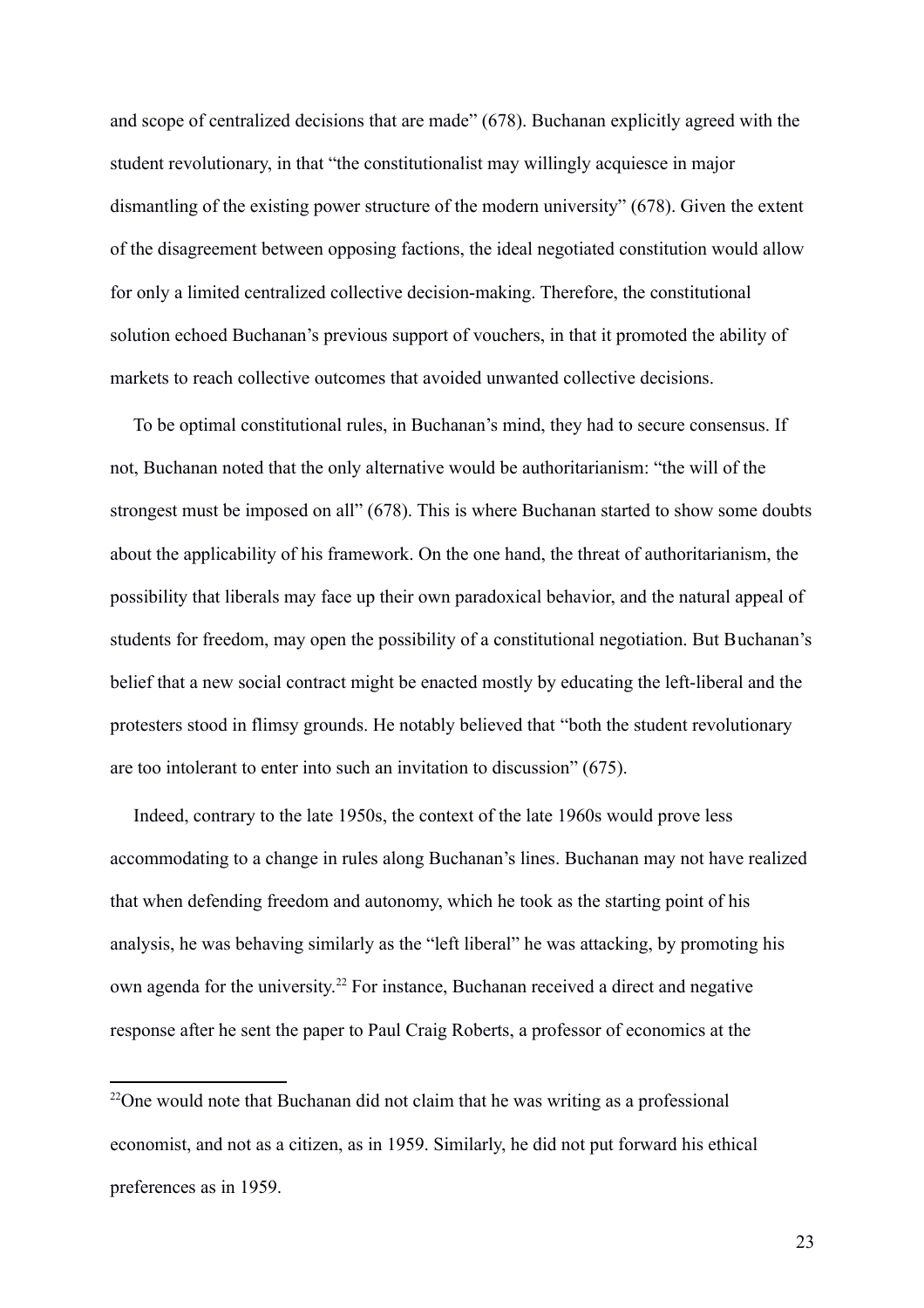Virginia Polytechnic Institute (henceforth, VPI), who showed it to a colleague from the department of political sciences.<sup>[23](#page-24-0)</sup> The latter "did not like the paper at all. He called it "gibberish" ... He got quite mad" (Roberts to Buchanan, 6 June 1968, BA). He disliked the ideas of "constitutionalism" and "academic liberalism": "[a] constitutionalist is a red-neck who wants to keep people from smoking pot and to keep the niggers in their place. Your academic liberal does not exist" (ibid.). Indeed, not everyone agreed with Buchanan's vision of the "good society", which he restated here as promoting the "Jeffersonian ideal of least government" (673). Undoubtedly, Kerr's liberal approach to university management implied to arbitrate in order to devise a great number of collective decisions. On the other hand, some radicals rejected the idea according to which the university already allowed for an opened discussion, and could solve problems through the marketplace of ideas (Jewett 2012, 558). Following Herbert Marcuse, who held a position at University of California, San Diego, protesters viewed the marketplace for ideas as controlled by the elite in power. In short, Buchanan's constitutional arguments were unlikely to gather the support of student protesters.

 Buchanan moved to UCLA a year after Kerr was replaced by Charles Hitch, a new president who would not lead the University to become a setting favorable to Buchanan's ideas. As Buchanan would soon realize, misunderstandings could only mount, this time through a direct confrontation with the students. The intellectual environment at UCLA would provide, nevertheless, inspirations to refine Buchanan's analysis of the university setting and of the relationship between the market, individual behavior, and constitutions. Interestingly, this period would stand as a turning point in his approach to constitutions, marked by a stronger focus on coercion. His focus on the role of the political economist, consequently, faded dramatically.

<span id="page-24-0"></span><sup>&</sup>lt;sup>23</sup> VPI is known today as Virginia Tech.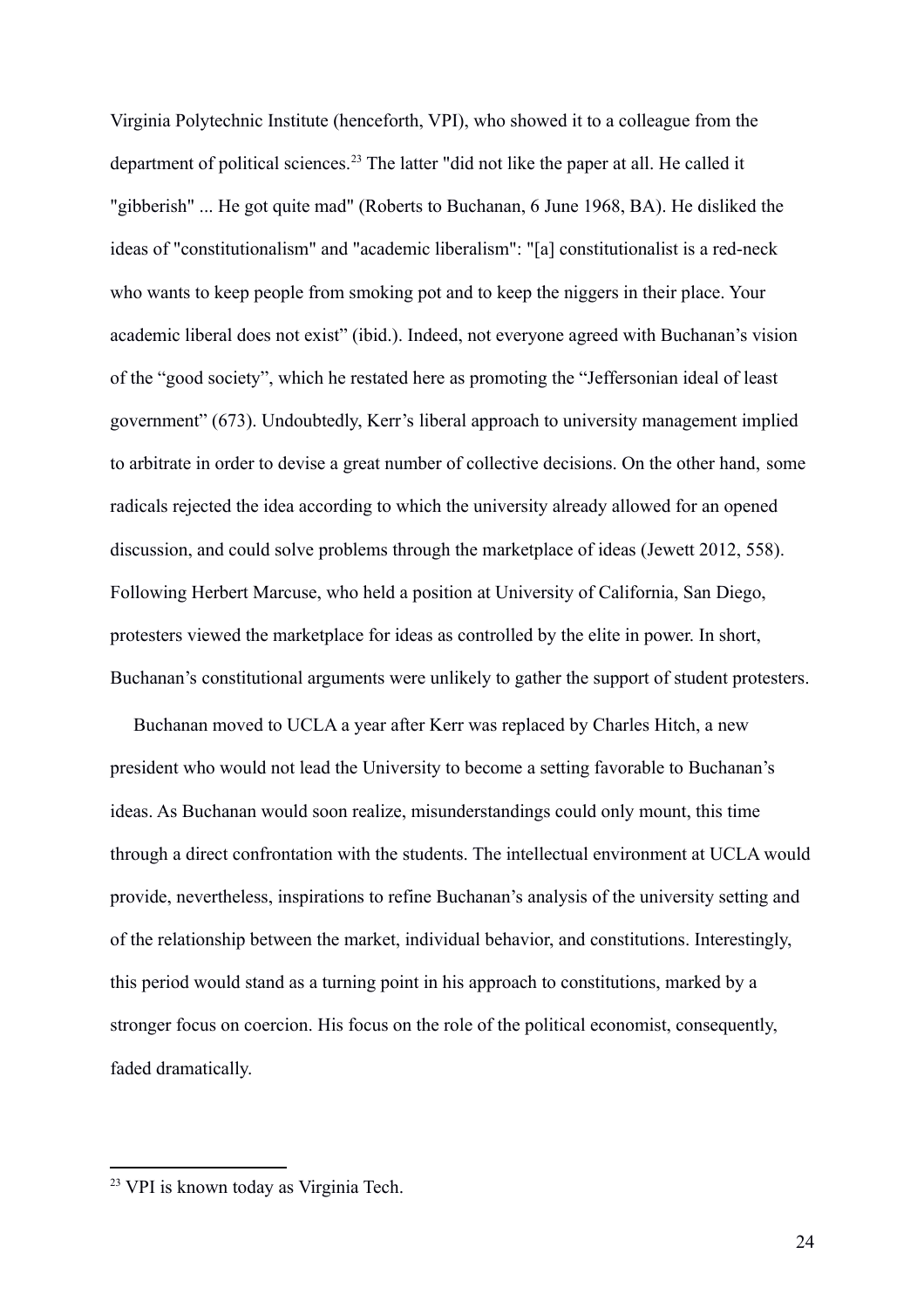#### **3. Tensions about institutional autonomy: act II**

Buchanan's correspondence shows that upon arriving at UCLA, he thought that he was going to find a congenial intellectual environment, similar to the one he had just left in Virginia. After all, Friedman himself labeled the department as "Chicago West" thanks to a "core" of members who had a strong connection to Chicago economics (Friedman & Friedman 1998, 229, see also Allen 2010). Besides William R. Allen, the chair, one found Armen A. Alchian, Jack Hirshleifer, J. Clayburn Laforce Jr, as well as Sam Peltzman, a former Ph.D. student of George Stigler, and Barry Chiswick, a former student of Gary Becker. The hiring policy and research strategies were similar to the ones of the Jefferson Center and the "core" members secured regular visiting professorships for free-market scholars such as Friedman. Right after Buchanan's arrival, they tried to recruit H. Gregg Lewis (from Chicago) and Nutter by resorting to arguments identical to those Buchanan used back at UVa: only the market value of a scholar should be taken into account and other arguments – in particular "ideological reasons" – would be considered as irrelevant (Allen 2010, 230-231).

 This strategy was not entirely endorsed by the new administration, though. For instance, Hitch objected hiring Nutter because he came from the same department as Buchanan. Moreover, a number of measures taken by Hitch and his newly appointed (on September 1968) chancellor Charles E. Young, would conflict with the department's idea of autonomy. Indeed, Hitch and Young were trying to make room to students excluded from the higher education system. Young, in particular, was convinced that the current crisis had a social and racial dimension and that "finding a place for ethnic studies 'would contribute to the understanding and resolution of national social problems' and 'would help UCLA to avoid some problems' that other campuses were experiencing" (Trasch 2010, 16). They agreed to give students – in particular those of the recently created Black Student Union– a greater role in the management of UCLA, allowing, among other things, to design a black studies program.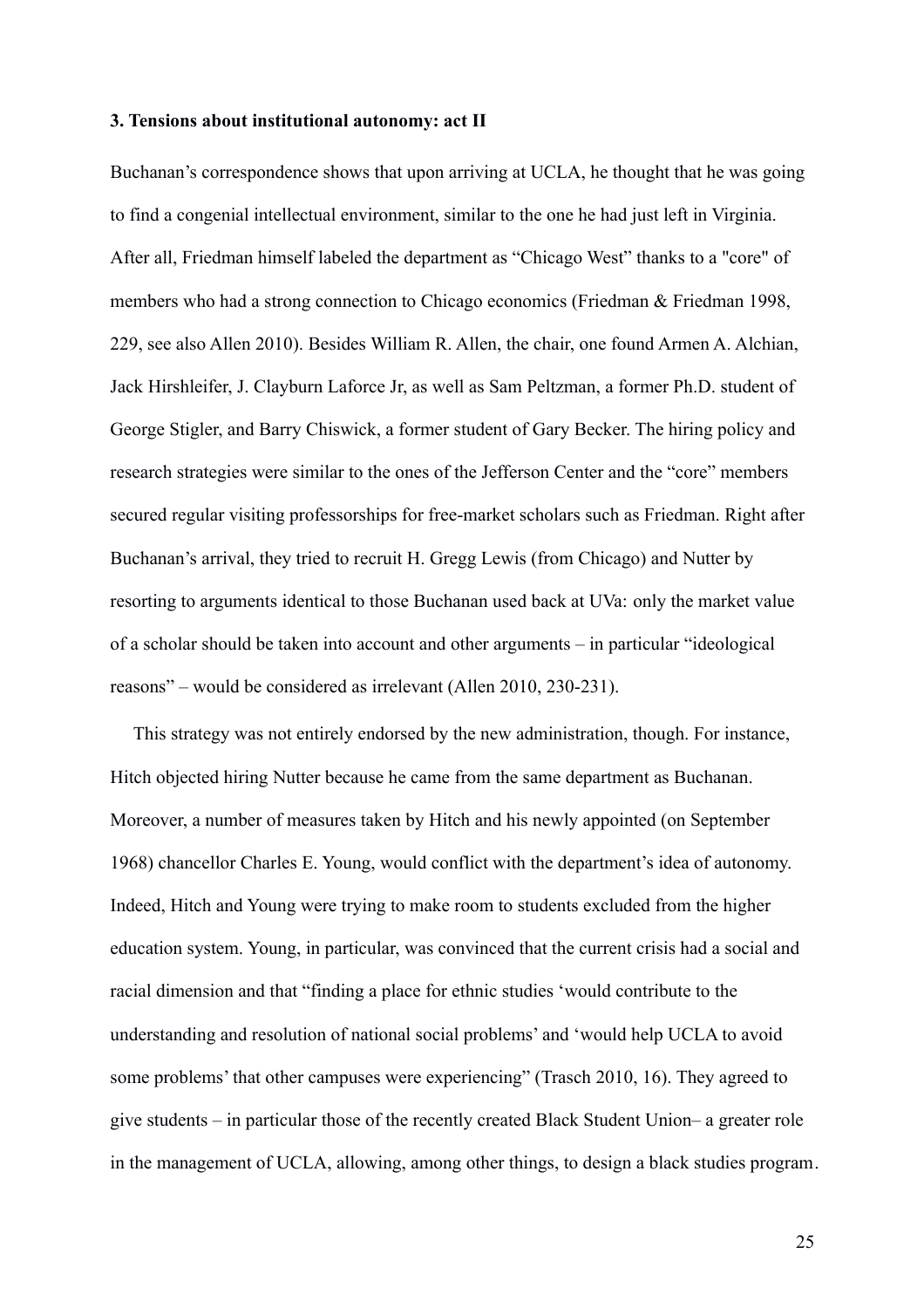Finally, they created the High Potential Program, designed to admit students that did not necessarily meet the normal criteria, but could succeed with remedial courses. The program was put into place to be ready for September, in such a hurry that "for the first quarter, students went into the local community themselves and did the recruiting themselves" (Dundjerski 2011, 182).

 By the fall of 1968, the Black Students Union grew impatient enough to put pressure on a number of departments. They were convinced that, in spite of certain achievements, inertia dominated: some of the departments had pledged to hire minority faculty, but had not done much in that direction afterwards. In their eyes, the department of economics was particularly guilty. They met and pressured Allen to hire black faculty and also asked to be consulted for the selection of the potential candidates – in private meetings, on October 15 and 22, 1968, and then, publicly, in a letter published in the *Daily Bruin* (the UCLA journal) of November 4 (Collisson 2008). Allen told the students, and also wrote in a memorandum sent to Vice-Chancellor Wilson on November 5, that he was not opposed, in principle, to the hiring of African-Americans and even considered for a while getting in touch with the scholars suggested by the students. But not only was he persuaded that the number of black economists was low: he was also not favorable to positive discrimination.<sup>[24](#page-26-0)</sup> Race was not a relevant criterion to hire faculties. Only the best candidates should be selected, "where 'best' is judged by my colleagues and me according to criteria of talent, skill and promise, entirely regardless of skin pigmentation" (quoted in Collisson 2008, 181). Allen's violent reactions to the pressures did not ease the tensions, up to the point that, on November 6, anonymous threatening phone calls urged him, again, to hire black faculty and, four days after, a bomb was found at the entrance of the offices of the Department of Economics.<sup>25</sup>

The bomb-scare came as a shock to most members of the Department, including

<span id="page-26-0"></span><sup>&</sup>lt;sup>24 $\alpha$ </sup>Brief Chronology" (memorandum by Allen, undated, BA).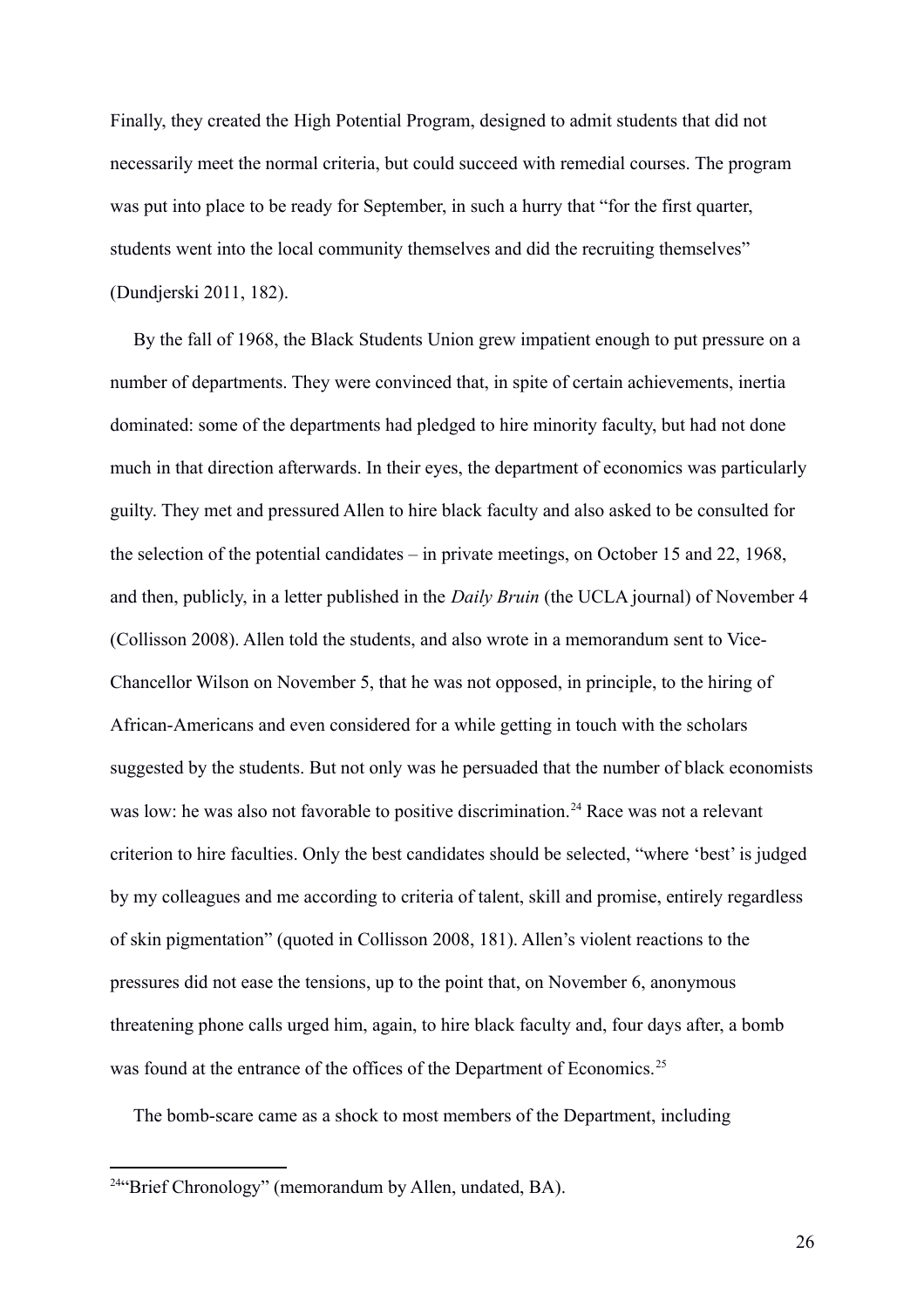Buchanan. The attitude of the administration did not calm their fears. There was a widespread feeling that the Department was not supported by the administration. Word leaked that it would attempt to censure either Allen alone or the whole Department of Economics (Hirshleifer to the department, 20 November 1968, BA). In a special meeting held on November 20 summoned by Hirshleifer, the members of the Department reaffirmed their confidence in Allen – insisting that he promoted "fair and just treatment of students, coworkers, and faculty members without regard to race or ethnic origins" (ibid.) – but also opposed to any attempt of affirmative action, therefore restating in the name of the department what Allen had already said to students.

 Once again, Buchanan found himself in a position where he felt his autonomy was being threatened and considered resigning. But the final decision was triggered by the murder of John Huggins and Alprentice "Bunchy" Carter, by Claude "Chuchessa" Hubert in January 1969.In his letter of resignation, published in the *Daily Bruin*, Buchanan explained that he was unwilling to "work in an atmosphere of violence, intimidation, and fear" (Buchanan to Hitch, 20 January 1969, BA). But not only had such an event epitomized the growing violence within the university. Buchanan viewed the shooting as the direct consequence of the policies that Hitch and Young had established and against which he stood strongly. The administration had agreed to develop new programs for minority students while providing them with new hosting institutions. One of them, the "Center for Afro-American Studies" would manage black admissions at UCLA, grant distribution, as well as course and decisions

<sup>&</sup>lt;sup>25</sup>Allen said about the BSU members that they were a "group of fascistic specimens who neither know nor care to learn the necessary conditions of viable civilization" (Allen 1968, quoted Collisson 2008, 181). After the bomb was found, he declared to the local television that "the most conspicuous difference between my enemies and the Nazi hooligans of the 1930s was that the latter could make a usable bomb" Allen (2010, 229).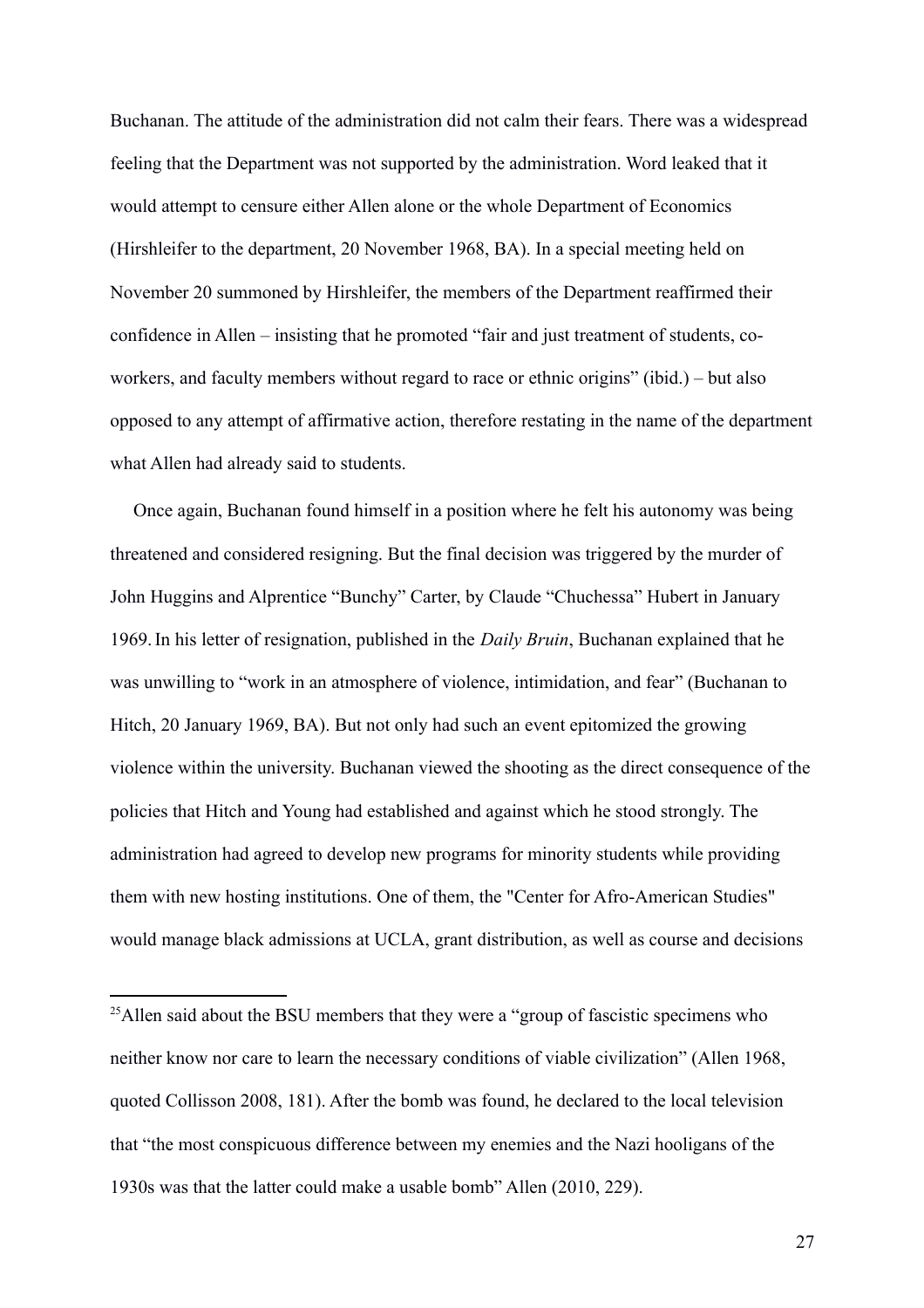over curricula (Collisson 2008). Huggins and Carter were UCLA students coming from the High Potential Program. Two active members of the Black Panther Party, they were competing with students from the US organization to take control of both the Advisory Council of the Black Student Union and the Center for Afro-American Studies (Dundjerski 2011, 183; Collission 2008, 112). The shooting happened after another failed attempt to settle on who would take their reins. To Buchanan, the University had recruited "black militants, some of whom have long-standing criminal records, who do not meet standard admission requirements, and who have no conception of a university" (Buchanan to Hitch, 20 January 1969, BA). By giving in to the pressure of minority students, the University had "invited terror in its midst" (ibid.). Eventually, this would lead to the destruction of the university, Buchanan concluded (ibid.).

 Although Buchanan resigned in January, the demission was only effective by July. Buchanan kept informed about the situation at UCLA and in California in general, only to witness the administration going in a diametrically-opposed way as he would have wanted. A few days after his resignation, the Academic Senate of UCLA voted a resolution that urged the University to take "affirmative and dramatic steps" to hire more minority faculty (quoted in Collisson 2008, 193). A few months later, students of UC Berkeley and a number of faculty members entered in a massive demonstration during the People's Park events, protesting against the decision of the administration to transform into a sports field a piece of land already used by the students to organize their off-campus activities. Buchanan and a few others, including Nicos Devletoglou, Hirshleifer and Allen, publicly supported Reagan's decision to call the National Guard and declare martial law.<sup>[26](#page-28-0)</sup> Once again, views of the orderly

<span id="page-28-0"></span><sup>26</sup> Buchanan's letter, sent to Hitch, Reagan, and head of Hoover Institution Glen Campbell, read (in capital letters): "We disassociate from Chancellor Young's implied support of Berkeley – UCLA disrupters. We support current policy, including armed forces and police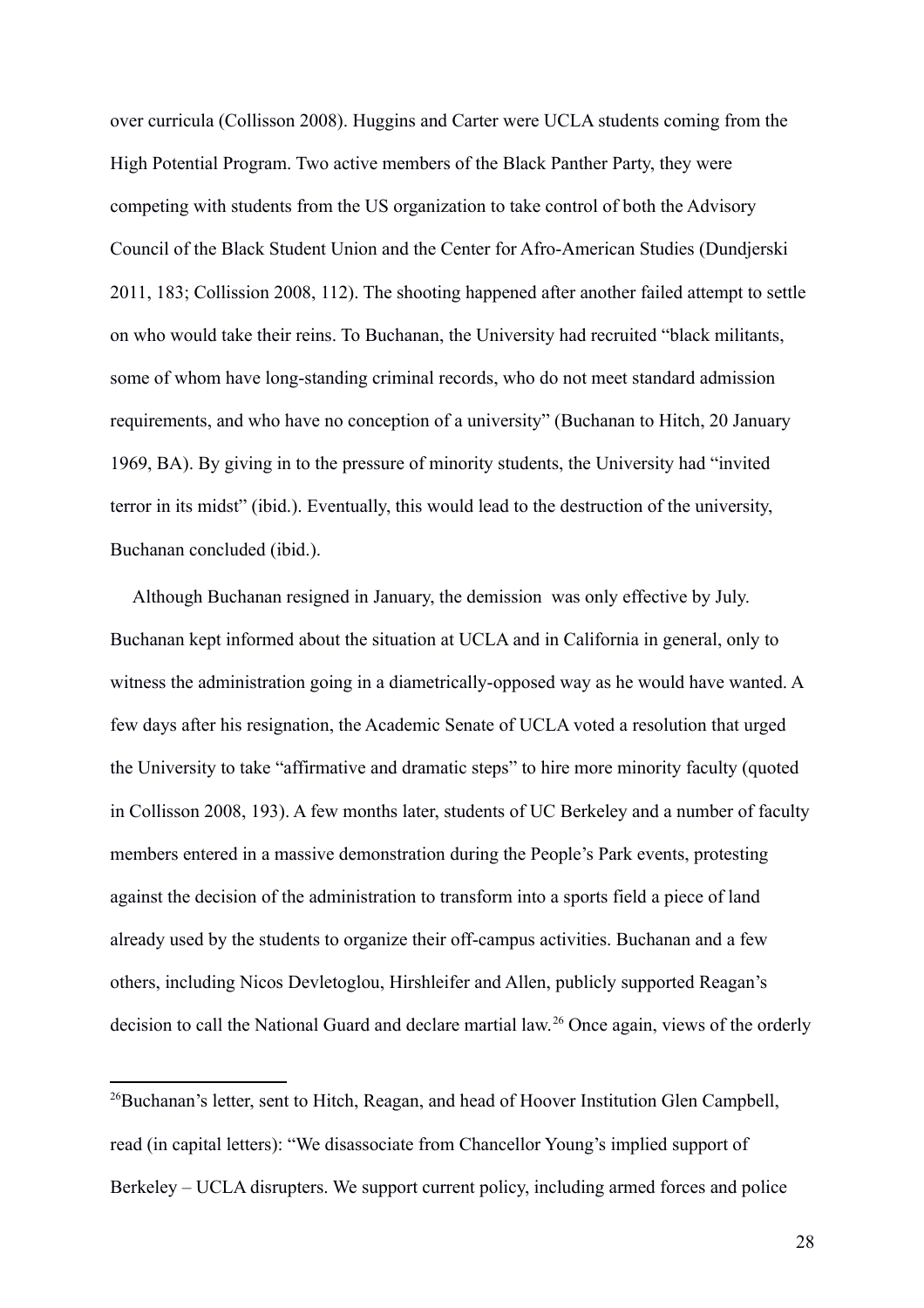process and free inquiry within the University clashed with some faculty and protesters who believed that martial law precisely thwarted free inquiry. Eventually, after seventeen days of occupation, which witnessed the death of one student, James Rector, and the wounding of many more, the troops left Berkeley and the students retook control of the disputed piece of land. These events comforted Buchanan in his beliefs that the administration was giving in to the students' pressures and that rules were being constantly changed without consent.

 These events led Buchanan to write with Nicos Devletoglou *Academia in Anarchy* (1970). The book was written during the two months that followed the UCLA murders, "in a great hurry" (Buchanan to Bauer, 1 April 1969, BA). It was, as Buchanan openly admitted to Julius Margolis, "an angry essay" (Buchanan to Margolis, 26 March 1969, BA). This tone might explain why a number of publishers rejected the manuscript.<sup>[27](#page-29-0)</sup> But, interestingly, after the preface, Buchanan and Develetoglou (1970) develop an economic analysis, simple but quite dispassionate. This may remind us Buchanan's positions about the economist who may formulate his own "ethical preferences" and still develop positive analyses of the consequences of particular choices of society, in order to inform citizens and contribute to the public debate. But this time, contrary to his papers of 1959 and 1968, the situation was significantly different; the economic analyses, which underlined important constitutional issues, were only helpful to diagnose the situation, but "hardly tell you how to transform the

<span id="page-29-0"></span><sup>27</sup>The book was submitted to various publishers with different titles *Academia in Agony: An Economic Explanation of University Turmoil*, to MacGraw-Hill, and *Academia in Agony: The Economics of University Chaos* to Harper & Row and Markham. It was eventually published in 1970 by Basic Books (BA).

where necessary, to restore orderly process in the UC" (Buchanan to Campbell). A previous draft even included the following: "including summary expulsion of students and dismissal of supporting faculty" (Buchanan to Campbell, May 22, 1969, BA).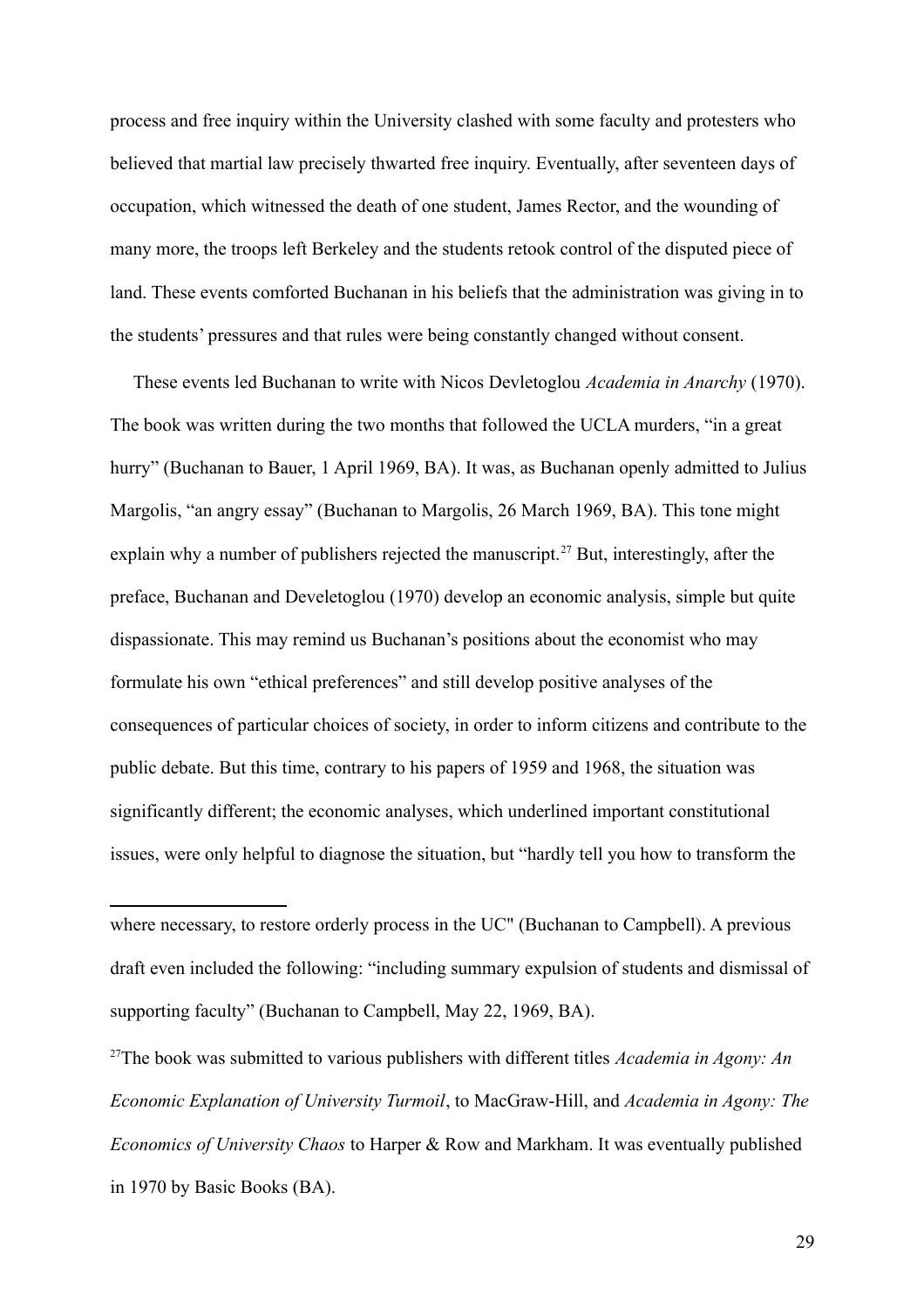beast into beauty" (155).

 Therefore, the book was primarily an attack on the current structure of the public university. Starting with an idea that one finds also in Alchian and Allen (e.g. Alchian 1968, Alchian and Allen 1968), Buchanan and Devletoglou explained that the respective power of students and faculties depends on price paid by the student to purchase education. No tuition means that students, who are "consumers who do not buy", are obliged to accept what faculties and the administration decide for them. A free tuition system gave students the impression that education was free, leading to its over-consumption. To avoid this tragedy of the commons, universities had put into practice an administrative rationing, which gave abnormal powers to the faculties and the administration: as "[p]roducers who do not sell" (34), they were insulated from the control of the students. Under what the authors called "faculty democracy", most of the power to change the rules was held by the mediocre faculty members who voluntarily served in committees and attended administrative meetings, instead of working to further research. Moreover, tenured positions protected faculties from outside threats and did not prevent them, in particular "left-liberals", from "propagandiz[ing]" their own "personal or party values" (49).

 To Buchanan and Devletoglou, left liberal faculties and administrators had no incentive to resist the direct demands made by the protester, –"parasitic elements", for the authors– who understood that it was less costly to protest and make direct demands about degrees and curricula than to "pay" for them. Pressured by the student protesters, the weak left-liberals were, thus, the agents of unwanted changes in the formal and informal rules that characterized the university setting. Little in the university structure could prevent this chaos from mounting, because non-protesters had no incentives and not enough power to stop the minority of protesters while taxpayers, who finance the system, are nonetheless "owners who do not control" anything. Zero tuition dispossesses them from the power they should have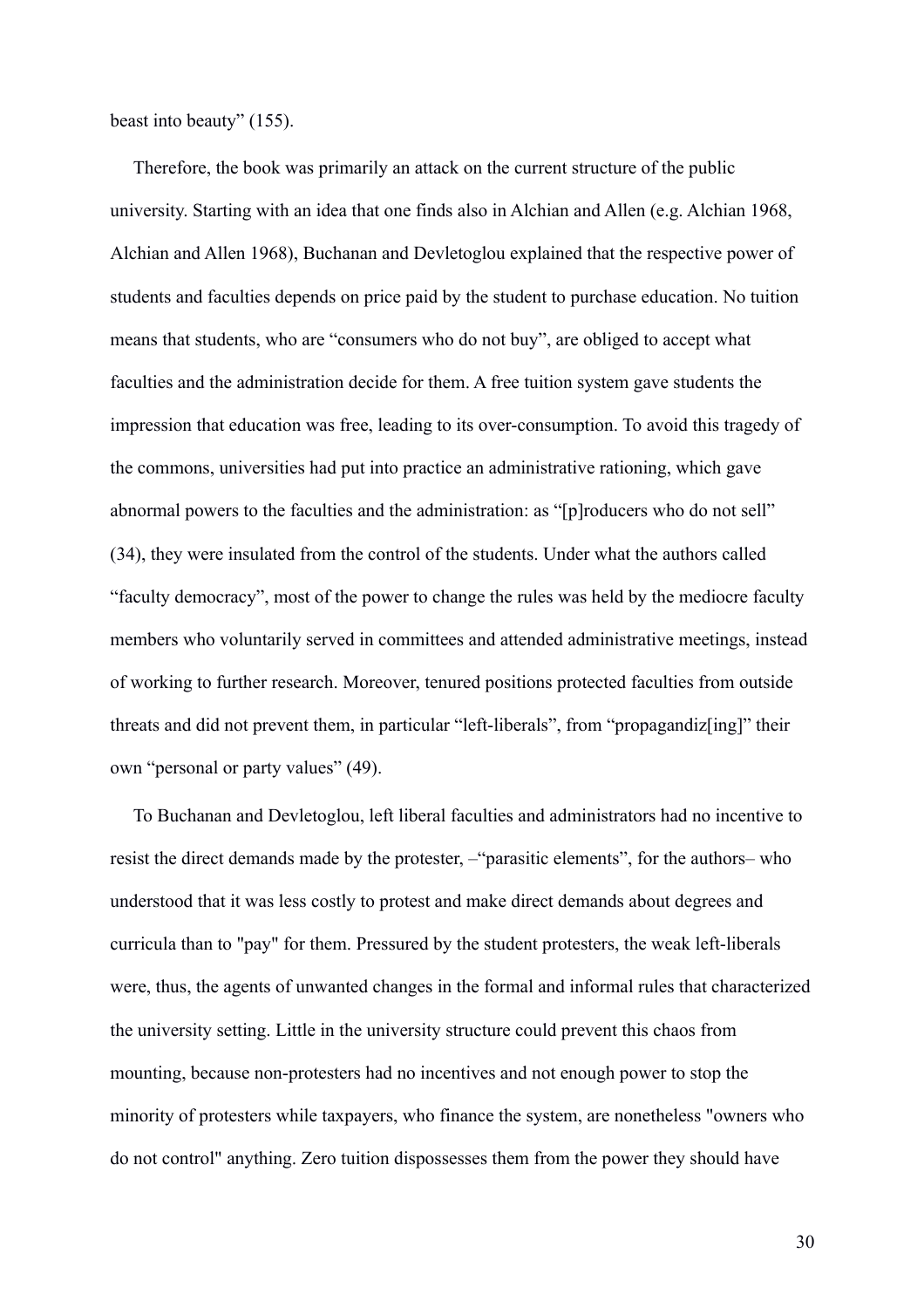had, the authors concluded.

 The tensions within academia could be solved only by changing the constitution of the university, mostly by linking power to property rights, while restraining the power of faculties and administrators. It meant giving more power to those who pay, either taxpayers, benefactors, or students. But less than two years after his papers on students revolts, Buchanan had given up on the possibility that a true constitutional renegotiation might take place from within the academic community. Indeed, "the major barrier… will be posed by faculties". "As the university is now organized", Buchanan wrote, "faculties make their own rules. Self-interest, therefore, will naturally prevent constitutional revision" (161). Buchanan repeated this conclusion when Margolis advised Markham not to publish the book, a recommendation that Buchanan found typical of a "liberal academician" whose attitudes were "responsible for the mess that we find ourselves in, and not only in the university" (Buchanan to Margolis, 26 March 1969, BA). Conflict was so prevalent in Buchanan's diagnosis that, this time, he did not invoke the "positive political economist", or "constitutionalist" framework. Its methodological premises that rested on social consensus over constitutional changes seemed now completely incongruous.

 Buchanan and Devletoglou hoped, nevertheless, that the market, still understood as a process complementary to collective decisions in yielding collective outcome, would provide a way out of the current crisis. In the longer run, Buchanan hoped that the context would prove favorable to the privatization of the system, mostly because the public university, characterized as the "Clark Kerr monstrosity", "will be deserted by the responsible students, by the respectable faculty member, and the rational taxpayers" (177). The authors argued that competition among private institutions would suit best students' demands. The authors hypothesized that specialization would lead to the creation of anarchistic universities, gathering the protesters altogether in specific places. Complementarily, private universities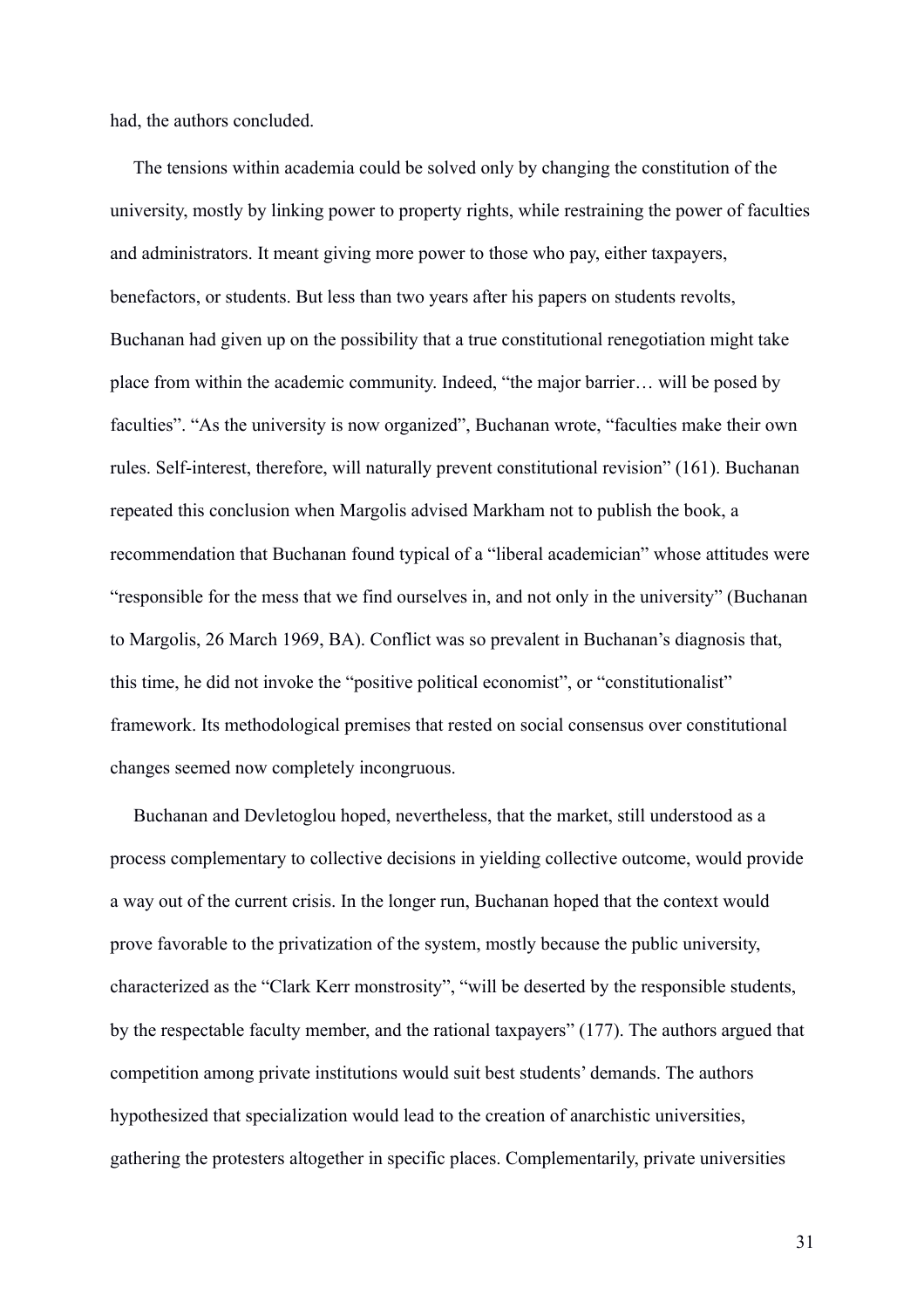would hopefully attract best teachers and students by offering them stability, and better education in a violent-free environment. Those developments could bring the sort of *de facto* unanimous consent that Buchanan was seeking.

 Yet, these ideas were not mere repetitions of what Buchanan had developed since the late 1950s. Another elements important notion for his subsequent frame of analysis was progressively emerging in his call for restoring order at the university and putting university back where it should have been. The urgency of the situation, to Buchanan, dictated that order be restored rapidly. This implied to cope with student violence and posed, again, constitutional issues. Essentially, since threats to freedom came from changes in rules that were imposed by some faculties and administrators at the request of violent protesters, Buchanan and Devletoglou insisted that reducing the "profitability of terror" had to be "governed by existing rules and regulations, written and unwritten" (156). The authors prophesized that short-term responses may come from the external pressures of governing bodies and state legislatures, which could remove part of their financial support to universities. In addition, they might also decide on new laws to increase the administration's abilities to cope with disorders. Yet, firtsly, the authors doubted that such measures would be efficient in curbing unrest. The argument was developed more fully in the first drafts of "Violence, Law, and Equilibrium in the University", also written in 1969, in which Buchanan (1969a) explained that changing the rules to either increase repression, as Reagan did in California, or secure more compromises, like what the left-liberals did in most universities, were likely to increase violence, due to the particular ways that protesters reacted. Second, and more importantly, Buchanan believed that these measures may also pose a constitutional problem, because they implied changes in rules that were not necessarily subject to discussion and consensus, and which, therefore, nurtured furthermore the erosion of freedom.

All in all, Buchanan underlined that changing the rules of the game while the game was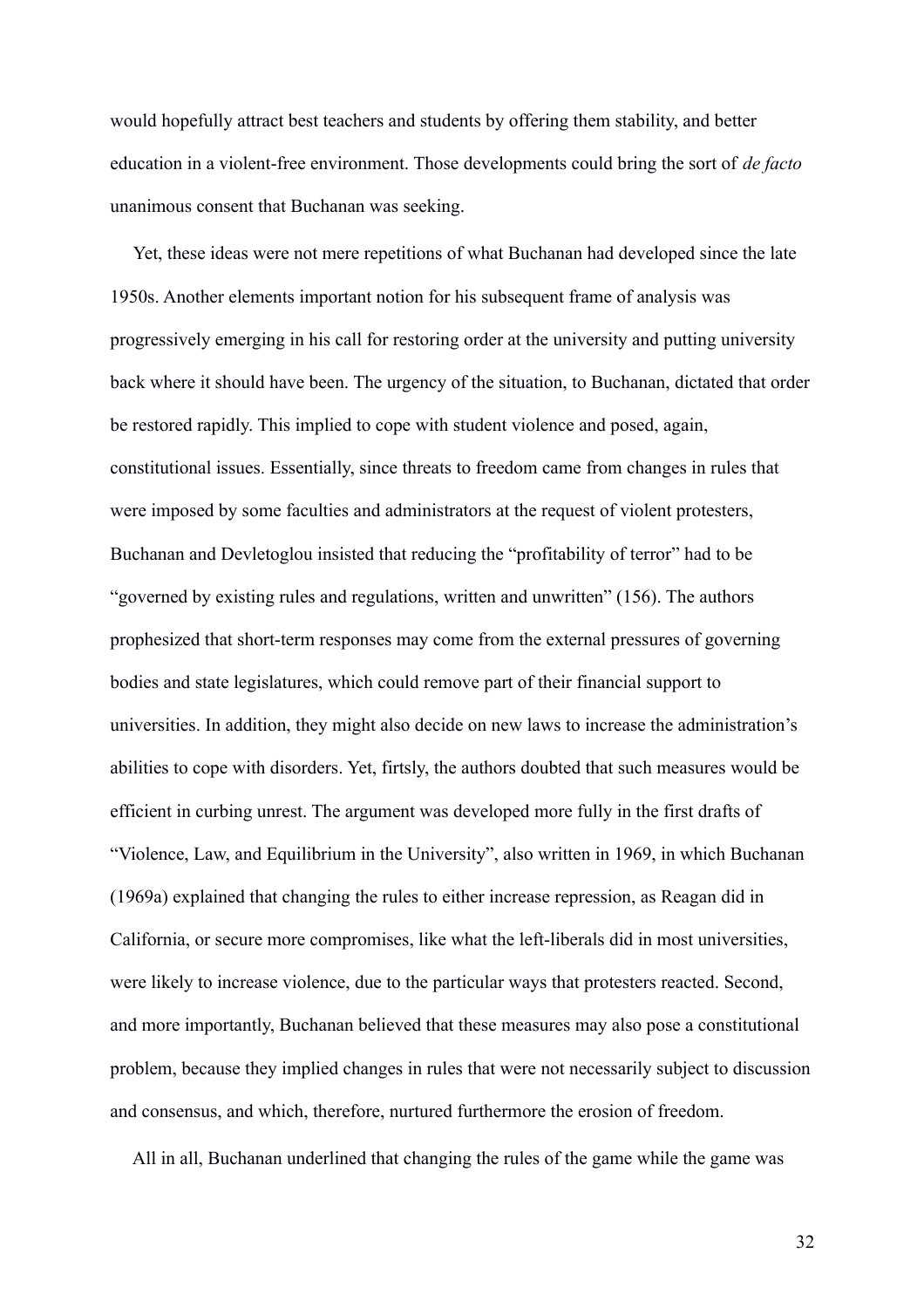being played put enormous strains on individual freedom and threatened to destroy academia. By 1969, Buchanan (1969a) had come to the conclusion that the main problem came from individuals (faculties and students alike) adopting increasingly anti-social behaviors that were incompatible with the written and unwritten rules through which scholars, initially motivated by "ethical" conduct, were coordinated. Obviously, Buchanan's definition of the "written and unwritten" traditional rules governing the university was sufficiently vague to reduce his analysis to his own appraisal of what the university once was and should now be. But this evidenced nonetheless an important shift in Buchanan's analysis, now focused on the existing constitutional order, its limits and how to enforce it.

#### **4. Back to Virginia: From firmness to private education**

Buchanan left UCLA for the Virginia Polytechnic Institute, in Blacksburg, in July 1969. In addition to homesickness, moving there was probably motivated by the possibility to regroup with former students and colleagues from the years of the Jefferson Center, such as Tullock and Charles Goetz. Also of importance, VPI was at the time far quieter than many other campuses (Strother and Wallenstein 2004). It may have been for the role of its president, T. Marshall Hahn who had distanced himself from the segregationist stance of Senator Byrd and had followed the trend of racial integration and coeducation.<sup>[28](#page-33-0)</sup> Buchanan (1969b) had hopes that, contrary to what happened elsewhere, the campus would not plunge into chaos, as he explained in a memorandum to Wilson Schmidt, Head of the Department of Economics.

<span id="page-33-0"></span> $^{28}$ In 1965, Hahn announced that the Rockefeller foundation had granted VPI with \$100,000 to help the "culturally disadvantaged". Some of them were whites from the Appalachians, some of them were Black from West Virginia. In 1968, a second grant was given by the Foundation, of \$250,000, for similar purposes, and Hahn declared that the School would add enough money to double the amount. The school was promoted as one that did not discriminate on the basis of race (Strother and Wallenstein 2004, 295).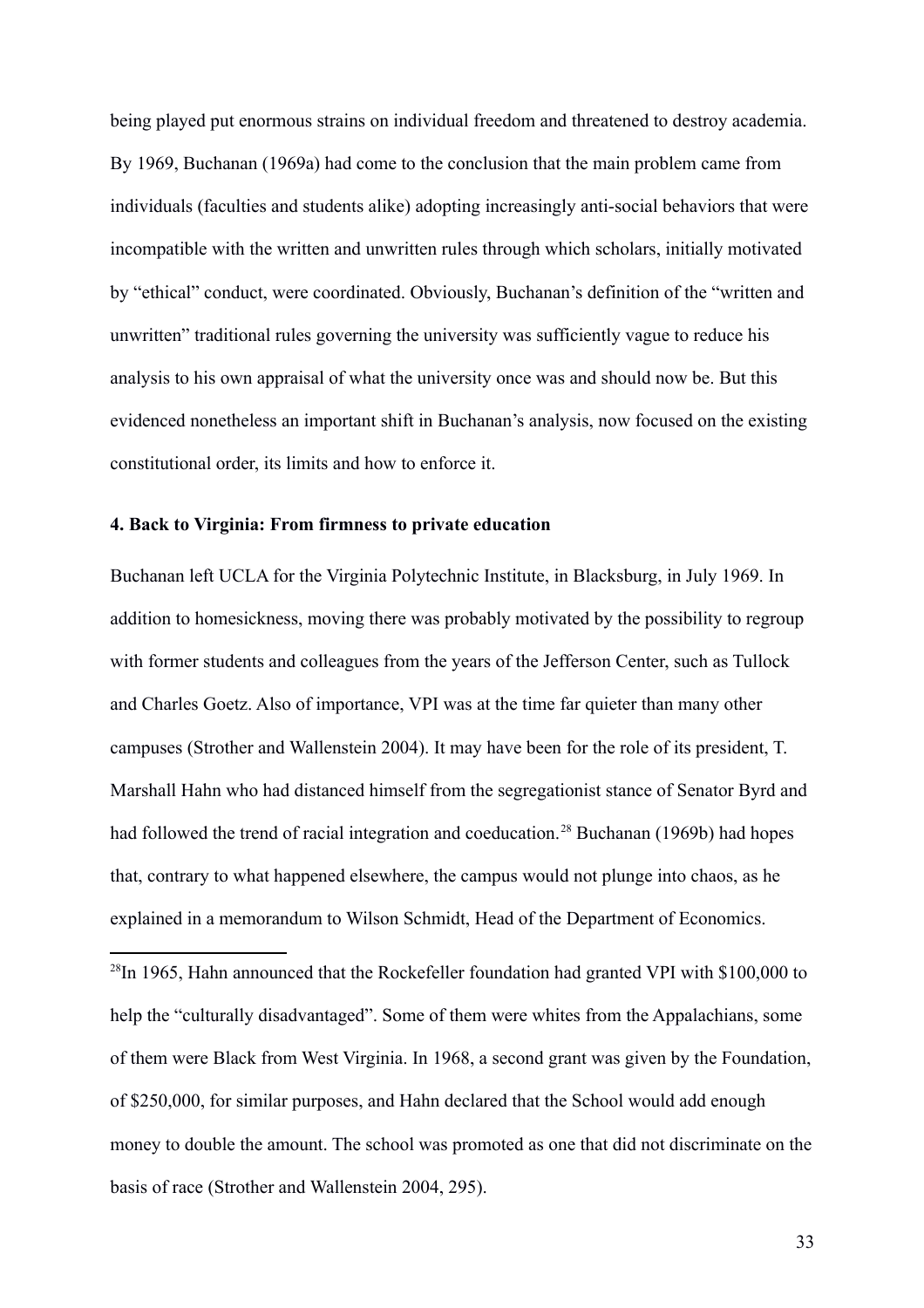Starting from a dreadful evaluation of the situation – "Cornell and the University of California are destroyed, Harvard and Columbia may well be. Wisconsin possibly", Buchanan believed that the "best policy" to avoid such a fate and allow universities to "move up very, very dramatically" was one that "combines flexibility and firmness" (1, emphasis in original), "a respectably strong faculty… [and] a firm administration" (4). From this perspective, VPI "should possess this combination", he concluded. It "will, and must, remain an island of sanity in a rapidly deteriorating structure of higher education in the United States" (4).

 His emphasis on firmness, which his work during 1969 already hinted at, was deepened in the 1970s, notably by Buchanan's (1970a) contribution to *Economic Factors Affecting Financing of Education* published by the National Educational Finance Project .<sup>[29](#page-34-0)</sup> It bore on the attitude of taxpayers towards financing education in the present situation of disruption of the educational process. All the elements already found in his recent attacks on the public university were present, from the behavior of student protesters –now the "new barbarians"– who transformed universities into the "launching pads for social reform or revolution", to the "the spineless faculty and administrative personnel who failed to deal promptly and effectively with the perpetrators" (283-285). Buchanan now spoke of the "treason of the intellectuals" (284), who essentially lacked of courage to oppose the students. Pointing again to the negative influence of liberals and the Warren Court on protesters, who were transforming the university into "an institution for changing social values, for transforming the culture of America" (285), Buchanan did not doubt that taxpayers would balk at paying their taxes to finance a system "reorganized to suit either HEW officials or the federal judiciary" (283).[30](#page-34-1) Indeed, as he had already hinted at in *Academia in Anarchy*, one solution of the ongoing crisis may come from the behavior of the "owners" of the university.

<span id="page-34-0"></span><sup>&</sup>lt;sup>29</sup>The typed version is dated from the  $24<sup>th</sup>$  of March (BA).

<span id="page-34-1"></span><sup>30</sup> HEW: US Department of Health, Education and Welfare.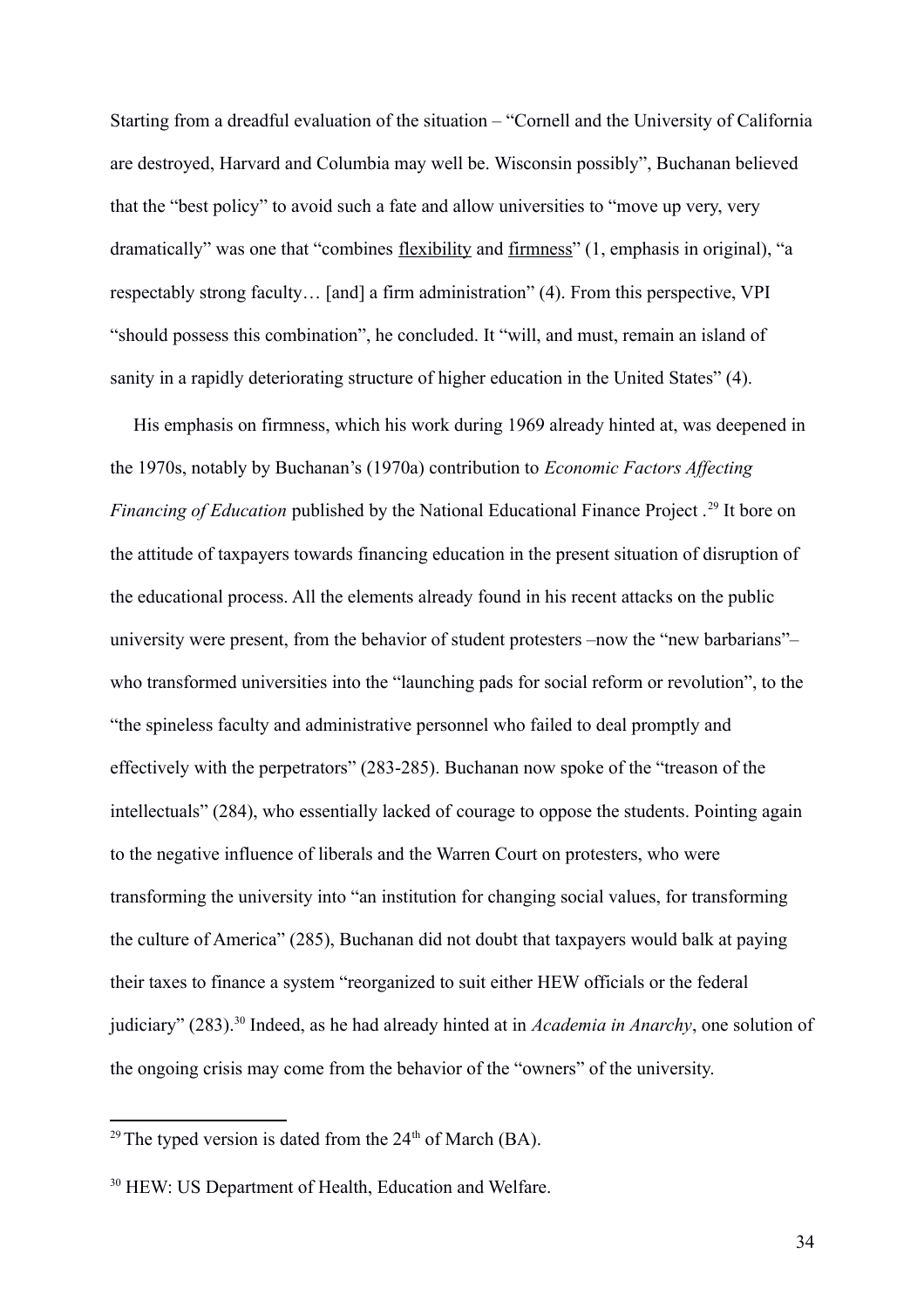Consequently, he urged taxpayers to stop financing education if administrators and faculties were not able to stop violence and restore order within universities.

 Unfortunately, the events of May 1970 did not calm his concerns that this solution would prove eventually unrealistic. During a violent demonstration this month, four students were killed by the Ohio National Guard at Kent State University. This spurred students of 350 universities to go on strike. Protests led 500 campuses to close, while violence led a number of Governors to declare their universities in a state of emergency, deploying the National Guards to curb rioting (Anderson 1995, 351).<sup>[31](#page-35-0)</sup> At VPI, Hahn attempted to limit the unrest by a strict application of the various disciplinary procedures.<sup>[32](#page-35-1)</sup> Buchanan could only agree with Hahn (1970) when the latter wrote to the students and faculty that "[w]hile university procedures should be utilized as long as possible, anarchy must be dealt with in appropriate manner". Moreover, Hahn shared with Buchanan and other free market economists at the time (e.g. Breit and Yeager, at UVa, George Stigler and Friedman, at Chicago) the belief that the

<span id="page-35-0"></span><sup>31</sup> The four students were killed during a demonstration against the U.S. invasion of Cambodia on April 30, 1970. The military move, Terry Anderson (1995, 349) explains, was felt by the students as Nixon's betrayal to his promise not to expand the war. Activists were followed by citizens, civil servants and others in calling for a strike. Sixty Colleges were on strike and violence erupted at Ohio State, Stanford, the University of Maryland, and Kent State (Anderson 1995, 350).

<span id="page-35-1"></span> $32$ Hahn called for the intervention of State Police forces to remove the 150 students who had occupied and barricaded William Hall on May 12. The students were "suspended from the university and arrested", being considered as trespassers. Hahn (1970) concluded that "these are strong and regrettable steps, but there was no alternative in order to maintain public safety and to continue operations of the university", while he maintained police on campus as long as necessary.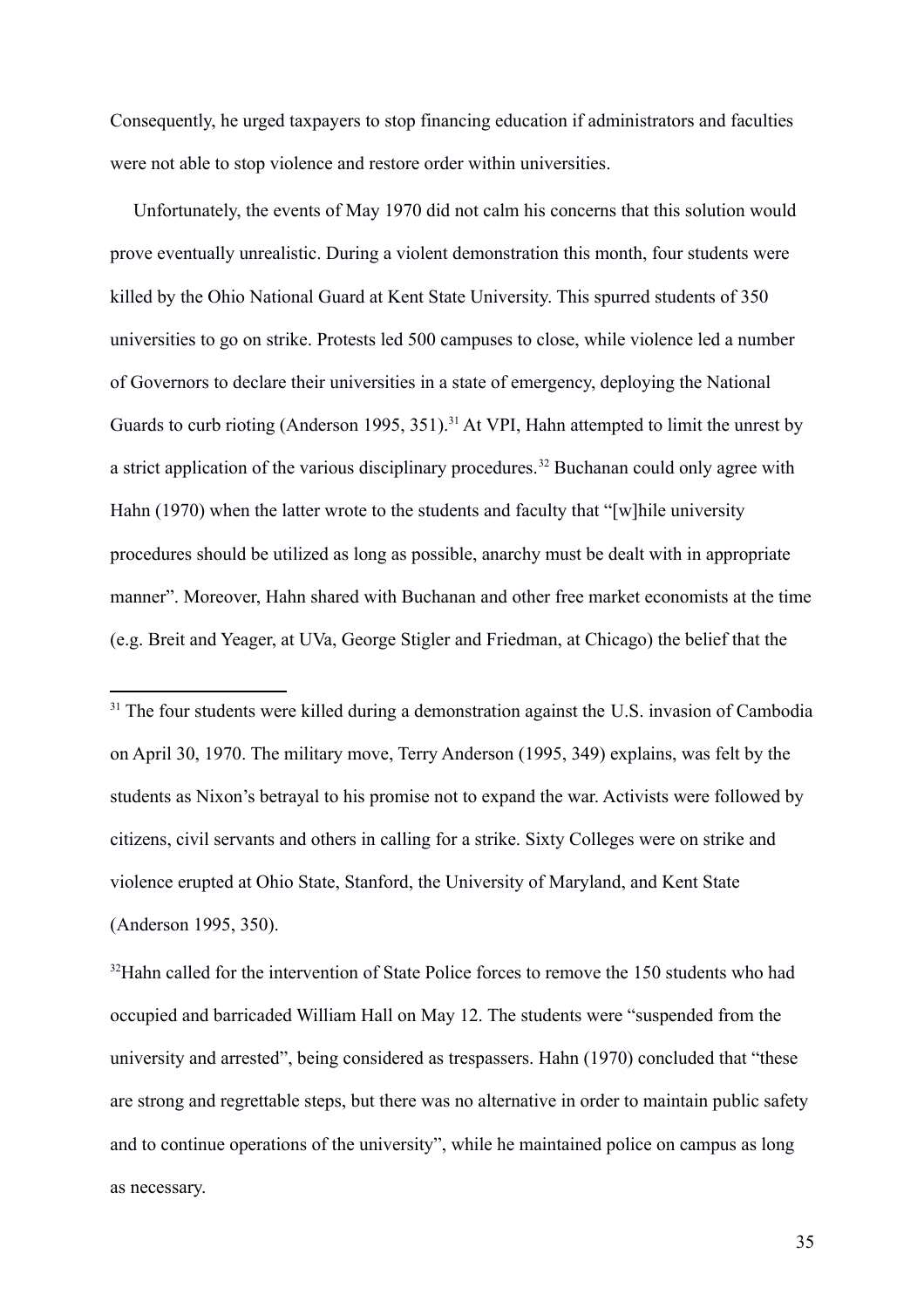university should not take a stand as a collective entity (Hahn to Goetz,  $11$  May 1970, BA).<sup>[33](#page-36-0)</sup>

 But Hahn's firmness contrasted to what Buchanan saw happening in many universities, starting with UVa. There, Shannon not only failed to take such firm stand at the time, but contributed, in the mind of Buchanan and a number of his colleagues, to politicize the university. Indeed, on May 10, Shannon had publicly joined more than thirty university Presidents in condemning the U.S. invasion of Cambodia during a meeting, and had invited the faculty members of the University to join him.<sup>[34](#page-36-1)</sup> Shannon then suggested that the students of UVa could be accommodated during the examination period "to permit [those] who desire to do so to concentrate on constructive action in the redirection of the nation's way policy" (in Culbertson to the Department of Economic, 22 May 1970, BA). In Hahn, Buchanan had found an ally of importance and took every possible step to promote him publicly. At the same time, this publicity was also orchestrated to undermine Shannon's decisions. Among other reactions, Buchanan notably wrote to senator Garland Gray in support of his recent criticisms of Shannon, and recommended him that taxpayers should act as a counter pressure by removing their support to the University (Buchanan to Gray, 15 May 1970, BA). At least, they should "insure to the administrators of these institutions that financial support will, in fact, be

<span id="page-36-0"></span><sup>33</sup><sup>[2]</sup> A passage of a memorandum by Stigler is quoted in Breit's letter to Shannon of May 13 1970: "If the University endorses idea X, any opponent of idea X has been censured. It matters not whether X is a nearly universal moral conviction—such as that the dignity of man must be defended or the most transitory and partisan endorsement of a man or scheme. If there were absolutely certain truth, the university community could endorse it with little cost; however, the very first of these certain truths has yet to be determined" (Breit to Shannon, 1970).

<span id="page-36-1"></span> $34$ He circulated a letter that he invited faculties to sign (Breit to Shannon, 12 May 1970, Culbertson to the Department of Economics, 13 May 1970, see also Anderson 1995).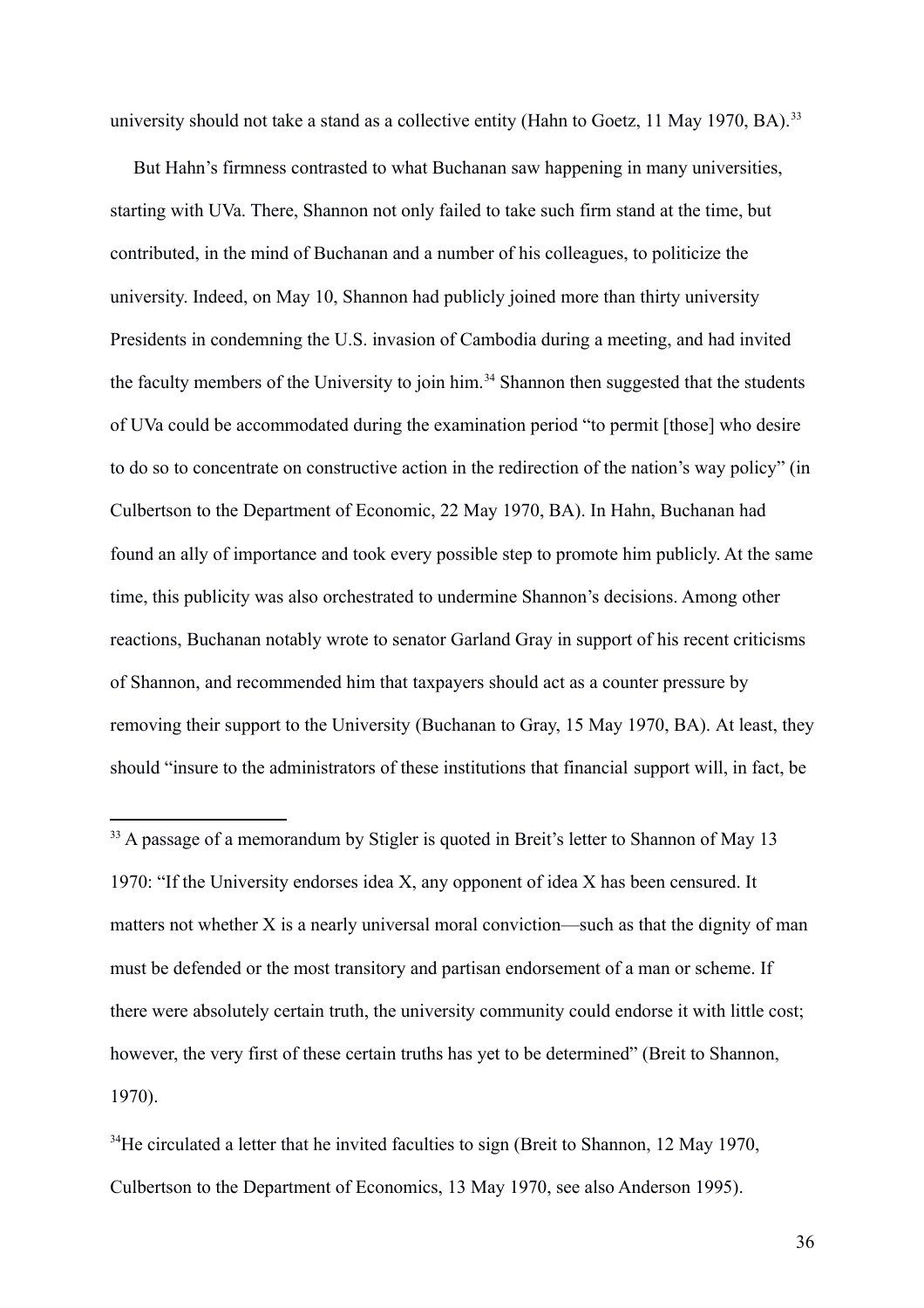dependent on the responsible maintenance of the educational process (Buchanan to Gray, 15 May 1970, BA)."

 Yet, Buchanan wondered if such sanctions could be implemented, or even yield the desired outcome (Buchanan to Yeager, 27 May 1970, BA). Buchanan noted that Reagan had eventually failed to cut financial support to the University of California significantly. Perhaps legislators would cut their supports indifferently to any public institutions, which would not be favorable to VPI. But Buchanan confessed being even less optimistic: he believed that the firms stand of VPI would not hold against the vast pressures to politicize the University nationwide, "with the mob deciding issue by issue what shall be the university policy"(Buchanan to Yeager).

 This observation was at the heart of "The Samaritan's Dilemma". The paper was eventually published in 1975 and is known to deal with philanthropy (see, for instance, Fontaine 2007). But Buchanan wrote it only a few days after the Kent State events, with the problem of student protesters in mind.<sup>[35](#page-37-0)</sup> This is clear from two examples he used in the preliminary versions but removed from the published one. The first example introduced an alumnus of the Ivy League community, a successful business man who decided to dispose of a part of his fortune and remained unwilling to remove his support to his beloved university despite of the way administrators and faculty had handled student unrest. In the second example, members of the board of Regents of a "dominant western university", also displeased with the behavior of administrators, remained unwilling to remove the President and administrators from office. Both the alumnus and the board of Regents were, according to Buchanan, facing the dilemma that faces any Samaritan helping someone who does not reciprocate this help: if the Samaritan generously gives money to a recipient, he is "exploited" by the selfish recipient who takes the money without giving anything in return; but if he cuts off the gifts, to avoid exploitation,

<span id="page-37-0"></span><sup>&</sup>lt;sup>35</sup>The first draft is dated of May, 20 and the second of May, 29 (BA).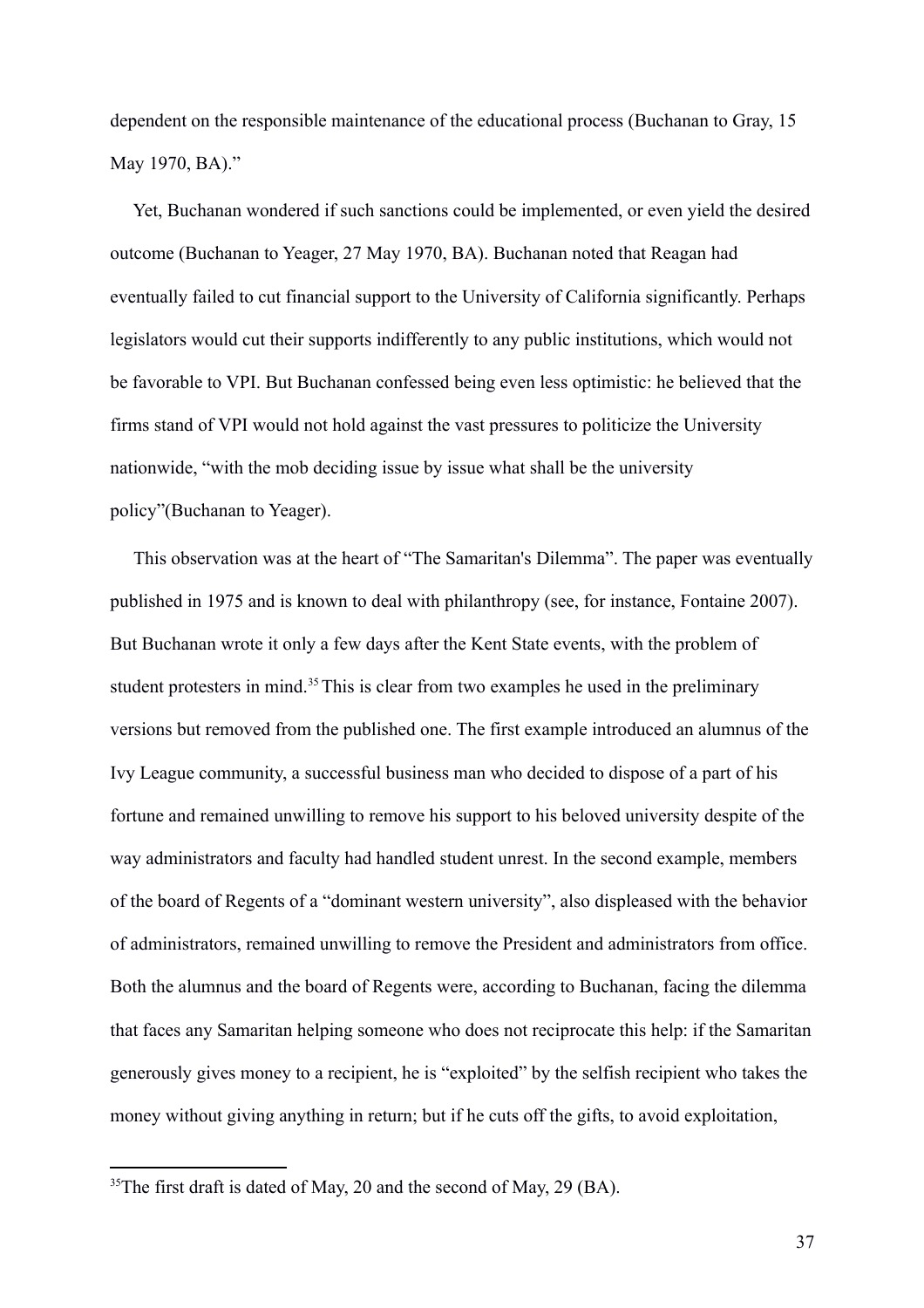then the Samaritan suffers from a loss because he cannot behave as the altruist he wishes to be. In the context of the university, the dilemma meant that students attending public universities benefited from taxes and donations by private individuals. When disrupting the orderly process within the university, they exploited the Samaritans, because they did not study, and therefore did not behave according to what the Samaritan had initially paid for.

 In this setting, exploitation was unavoidable, mostly because the solution resting on the courage of Samaritans, that is, to suffer short run utility losses, was unrealistic. In "The 'Social' Efficiency of Education" (1970c), in which Buchanan already applied his dilemma to the context of student protests, he noted that "neither the ordinary citizen nor his political representative is willing to take such steps toward corrective solution", that is, "enforce the rules of the existing system", "cut off public and private financial sources" or "close down the universities" (660). As he also wrote to senator Gray, "university administrators who do not have personal strength of character are likely to yield to the internal pressures of militant, activist students, and liberal, spineless faculty members, helping this way to secure temporary internal peace" (Buchanan to Gray, 15 May 1970, BA). Therefore, by the end of 1970, the notion of courage, which intuition had come initially from Buchanan's rant on left liberals in 1968, developed into an important idea that was now translated into one's ability to suffer some short run loss in utility. Moreover, Buchanan's dilemma, as the published paper argues, was not only characteristic of the university setting, but more generally of the modern man. As he already noted in 1970, the Kent State events stood as a "shift in American policy", where the "modern man finds himself being rapidly forced to allow the parasites entry directly into the political-decision process" (Buchanan 1970c, 660).

 As demonstrated in "The Samaritan's Dilemma" and, previously, "Violence, Law and Equilibrium" and *Academia in Anarchy*, once anti-social behaviors emerged, there was no way to avoid social disorganization while the game was being played under current rules.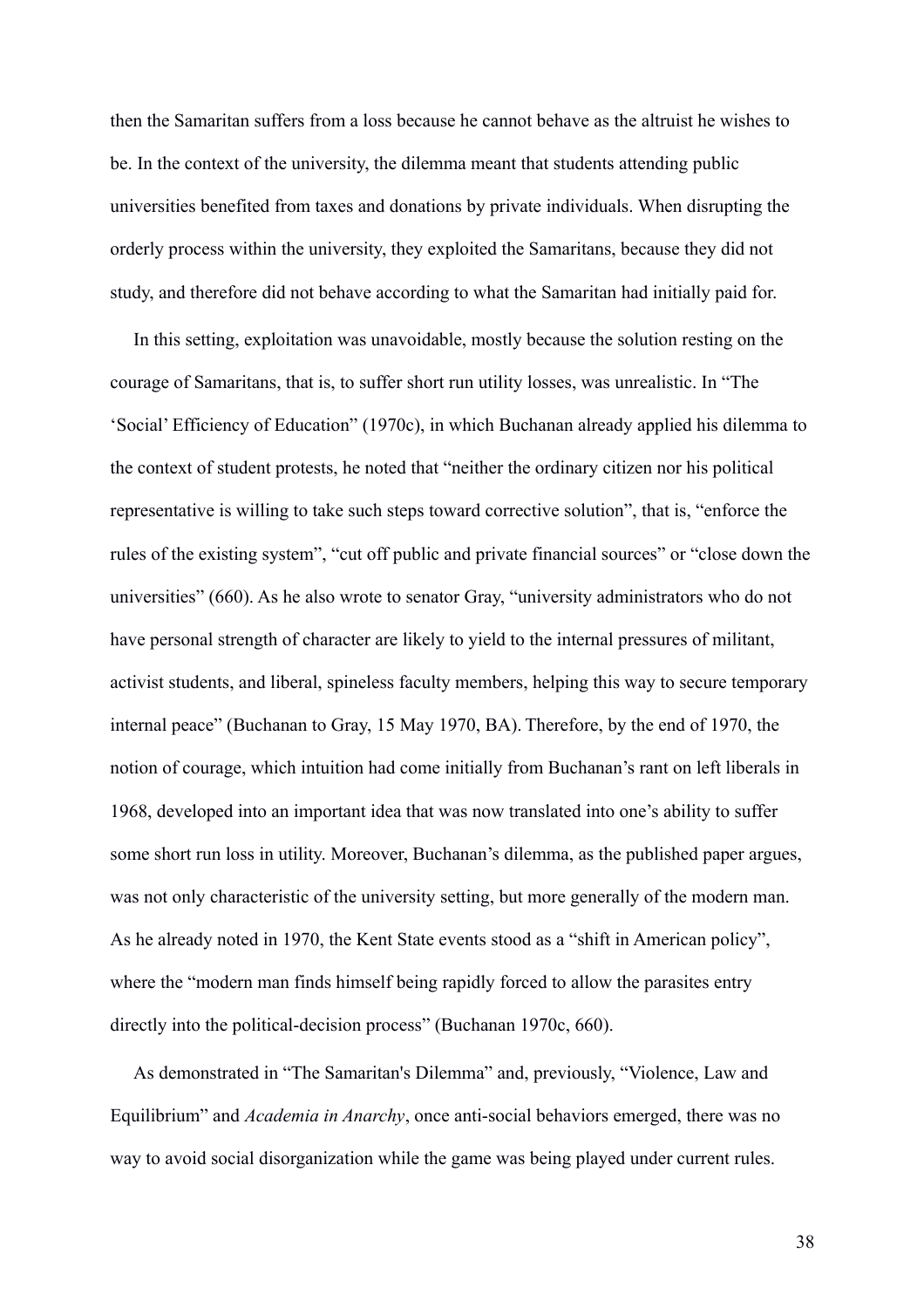Eventually, there was no way to avoid a constitutional revision. The second solution, thus, would be to adopt specific constitutional rules, ones that would be decided *ex ante* so that the gift made by the Samaritan might be delivered under specific constraints: strategic behaviors would then be avoided. But in 1970, Buchanan (1970c, 661) was no less skeptical of the possibility of negotiating a new social contract for the university than in 1968, but added now that it was highly unlikely that a "modern man" could be capable of closing "off the parasitic option now available to the student (sic) and post-students who refuse to conform to ordinary rules of conduct".[36](#page-39-0)

 It was not so much the situation at VPI – that seemed under control – that worried him but rather what was happening at his previous universities, UVa and UCLA. At UCLA, the department of economics was under increasing pressure to hire black faculty, notably (Allen to Campbell, 12 September 1969, BA). Eventually, Allen worked out a solution by recruiting Thomas Sowell, a black economist who had done his PhD under the supervision of Stigler, but he failed once again to hire Nutter (Collisson 2008, 213, Allen to Campbell). Moreover, the hiring of Angela Davis, "an interesting specimen of the Very Far Left" and a "subversive radical" according to Allen, evidenced to him the cowardice of administrators and the differential treatment of the notion of freedom of inquiry at UCLA, although one should note

<span id="page-39-0"></span><sup>36 $\text{Tr}$ </sup> These considerations were important in Buchanan's analyses of anarchy and behavior at the pre-constitutional stage, as developed in his 1975 book *The Limits of Liberty*. Besides Buchanan (2007) himself, a few commentators, e.g. MacKay (1989) and Reisman (2015, 79), have noted the importance of the workshop on anarchy organized at VPI by Winston Bush during the academic year 1971-1972. Undoubtedly, the seminars played a part in nurturing Buchanan's views that without rules to constrain their behavior, people are uncooperative and will chose to cheat whenever possible. Yet, it is not established with great precision what parts of *The Limits of Liberty* were really the product of those.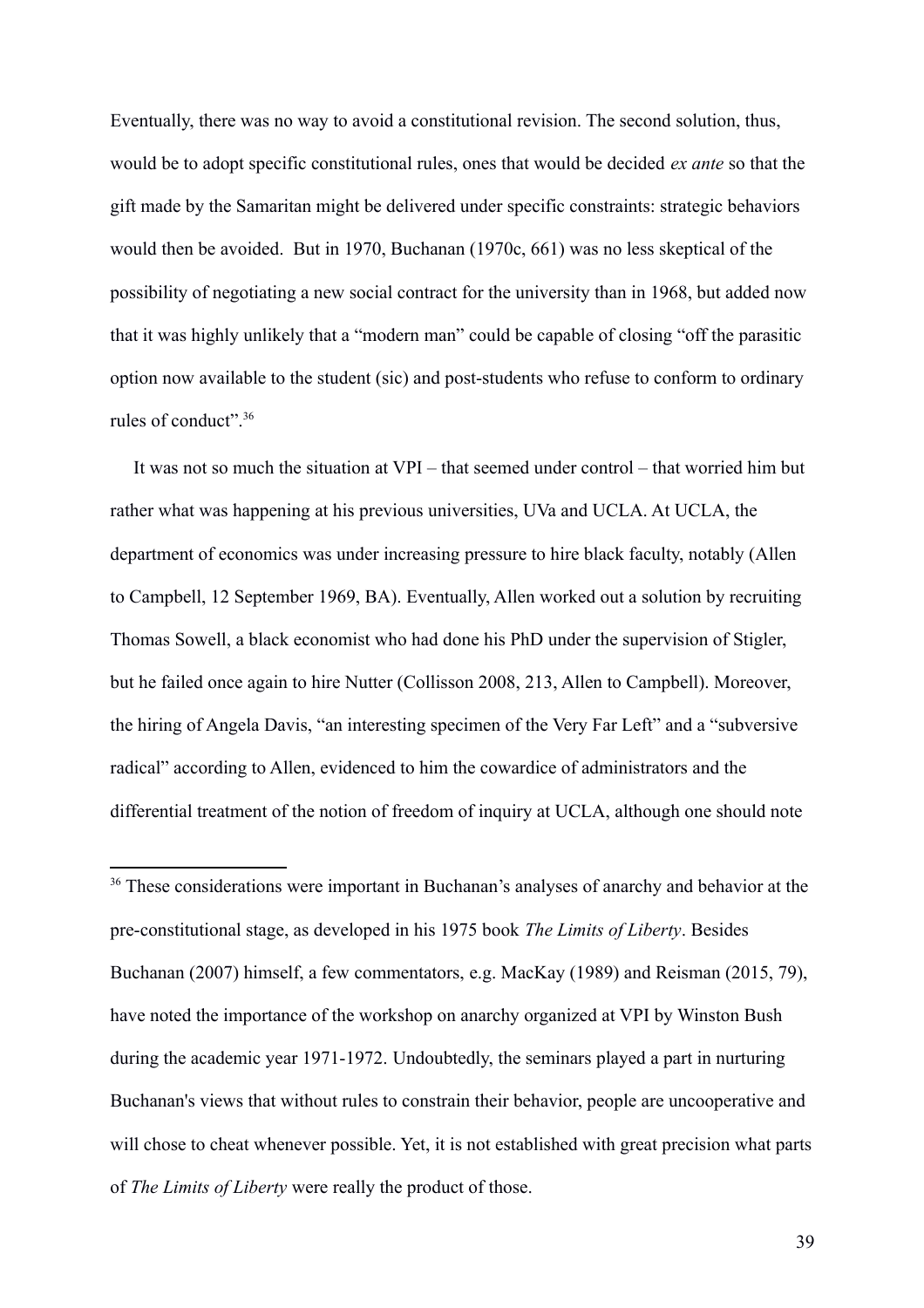that Davis's contract was, eventually, not renewed by the Regents in 1970 (Allen to Campbell).

 In such a context, Buchanan helped the "core" economists of UCLA to work out a solution that was deeply inspired by his dilemma. This solution took the form of the Foundation for Research in Economics and Education (FREE), for which Buchanan "provided the initial impetus", and which was financed "from sources initially cultivated by [Buchanan]".<sup>[37](#page-40-0)</sup> Economists such as Laforce, Allen and Alchian would drive the FREE, while Buchanan would serve on its board. Its mission was envisaged as securing the recruitment of a number of quality economists who would cluster in the UCLA Department, making it a powerful bastion to resist campus pressure and to better train students ("A Proposal", 1970, BA). Because FREE was an independent foundation, direct donations to this institution would prove to be far more effective than donations to the University, as these would not be diluted in the University's budget, avoid the University's interference and thus, avoid the exploitation of the donors by the parasitic protester. Hence, FREE was a private institutional solution that could finally give Buchanan certain hopes.

 Thus, like in his early work on constitutions of the 1950s, Buchanan's framework still allowed for an important role for the market to play. In 1971, Buchanan (1971) surprisingly observed that: "[e]ffectively competitive organization is the central characteristic feature of higher education in the United States", even when the government played a major financial role. After a whole book and a number of papers devoted to the lack of proper incentive

<span id="page-40-0"></span><sup>&</sup>lt;sup>37</sup>[http://publicchoice.info/Buchanan/files/alchian.htm.](http://publicchoice.info/Buchanan/files/alchian.htm) Among the potential donors were William French Smith, a Regent of the U.C. and Reagan's personal lawyer in California, who had been, since 1966 elections, a member of Reagan's "Kitchen Cabinet"

[<sup>\(</sup>http://www.nytimes.com/1990/10/30/obituaries/william-french-smith-dies-at-73-reagan-s](http://www.nytimes.com/1990/10/30/obituaries/william-french-smith-dies-at-73-reagan-s-first-attorney-general.html)[first-attorney-general.html\)](http://www.nytimes.com/1990/10/30/obituaries/william-french-smith-dies-at-73-reagan-s-first-attorney-general.html).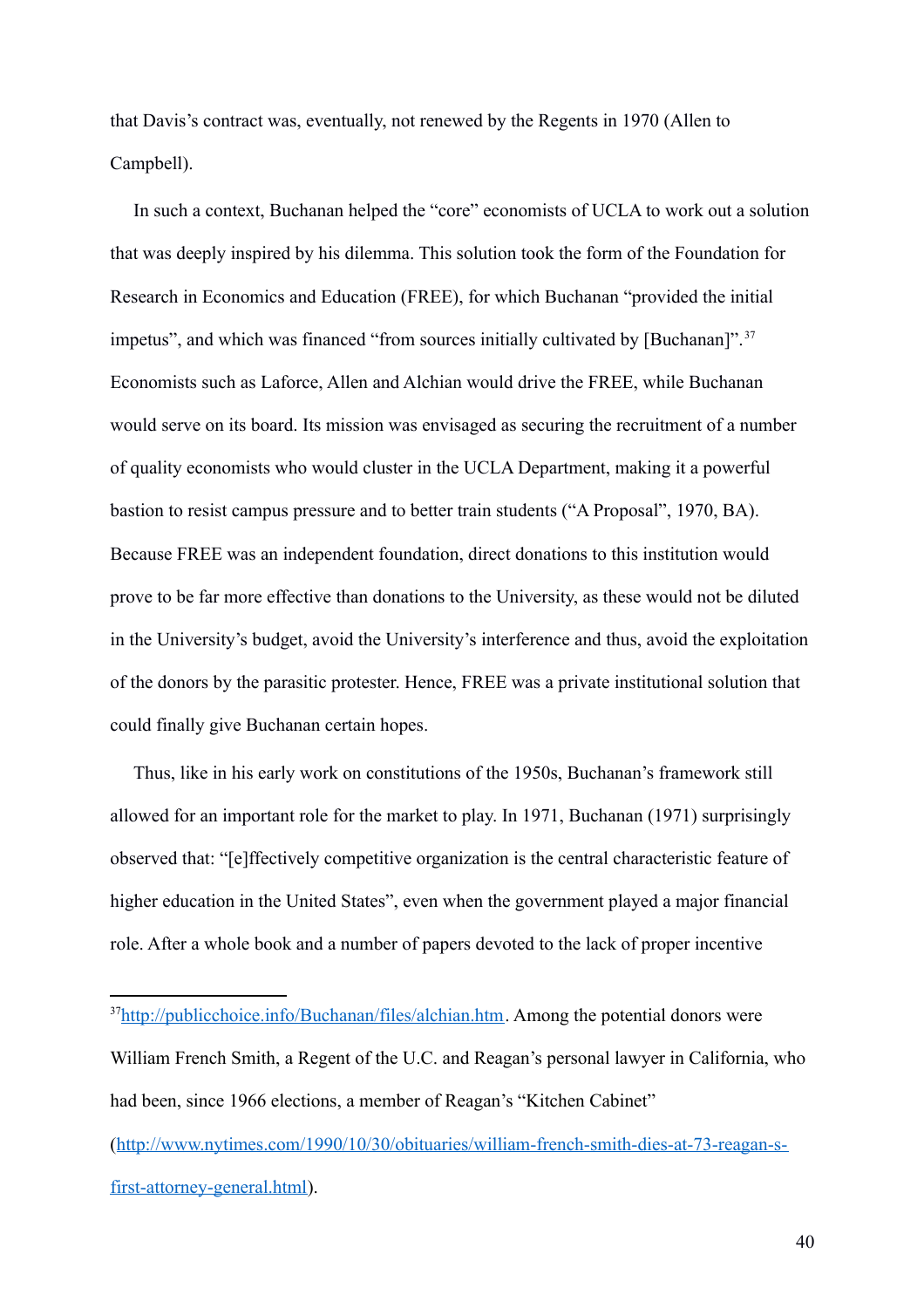structure within academia, which threatened to destroy the whole of American society, the statement seemed quite incongruous. Yet, it is likely that Buchanan's own experience played a part in establishing that, after all, "this absence of effectively competitive buying of higher educational services… does not prevent the presence of effective competition on the selling or organizational side of the market" (ibid.). The solution to the paradox rested, thus, in the fact that universities were competing against one another. Thus, "[w]e can say that there is no centralized decision-maker or authority which imposes external controls on the internal processes of production in the separate institutions [colleges, universities]" (ibid.). In other words, some institutions, like UCLA or UVa, might have chosen to disregard what Buchanan saw as the proper organization for academic practice, essentially departmental autonomy, but eventually, the marketplace provided a sufficient pressure so that idiosyncratic endeavors that were nonetheless well rewarded by market for ideas would find a welcoming place.

 The conclusions of the paper read as Buchanan's admitting having committed mistakes when choosing to go to UCLA, but also having mistakenly taken the UCLA and UVa situations as the illustrations of the certain destruction of the university. Buchanan (1971, 5), thus, concluded: "so long as effective competition among many separate and independent producing units can be obtained, the internal organization of a particular unit or units does not matter." The university was not out of danger, though, as the harmful intervention of the state always loomed. But compared to the terrible perspectives envisioned a few years before, Buchanan's early confidence in the restraining powers of the market, especially in situations where changes in the constitution threatened individual freedom, remained intact – perhaps even stronger, even in a society where "parasitic" behavior had soared dramatically.

### **5. Conclusion**

Buchanan's constitutional theory may seem highly abstract, as it stands at the crossroads of economics, philosophy, and political science. Nevertheless, his works addressing education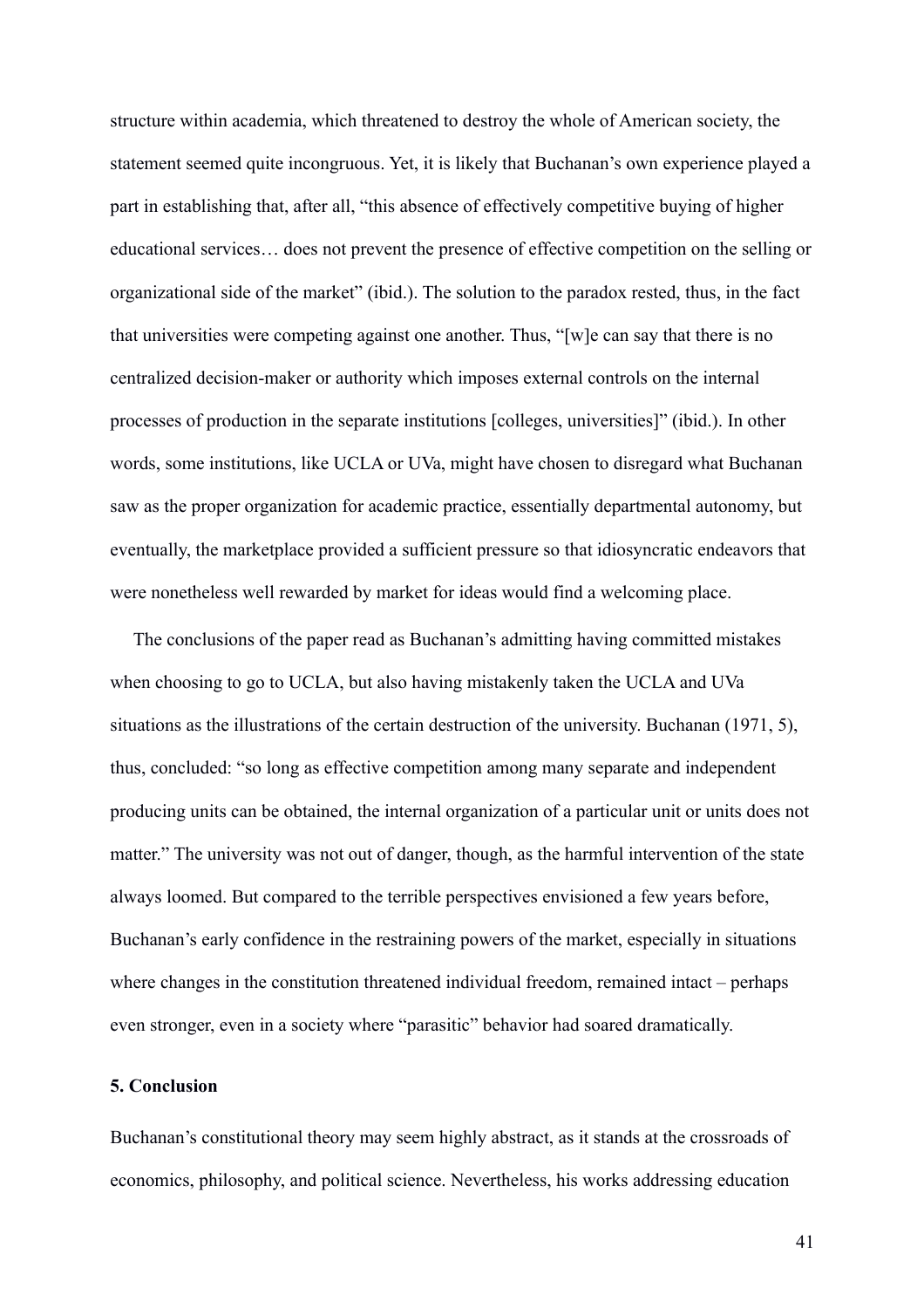and higher education show that Buchanan strove to apply his theoretical insights to concrete social problems, more particularly to problems involving changes in the rules of the game. These studies on education are of fundamental importance if one is to analyze the history of Buchanan's ideas about the "good society" and the role that markets, collective decisions, and constitutions, play in its defense. In particular, Buchanan started to introduce important theoretical changes when he felt that his initial approach did not provide him with sufficient understanding of what was happening right in front of him –and, for that matter, provide relevant and workable solutions. In the particular case of Buchanan as in the case of many other economists, historical analysis is useful in understanding the development of one's thought by bringing into light elements from the historical, social, and political contexts. Like many other economists, Buchanan was heavily influenced by the changes in the American society.

 By 1971, Buchanan's thought exhibited a mix of confidence and fear. He remained convinced that the market process could hold in check a number of unwanted renegotiations of the rules of the game, as it was already the case in the 1950s. But, at the same time, Buchanan had lost his confidence in individuals' ability to peacefully negotiate mutually beneficial constitutional provisions and reach a consensus. This pessimistic outlook was directly related to Buchanan's own experience of student unrest, and his perception of how his colleagues had behaved. Parasitic behavior, as he called it, now threatened to disrupt the whole American society because, as Buchanan came to theorize, the current rules of the game had not been decided with those behaviors in mind. Trapped in the Samaritan's Dilemma, Buchanan concluded that the modern man was weak. Constitutions, therefore, had to be placed, once again, at the heart of the analysis, in two distinct ways. In order to get out of the social chaos in the long run, specific rules needed be unanimously approved, ones that would give a central role to the markets to play and, more importantly, exclude the anti-social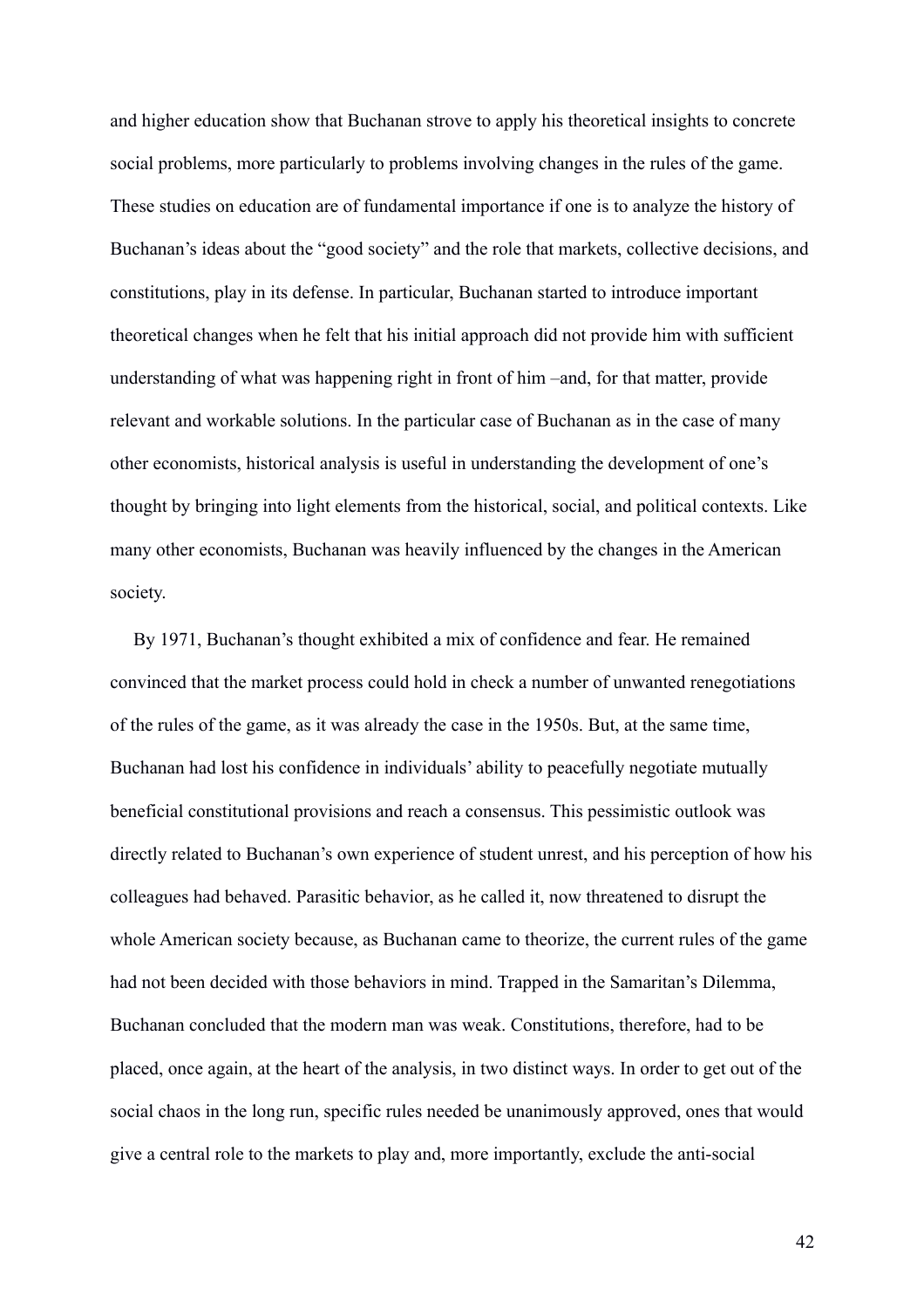behavior of "parasites". But in cases where this would prove impossible, current constitutional rules had to be enforced to restore order. At this stage, Buchanan became convinced that coercion and control could be necessary (Marciano 2016). This led him to rationalize what he had been promoting at UCLA and VPI, that is, the strict enforcement of the prevailing order ruling academia, in the concept of the "status quo". These were the years of *The Limits of Liberty* (Buchanan 1975b).

#### **References**

- Alchian, A. 1968. "The Economic and Social Impact of Free Tuition." *New Individualist Review* 5 (1): 42-52.
- Alchian, A and W. R. Allen. 1968. "What Price Zero Tuition?" *Michigan Quarterly Review* 7 (4): 269-272.
- Allen, W. R. 2010. "A Life Among the Econ, Particularly at UCLA." *Econ Watch Journal* 7 (3): 205-234.
- Amadae, S.M. 2003. *Rationalizing Capitalist Democracy. The Cold War Origins of Rational Choice Liberalism*. Chicago: University of Chicago Press.
- Anderson, T. 1995. *The Movement and the Sixties.* New York: Oxford University Press.
- Boettke, P. J. and A. Marciano. 2015. "The Past, Present and Future of Virginia Political Economy." *Public Choice* 163 (1): 53-65.
- Breit, W. 1987. "Creating the 'Virginia School': Charlottesville as an Academic Environment in the 1960s." *Economic Inquiry* 25 (4): 645–657.
- Buchanan, J. M. 1947. "A Theory of Financial Balance in a Federal State. Mimeo." Buchanan Archives, George Mason University.
- --. 1948. "The Problem of Fiscal Inequality in a Federal State." mimeo, Buchanan Archives, George Mason University.
- --. 1949. "The Pure Theory of Government Finance: A Suggested Framework." mimeo, Buchanan Archives, George Mason University.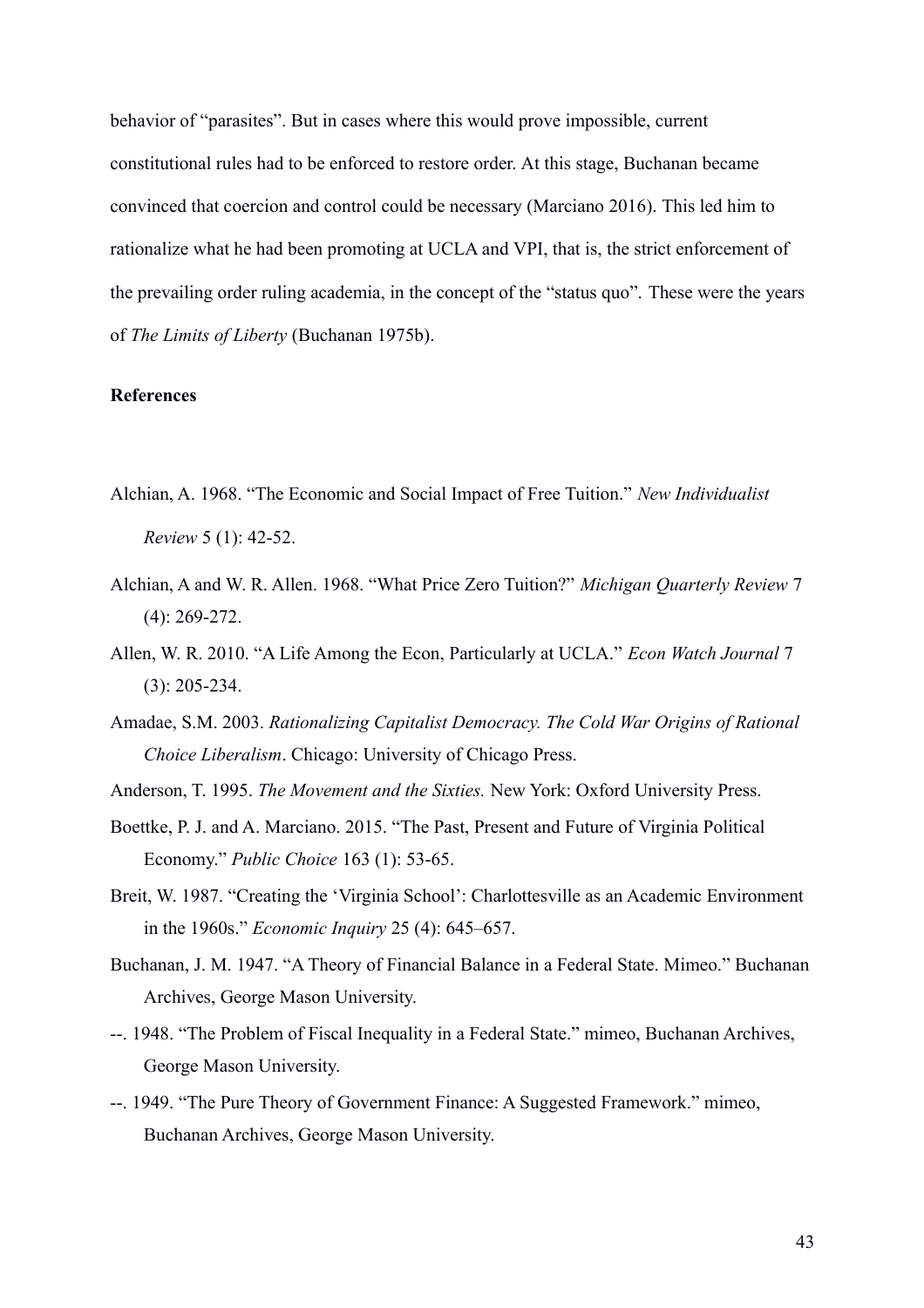- --. 1958. "The Thomas Jefferson Center for Studies in Political Economy." *The University of Virginia News Letter* 35 (2): 5-8.
- --. 1959a. "Positive Economics, Welfare Economics, and Political Economy." *Journal of Law and Economics* 2: 124-138.
- --. 1962. "We Must Dare to Be Different." memorandum for the Long Range Planning Committee of the University of Virginia. Buchanan Archives, George Mason University.
- --. 1965. "Ethical Rules, Expected Values, and Large Numbers." *Ethics* 76 (1): 1-13.
- --. 1968a. "Student Revolts, Academic Liberalism, and Constitutional Attitudes." *Social Research* 35 (4): 666-680.
- --. 1968b. "A Behavioral Theory of Pollution." *Economic Inquiry* 6 (5): 347-358.
- --.1969a. "Violence, Law and Equilibrium in the University." mimeo, Buchanan Archives, George Mason University.
- --. 1969b. "The Role of the College of Business, V.P.I., in the 1970's, and the Role of the Department of Economics within This." Memorandum. Buchanan Archives, George Mason University
- --. 1970a. "Taxpayer Constraints in Educational Finance." mimeo, Buchanan Archives, George Mason University.
- --. 1970b. "Taxpayer Constraints in Educational Finance." In *Economic Factors Affecting the Financing of Education* (vol. 2), edited by R. L. Johns, I. Goffman, K.Alexander, and D. Stollar. Gainesville, Florida.: National Educational Finance Project.
- --. 1970c. "The 'Social' Efficiency of Education." *Il Politico* 35 (4): 653-661.
- --. 1971. "Social Choice and Freedom of Inquiry." mimeo, Buchanan Archives, George Mason University.
- –. 1973. "Manuscript for Costa Rica." Buchanan Archives, George Mason University.
- --. 1974. "Good Economics. Bad Law." *Virginia Law Review* 60 (3): 483-492.
- --. 1975a. "The Independent Judiciary in an Interest-Group Perspective: Comment." *Journal of Law and Economics* 18 (3): 903- 905.
- --. 1975b. *The Limits of Liberty. Between Anarchy and Leviathan*, Chicago: Chicago University Press.
- --. 2007. *Economics from the Outside in: "Better Than Plowing" and Beyond*. Texas A&M University Press.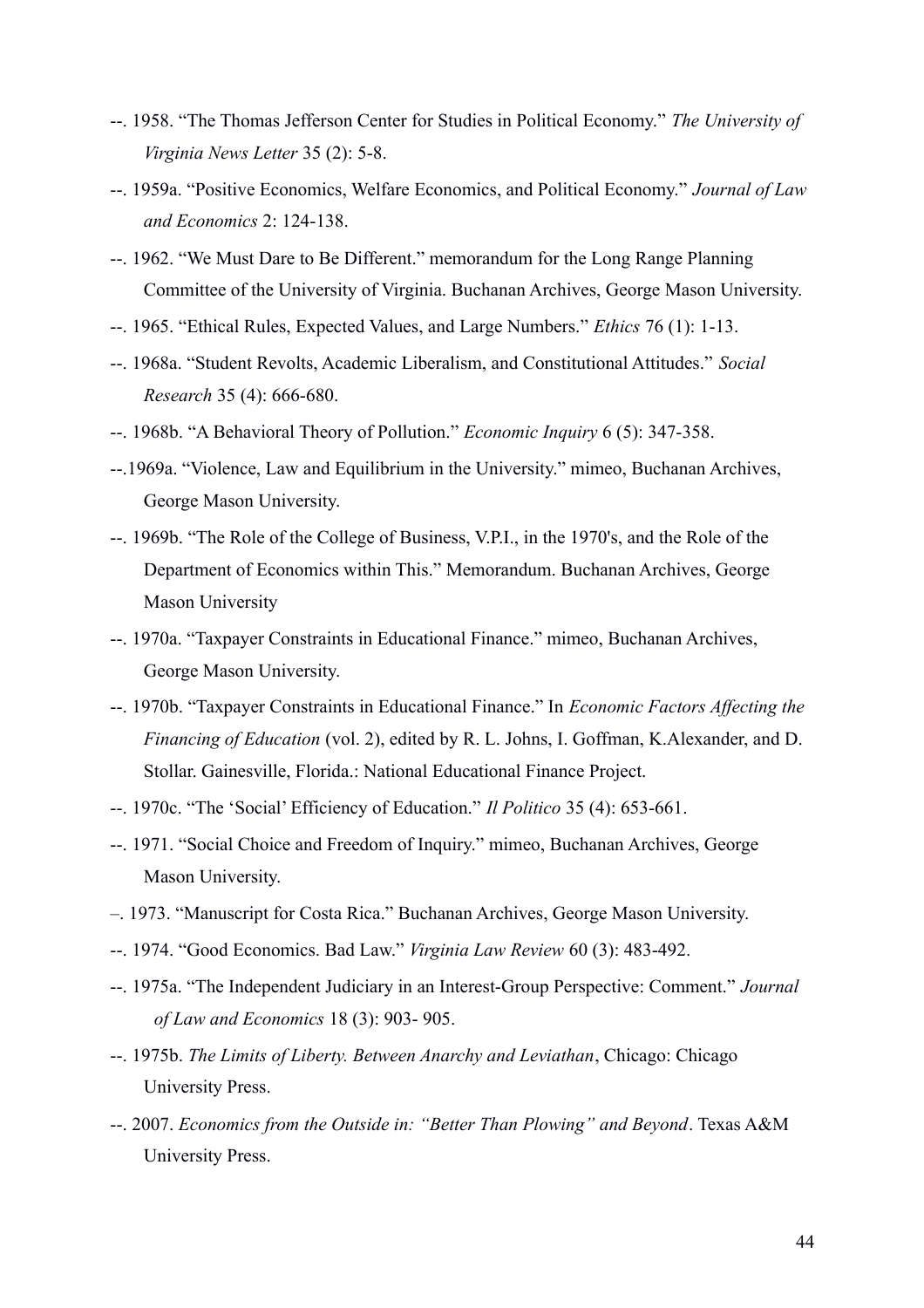- Buchanan, J., and N. Devletoglou. 1970. *Academia in Anarchy.* New York, London: Basic Books.
- Buchanan, J., and G. W. Nutter. 1959. "The Economics of Universal Education." mimeo, Buchanan Archives, George Mason University.
- --. 1964. *The Economics of Universal Education*, Thomas Jefferson Center working paper.
- Buchanan, J., and G. Tullock. 1962. *The Calculus of Consent: Logical Foundations of Constitutional Democracy*. Ann Arbor: University of Michigan Press.
- Carl, J. 2011. *Freedom of Choice: Vouchers in American Education*. Denver, Colorado: Praeger.
- Collisson, C. 2008. *The Fight to Legitimize Blackness: How Black Students Changed the University*, [Proquest, Umi Dissertation Publishing.](https://wordery.com/proquest-umi-dissertation-publishing-publisher)
- Dundjerski. M. 2011. *UCLA: the First Century.* Los Angeles, London: Third Millienium Publishing.
- Fontaine, P. 2007. "From Philanthropy to Altruism: Incorporating Unselfish Behavior into Economics, 1961–1975." *History of Political Economy* 39 (1): 1-46.
- Friedman, B. 2002. "The Birth of an Academic Obsession: The History of the Countermajoritarian Difficulty, Part Five." *Yale Law Journal* 112 (2): 153-259.
- Friedman, M. 1955. "The Role of Government in Education." In *Economics and the Public Interest* edited by R. A. Solo. New Brunswick, NJ: Rutgers University Press.
- Friedman, M., and R. Friedman. 1998. *Two Lucky People*. Chicago: The University of Chicago Press.
- Hahn, M. T. 1970. "Memorandum." Unpublished mimeo, 13 May. Buchanan Archives, George Mason University.
- Hershman, J. 1998. "Massive Resistance Meet its Match." In *The Moderates' Dilemma*, edited by M. Lassiter and A. Lewis. Charlottesville: University of Virginia Press.
- Hustwit. W. P. 2013. *James J. Kilpatrick: Salesman for Segregation*. Chapel Hill: The University of Nothern Carolina Press.
- Jewett, A. 2012. "The Politics of Knowledge in 1960s America." *Social Science History* 36 (4): 551-581.
- Johnson, M. 2005. "Wicksell's Unanimity Rule: Buchanan's Dominance Considered." *American Journal of Economics and Sociology* 64 (4): 1049-1072.